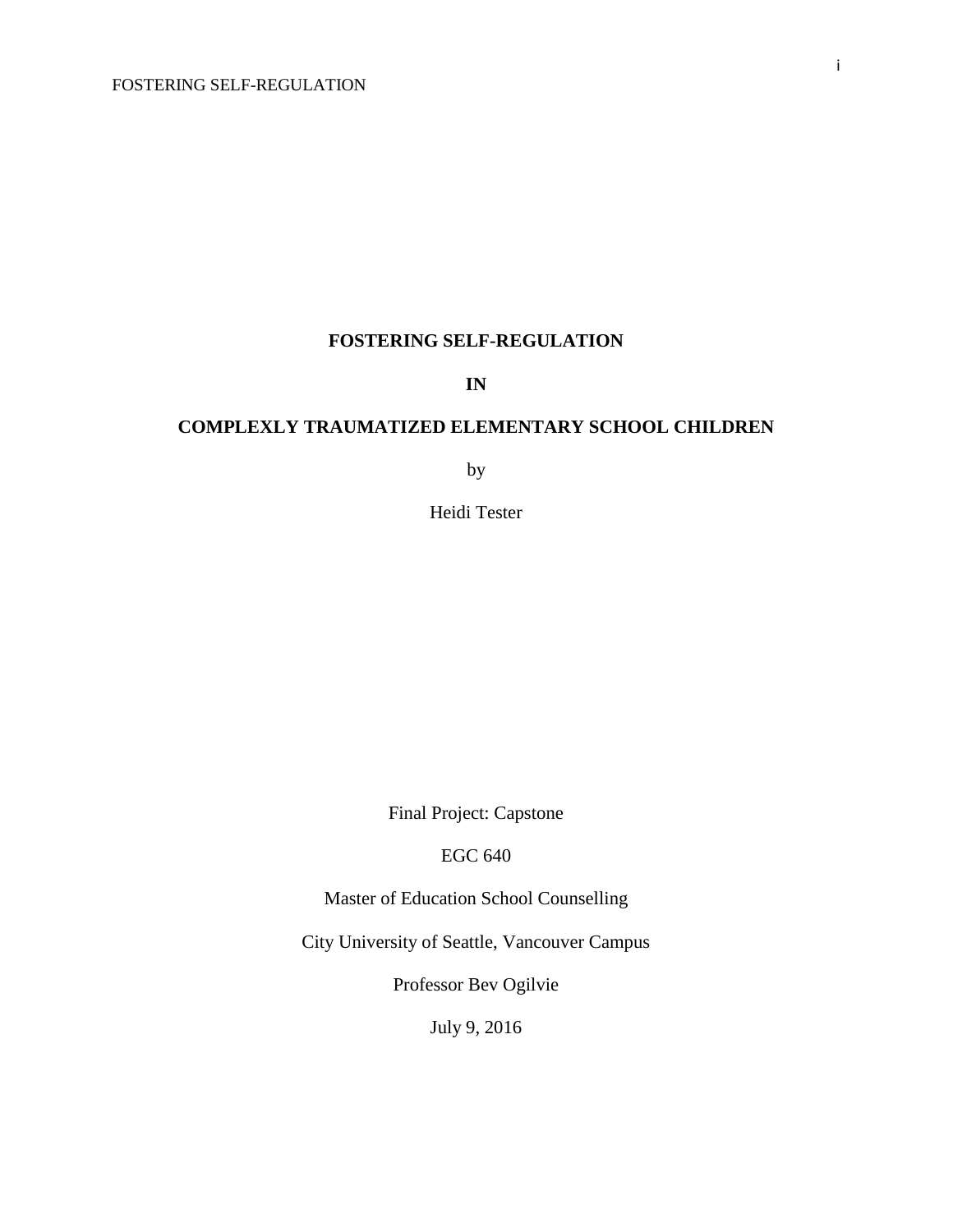**IN** 

## **COMPLEXLY TRAUMATIZED ELEMENTARY SCHOOL CHILDREN**

APPROVED:

\_\_\_\_\_\_\_\_\_\_\_\_\_\_\_\_\_\_\_\_\_\_\_\_\_\_\_\_\_\_\_\_\_\_\_\_\_\_\_\_\_\_\_\_\_\_\_\_\_\_\_\_\_\_\_\_\_\_\_\_ (Faculty Advisor)

\_\_\_\_\_\_\_\_\_\_\_\_\_\_\_\_\_\_\_\_\_\_\_\_\_\_\_\_\_\_\_\_\_\_\_\_\_\_\_\_\_\_\_\_\_\_\_\_\_ (Principal of Canadian Programs)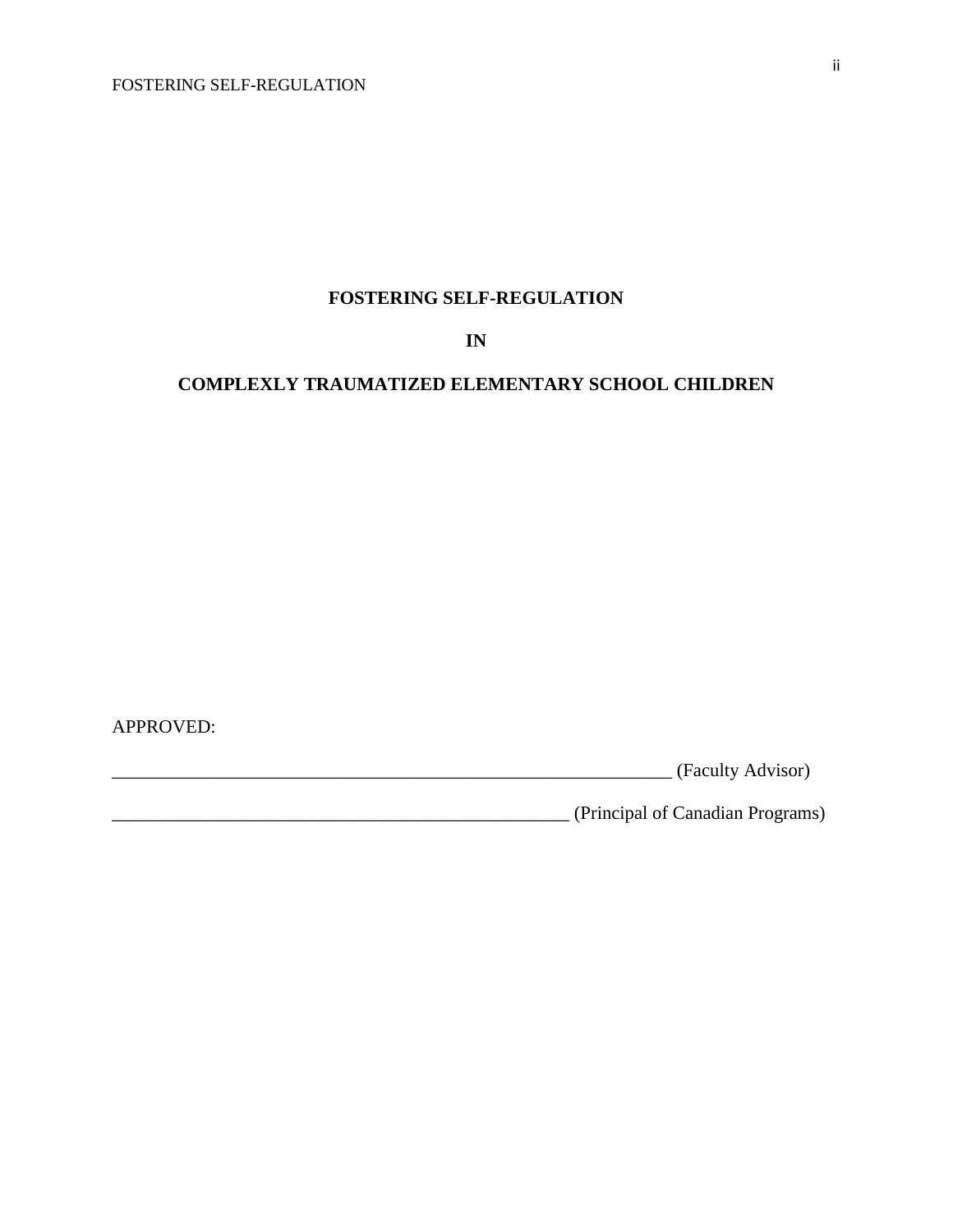## **Dedication**

I would like to dedicate this paper to the students whose stories have taught me as I have taught them.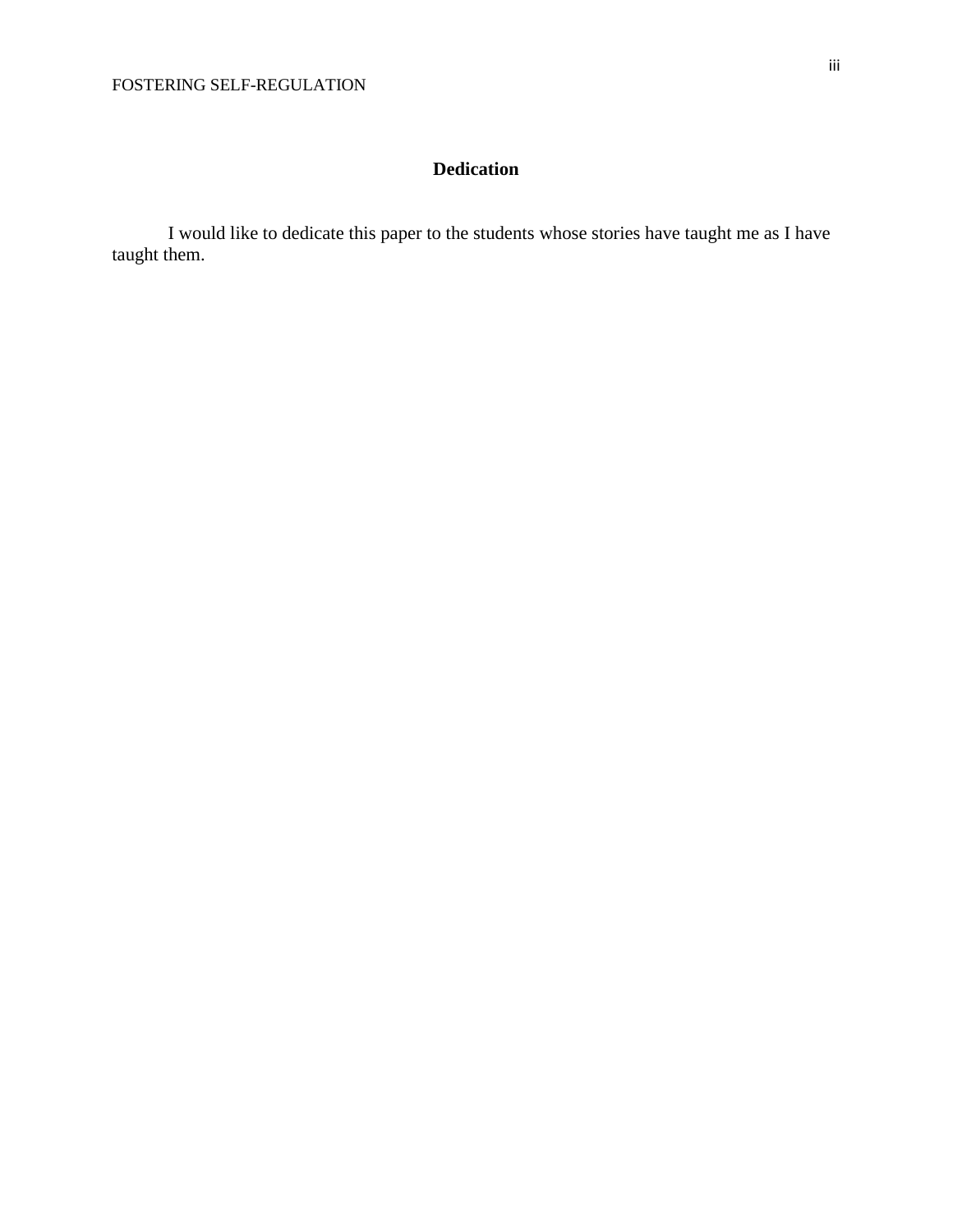#### Abstract

Complex trauma is a result of multiple types of severely distressing events that are chronic or repeated in nature and occur over an extended period of time. The events that may lead to complex trauma include, but are not limited to; neglect, chronic verbal, sexual, and emotional abuse, poverty, severe chronic illness, and living in a community with frequent violent crimes or war. Individuals who live under such conditions often experience a sense of horror or helplessness, and that their personal safety or their lives are in danger. Children, especially young ones under the age of five are particularly vulnerable to changes in their neurobiological development as they adapt to the environments in which they live. This often leaves them with hyper-vigilance, anxiety, memory and attention issues, as well as a host of other physical, neurobiological and social-emotional problems that can impede their progress in school. Fortunately, there are many protective factors and some interventions that can reduce the impact of children's chaotic environments. Schools, teachers and school counsellors function as protective factors. This paper will examine how schools, teachers and school counsellors can act as protective factors and foster students' development.

**Keywords**: complex trauma, protective factors, trauma in the classroom, neurobiology of trauma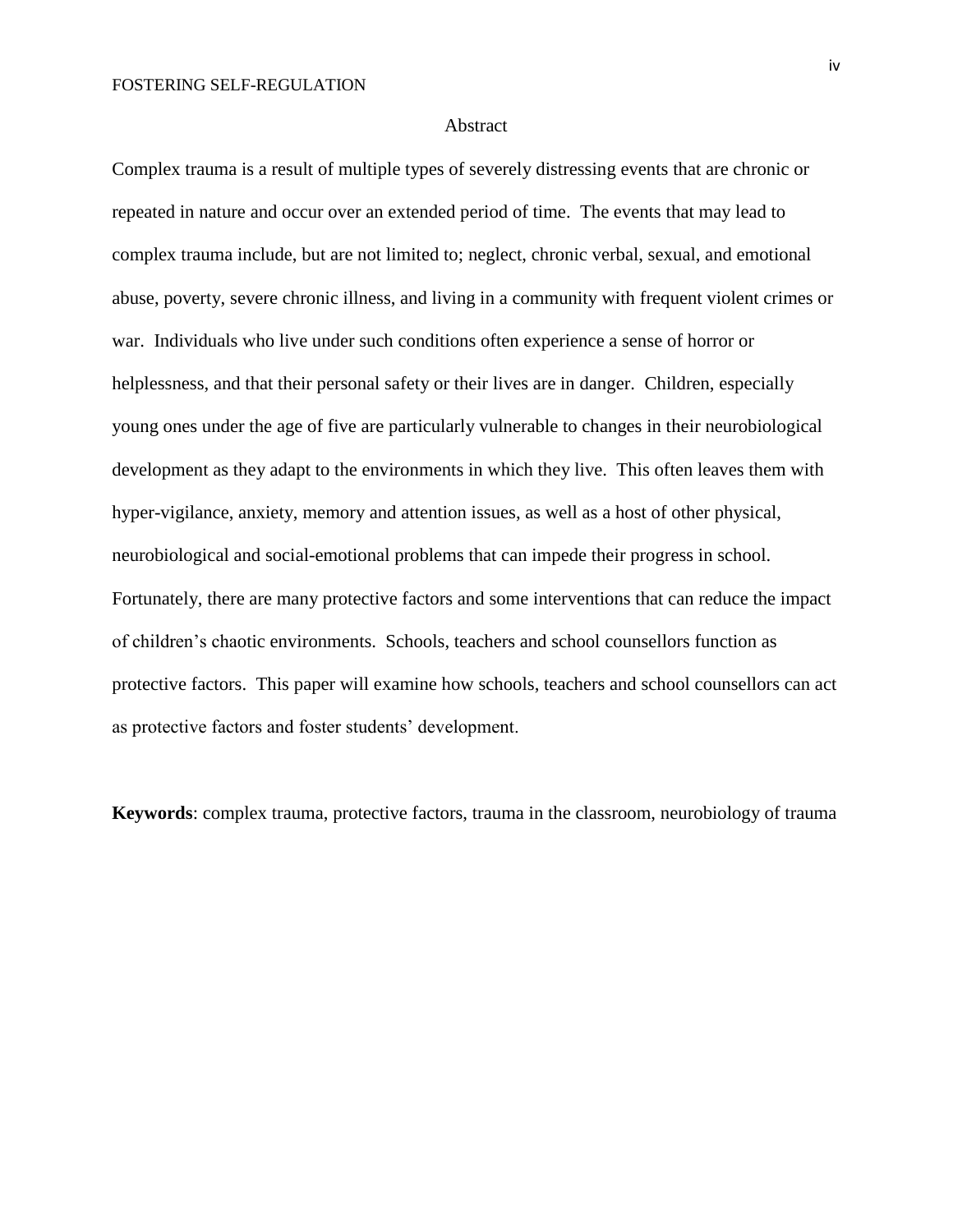## **Table of contents**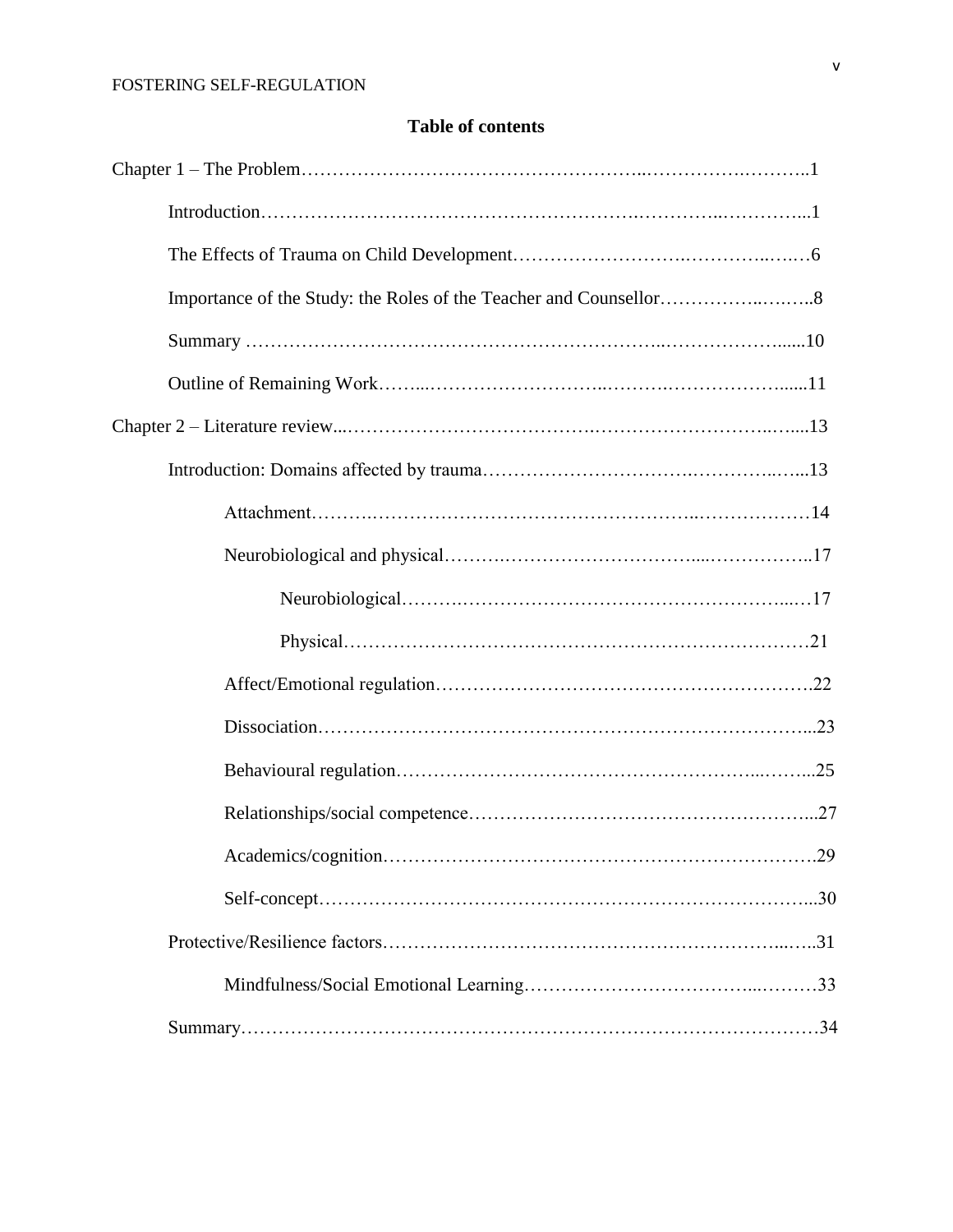| Supporting the Child at the School-wide and Classroom Level38 |  |
|---------------------------------------------------------------|--|
|                                                               |  |
|                                                               |  |
|                                                               |  |
|                                                               |  |
|                                                               |  |
|                                                               |  |
|                                                               |  |
|                                                               |  |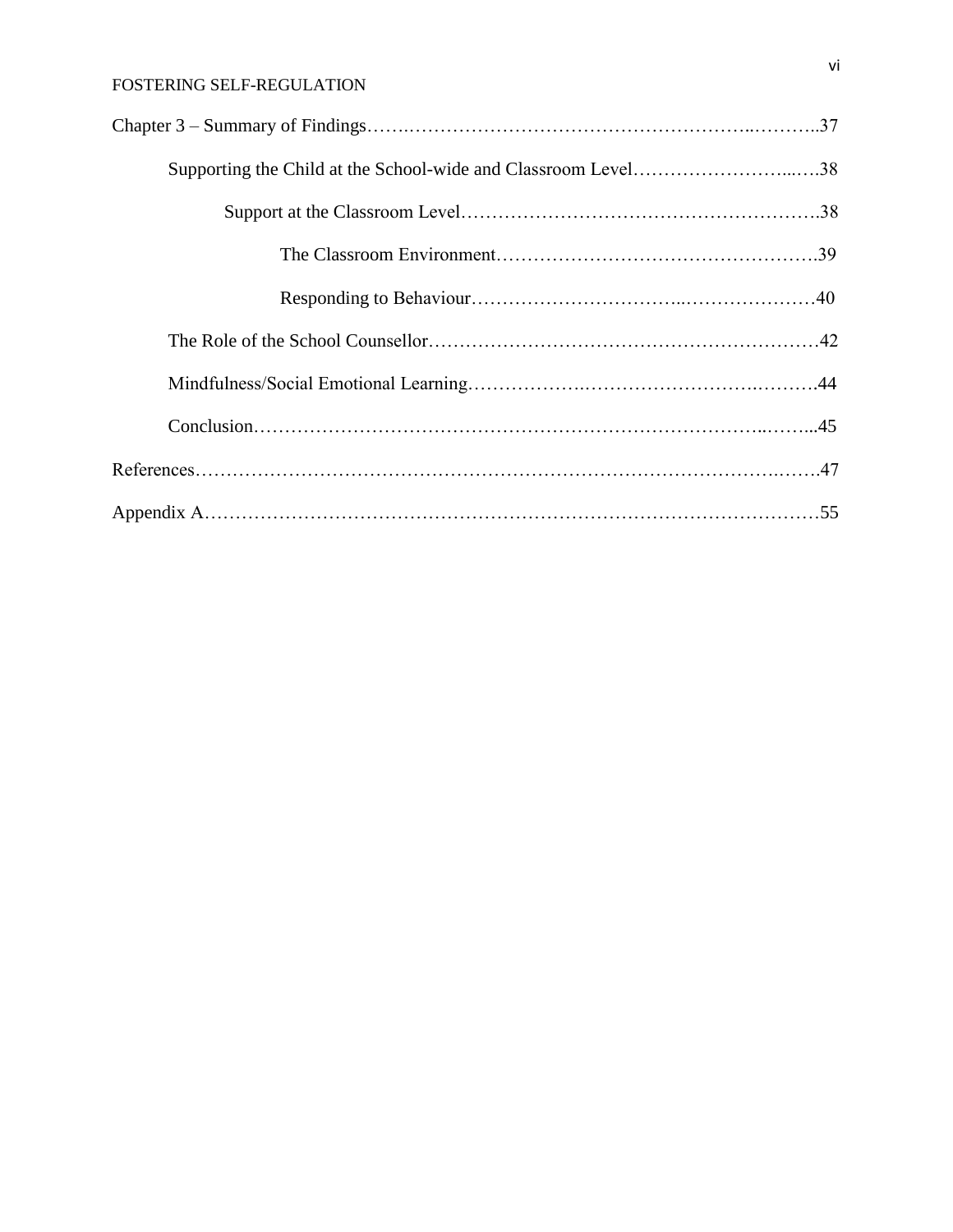## **COMPLEXLY TRAUMATIZED ELEMENTARY SCHOOL CHILDREN Chapter 1**

## **The Problem**

## **Introduction**

Behaviour is purposeful and goal directed (Dinkmeyer, 2006). People behave in a manner that results in achieving certain goals, or meeting particular needs. This is true for young children as well as adults. Though adults are typically more adept than children at identifying and meeting their own needs, children will also attempt to have their needs met. They may not necessarily know what they need or effective ways of having those needs met.

Typically, in healthy environments caregivers are attuned to their children's needs. They will identify their child's needs and respond in a generally consistent and sensitive manner. The child develops a sense of safety, connection and trust that someone will be available when the need arises. They also develop a sense of being worthy of care. When the caregivers comfort or soothe their children, they essentially co-regulate the child's affect or level of arousal. This provides the foundation, or template for the development of children's ability to self-regulate their own affect, level of arousal or attention. With consistent support and repetition, the child internalizes this template, learns to use increasingly complex self-soothing strategies, and develops a tolerance for emotional states (Blaustein & Kinniburgh, 2010, Perry, 2001).

Not all children have a safe, stable and supportive environment. Many children live in stressful, chaotic situations in which many of their physical or emotional needs are not met. In situations of neglect, poverty, family violence or life in unsafe environments such as impoverished neighbourhoods, or areas affected by war, children may not develop the sense of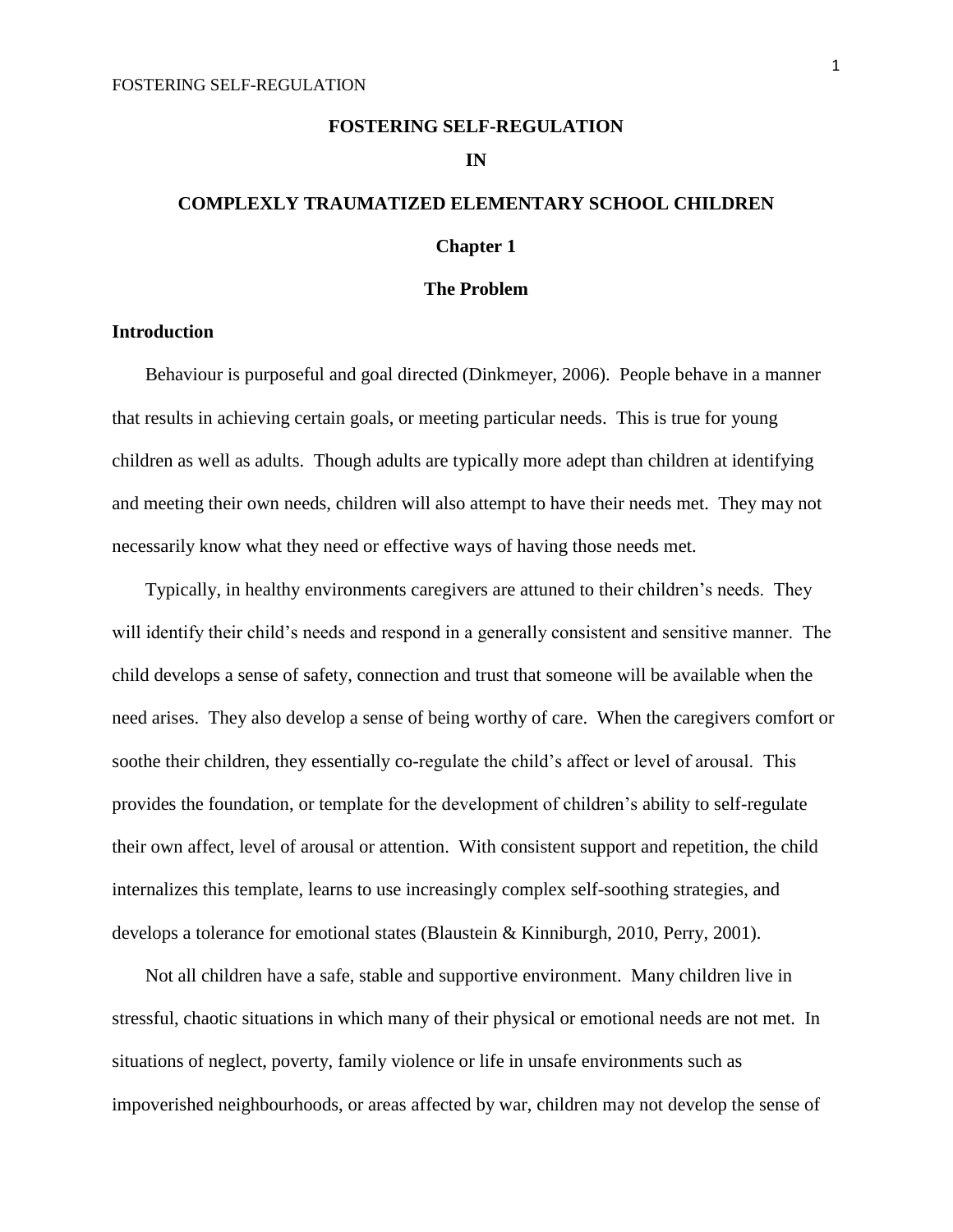safety, connection and trust that is necessary for optimal development. Such children live in atypical circumstances and adapt to suit the environment in which they live. They develop the skills to survive in their chaotic, unsupportive environments, yet lack the skills to function in other environments, such as in a classroom.

In many situations, children are exposed to one or more different types of trauma. Trauma can be explained as a single event or even a series of events, such as motor vehicle accidents or natural disasters that are beyond a child's control and exceed a child's coping mechanisms (Falasca & Caulfield, 1999, Bücker et al., 2012). During the event, a child feels overwhelmed, and is helpless to act on the situation. The degree to which children are affected varies greatly depending on various factors unique to each particular child. These include the traumatic event or series of event, the intensity and duration of the events, the child's age and developmental stage, adaptability, and the child's support system (Falasca & Caulfield, 1999). Risk factors include, but are not limited to low socioeconomic status, parental mental illness, low quality parent-child relationships, family abuse history and dysfunctional family systems (Bücker et al., 2012).

When children are exposed to multiple types of trauma over a sustained period of time, for example neglect and family violence, they may display symptoms of complex trauma. Complex trauma, also known as complex developmental trauma (Pearlman & Courtois, 2005), and the topic of this paper, differs from acute trauma. It involves repeated and chronic exposure to traumatic events, often of an interpersonal nature, such as in the case of family violence. It results, to varying degrees, in diminished attachment, self-regulation, and capacity to relate to others in a healthy manner. Neglect, emotional, physical and sexual abuse, and exposure to domestic violence, especially occurring between the developmentally vulnerable ages of birth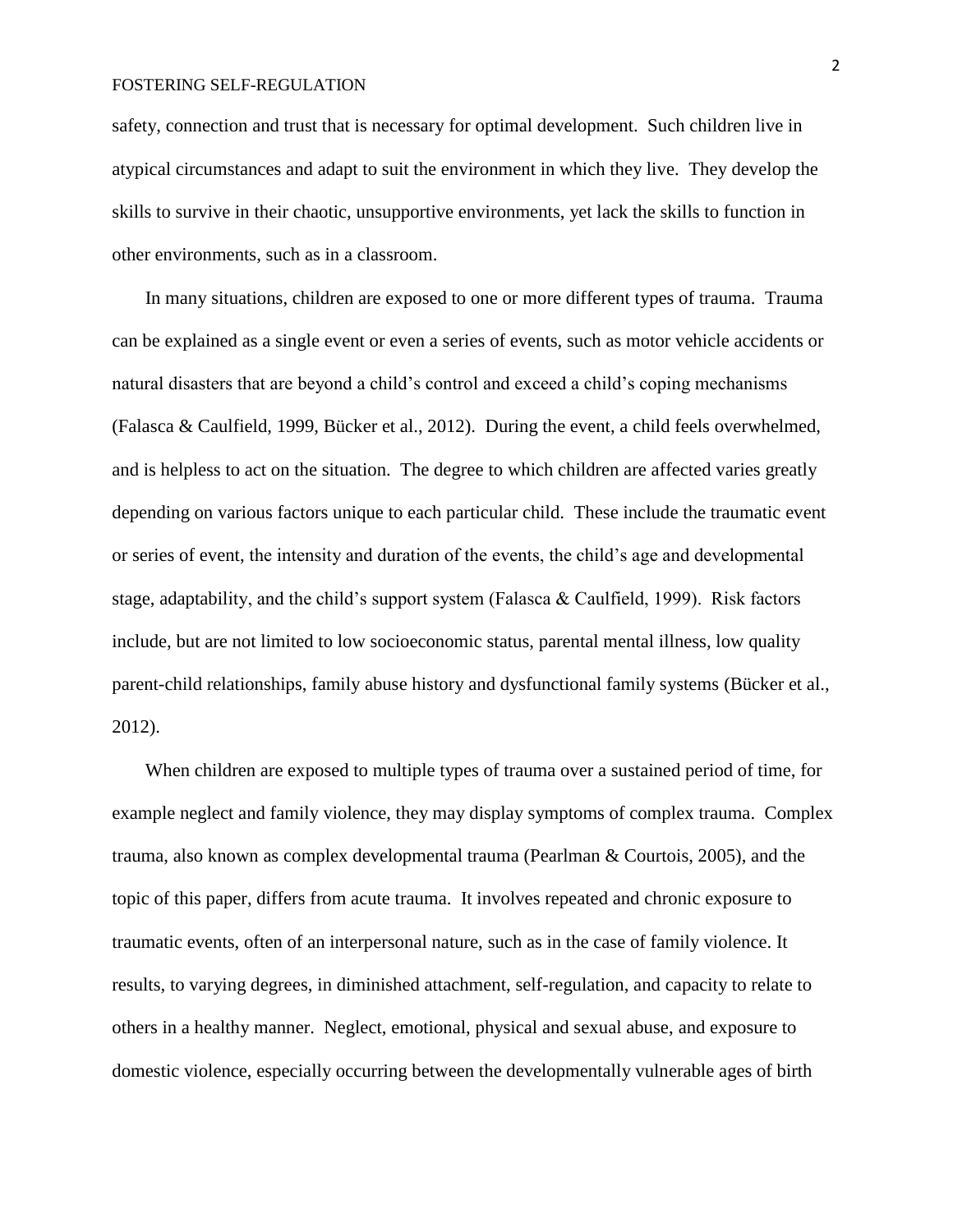and five years of age, affect the physiology and structure of brain development. These result in long-term effects on behaviour and functioning of traumatized children (Bath, 2008; Cook et al., 2005; O'Neill, Guenette, & Kitchenham, 2010, Blaustein & Kinniburgh, 2010).

Due to the danger, inconsistency and unpredictability of their environments, children with complex trauma do not develop a sense of safety. They become hypervigilant, perpetually ready for the danger they expect will happen at any given moment, either consciously or subconsciously. They are often easily threatened by situations that do not bother many of their non-traumatized age peers. Because attachment to caregivers is compromised, they are often defensive, perceiving ordinary situations, such as school classrooms or playgrounds as threatening (Blaustein & Kinniburgh, 2010; Cook et al., 2005). The very behaviours that allow them to survive in their neighbourhood or home environment are often at odds with what is expected in a school environment. For example, children with complex trauma histories who are accustomed to a lack of structure and routine face extra challenges when they enter a classroom environment and experience structure, routine and certain behavioural and social expectations for the first time. Their survival behaviours, such as verbal or physical aggression, inability to take turns or delay gratification leaves them vulnerable to social isolation, academic difficulties, and re-victimization.

School is one place where children spend a considerable part of their waking hours on a consistent basis. Because of this, classroom teachers may be some of the few adults other than a child's caregivers who spend a significant amount of time with that child. Thus classroom teachers may be one of the few consistently reliable adults in a child's life. Teachers are in many ways front line workers and are in a unique position to recognize signs of trauma and act in a manner so as to keep children physically safe. They can also function as a protective factor, or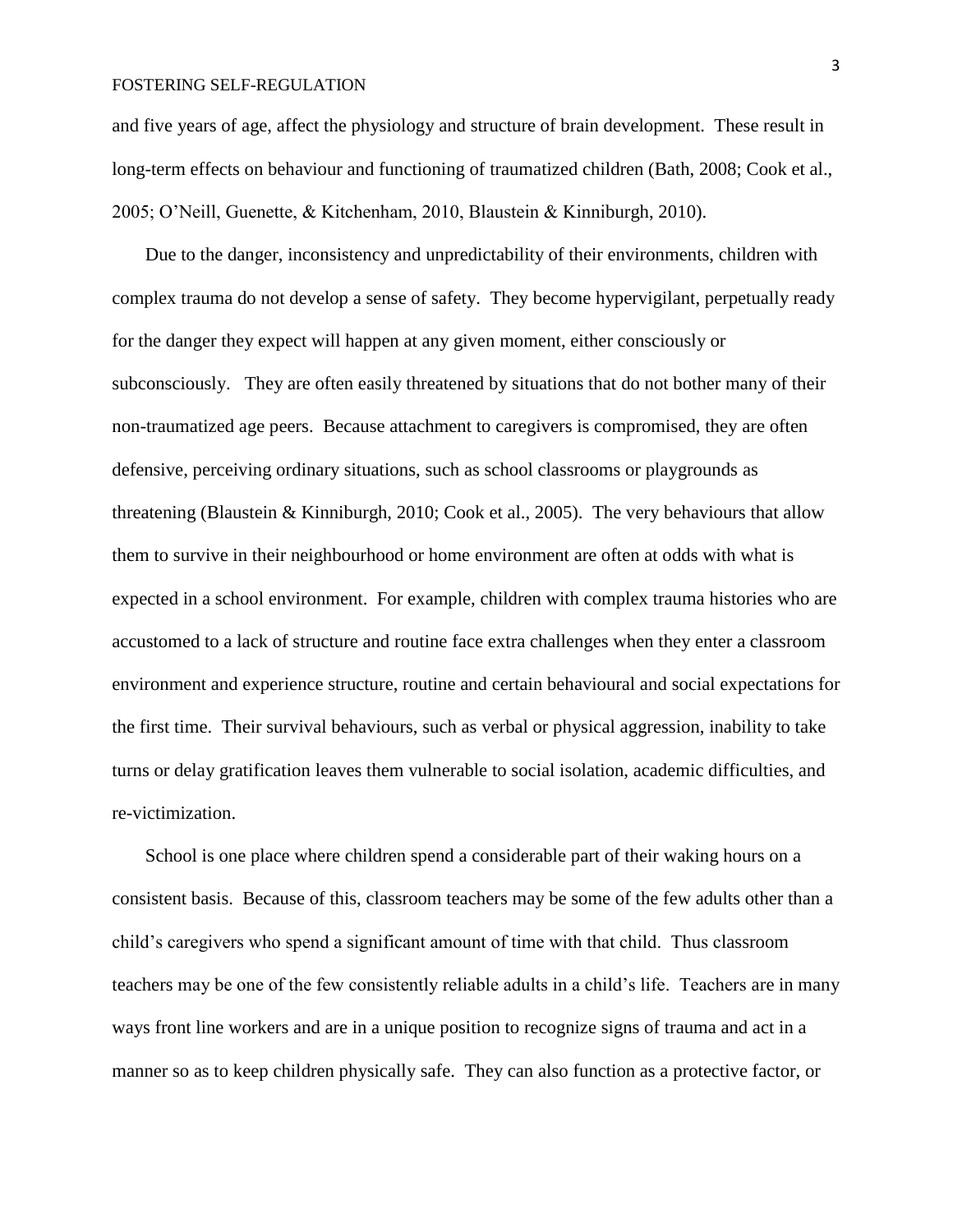buffer reducing the impact of trauma on the children they teach. If teachers are given the skills to recognize the signs of trauma and respond effectively through a trauma informed lens, they will be more effective in dealing with the trauma behaviours that may present in the classroom. They are then in a position to recognize their students' strengths and build upon them to help them succeed not only in school, but life as a whole (Bell, Limberg & Robinson, 2013).

This study is particularly important because of the sheer number of children in Canadian schools who are affected by trauma. According to a 2008 Canadian national survey found 85,440 substantiated cases of physical and sexual abuse, neglect, emotional maltreatment or exposure to domestic violence. This means, as of 2008, approximately 1.4 percent of Canadian children have experienced serious maltreatment (Trocme, 2010, as cited in Schwartz et al., 2011, p. 3). The actual number of maltreatment children in Canada may higher due to cases that go unreported, or are less severe.

This paper will examine the effects of complex trauma on elementary school children's development, learning and behaviour, and how they present in an elementary school classroom. It will also examine the ways elementary school counsellors and teachers can help nurture students' self-regulation skills and development in a trauma informed manner. There has been considerable literature on resilience, which is broadly defined as the ability to overcome the effects of traumatic situations (Masten, 2011). The degree to which a child is affected by adverse situations is highly individual. The type of trauma, the duration and intensity of the trauma, the child's support system and the child's own personal resources affect how a child will react, and how the complex trauma symptoms present in the classroom.

The symptoms of complex trauma manifest as observable behaviour (Bell et al., 2013). Behaviour patterns involving difficulties with self-regulating arousal levels, impulse control,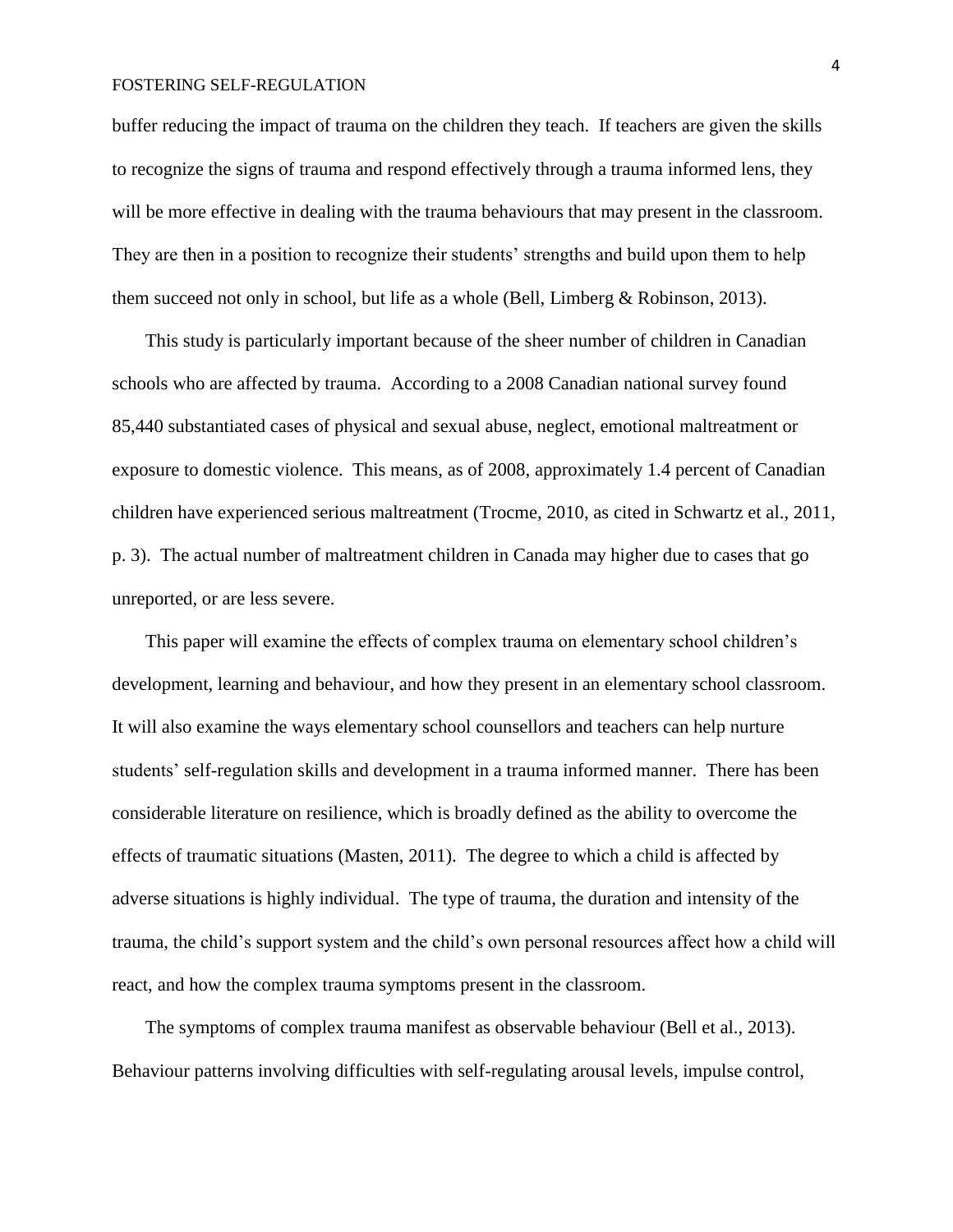dysregulation of affect, inability to direct attention, clinginess, social withdrawal, and academic difficulties are just some of those that may appear in the classroom. They are indicators of the presence of complex trauma and a reflection of the degree to which a child is coping with their situation. A child's ability to self-regulate, or modulate their levels of arousal and thus their behaviour is adversely affected by trauma. It is one of the more immediately obvious indicators of trauma and level of coping, and also one that can either help or hinder a child's success in school, socially, academically and emotionally (Bath, 2008, Shanker, 2013).

The focus of this paper is to explain how complex trauma affects students, how it may appear in the classroom, and how schools, teachers and school counsellors can support the development of self-regulation in children affected by complex trauma. In order to properly address the topic of self-regulation, it is important to understand what it is, and what it involves. Self-regulation is complex and involves many behavioural skills that enable a child to function optimally in and out of a school environment. According to Baumeister and Vohs (2011, as cited in Shanker, 2013), it can be described as the ability to:

- attain, maintain, and change one's level of energy to match the demands of a task or situation
- monitor, evaluate, and modify one's emotions
- sustain and shift one's attention when necessary and ignore distractions
- understand both the meaning of a variety of social interactions and how to engage in them in a sustained way
- connect with and care about what others are thinking and feeling to empathize and act accordingly (p. xii)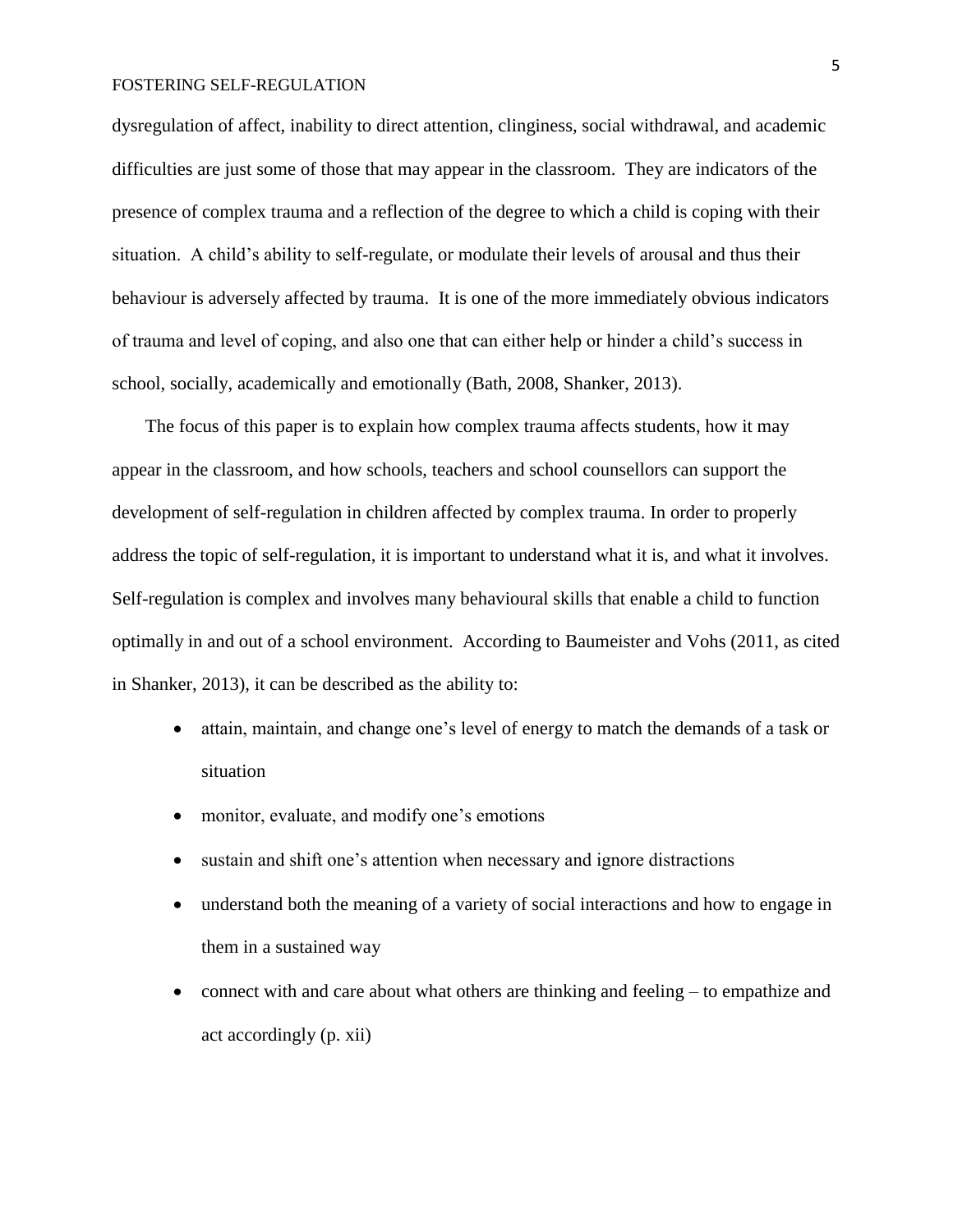## **The Effects of Trauma on Child Development**

Traumatic events trigger the human body's stress response mechanisms. When this happens repeatedly over an extended period of time, and especially at developmentally vulnerable stages such as infancy and early childhood, when significant neurobiological growth and stabilization occur, namely birth to five years of age, the structure and neurobiology of the brain are altered from a typical course of development (O'Neill et al., 2010). Depending on the type, duration, intensity, and frequency of trauma and adversity, this can have varying detrimental effects on the development of brain structures, and thus the developing child.

According to Teicher et al. (2006 as cited in O'Neill et al., 2010), the stress response causes a release of stress hormones, which in turn enhance the turnover of neurotransmitters. When a child faces, or perceives a threat, cortisol and other hormones are released. The amygdala then sets off the fight, flight, or freeze response. In the short term, this helps the child deal with an emergency. When this occurs repeatedly over the long term, the presence of stress hormones gradually damages the child's developing systems, slowing physical and neurological growth, and suppressing the immune system. The brain areas that are of particular concern in the classroom are those responsible for memory, executive functioning, language processing and higher cognitive functioning. Some of these damaging effects on the child are reversible, if intervention is timely, while others are only partly reversible (Cook et al. 2005, as cited in O'Neill et al., 2010).

Many cognitive functions are use dependent. In order for them to develop adequately, they must be employed repeatedly. Affect regulation, the ability to notice, identify, regulate and communicate one's own emotional state is one such area that needs to be used in order for it to develop (Cook et al., 2005). It requires the development of the frontal cortex, which also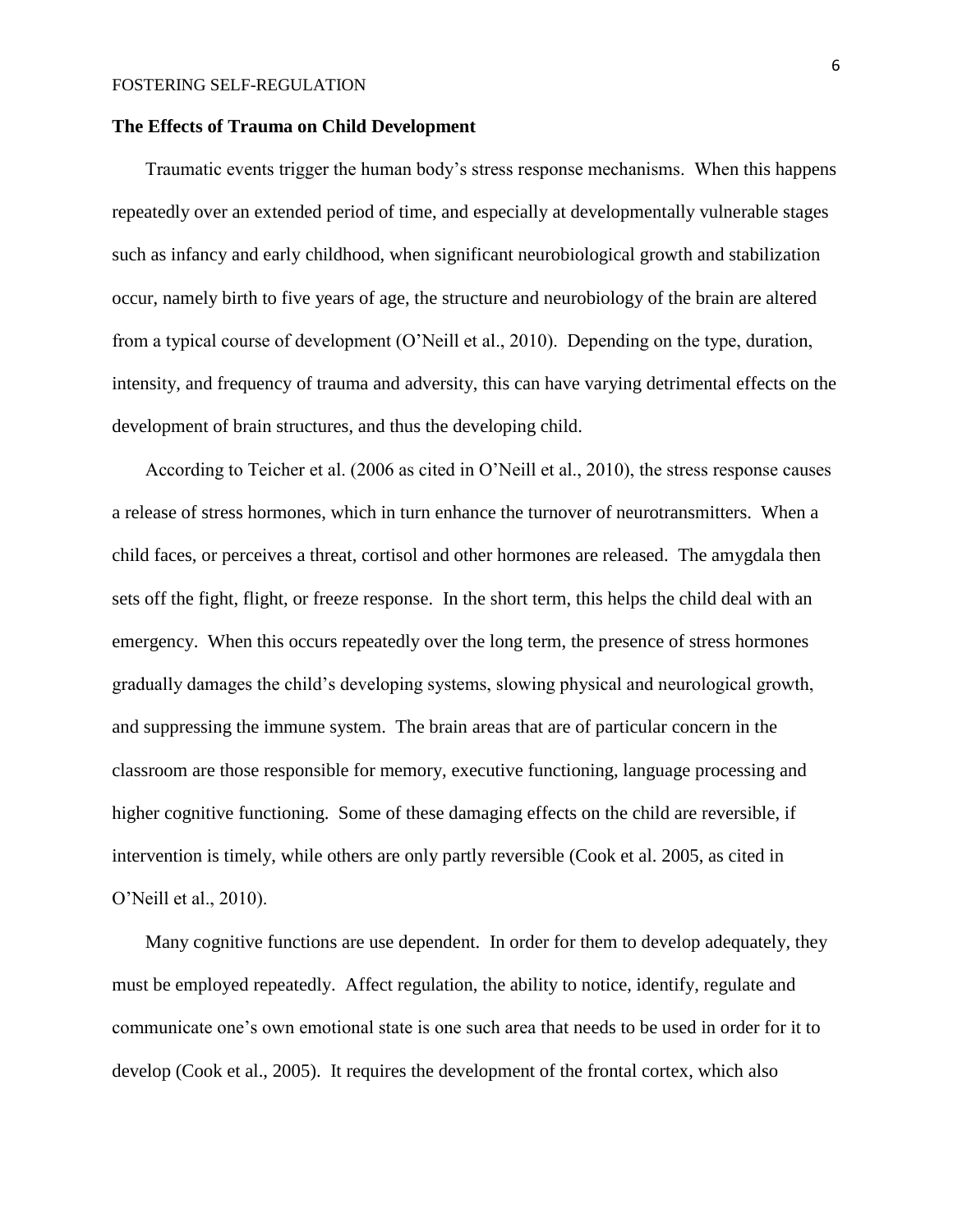develops through repeated use. Children who are taught how to self-regulate their emotions will become better at it by self-regulating, or co-regulating with a caregiver repeatedly over time. Children in abusive and neglectful environments, however, will have impairments in their ability to self-regulate emotions and impulses and thus their ability to regulate affect or to tolerate frustration will also be impaired. As development is cumulative, each period of development building on earlier periods, and setting the stage for future development, any core developmental deficits stemming from trauma and adversity that are not addressed in one developmental period will adversely affect functioning and further development (Blaustein & Kinniburgh, 2010; O'Neill et al., 2005).

Not only does the presence of traumatic events affect neuropsychological development so does the lack of positive stimulation. Sensory and emotional deprivation, which occur especially in neglectful environments have a significant impact on cognitive development. Children from environments lacking in emotional and sensory stimulation tend to lack creativity and flexibility in problem solving, and obtain lower scores on IQ tests than their non-neglected/abused peers. Those who receive insufficient intellectual stimulation, language experience and personal interaction tend to demonstrate receptive and expressive language delays. Deficits in abstract thinking/reasoning, the ability to think in terms of intangible concepts and ideas rather than concrete, here and now physical terms (Abstract thinking, n.d.), and executive functioning skills, both highly necessary in and out of the classroom, are endemic to children who witness family violence. It also involves identifying patterns and relationships between ideas and applying this knowledge to problem solving. Executive functioning refers to the cognitive skills needed to organize and plan, and to "develop working memory and process and integrate new information" (DePrince, Weinzierl, & Coombs, 2009, as cited in Bell et al., 2013, p. 140). Difficulties in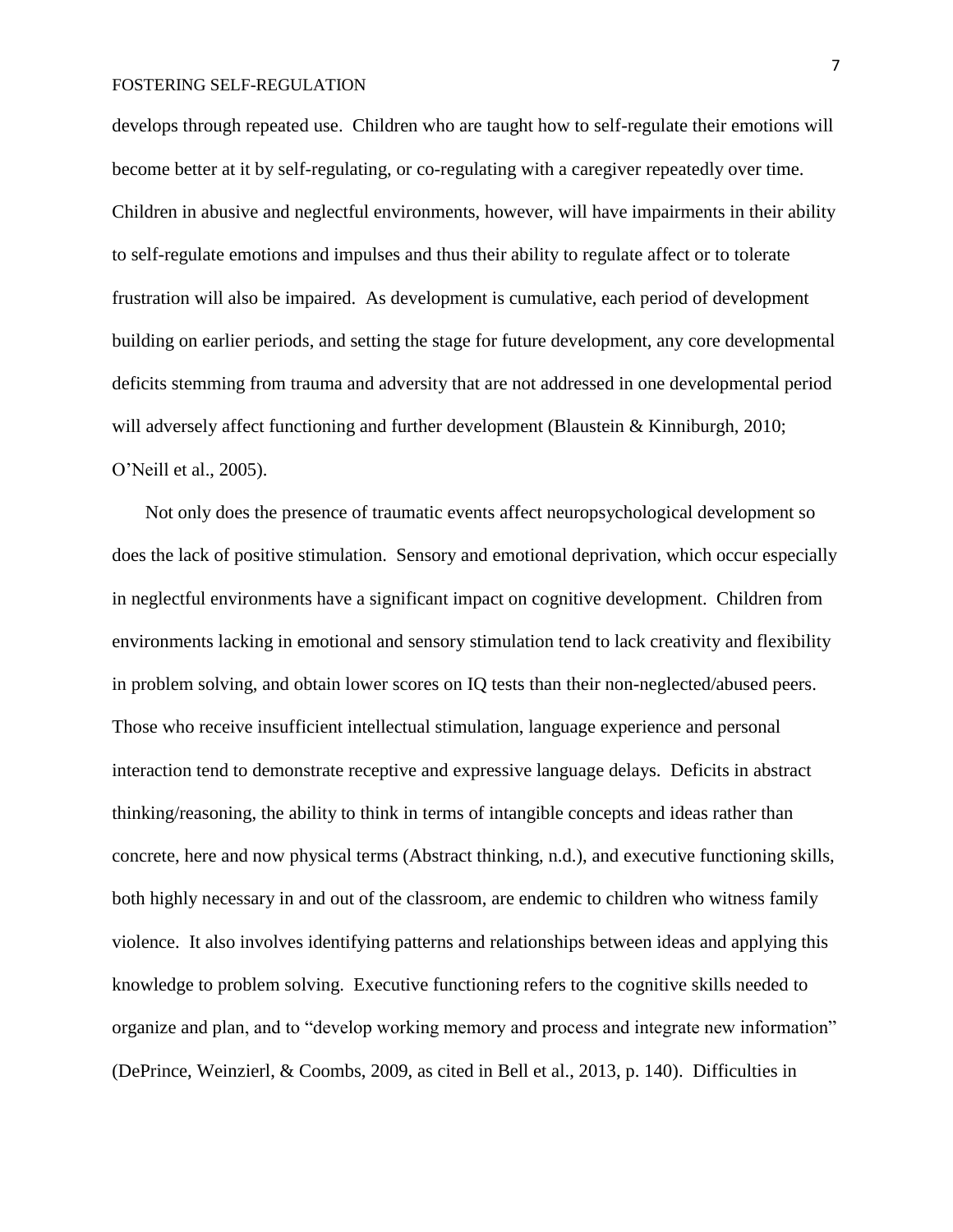modulating affect interfere with the ability to assimilate and accommodate new information, which may lead to cognitive disorganization. These deficits interfere with the development of academic skills necessary for school success (O'Neill et al., 2005). A trauma-informed teacher will be aware of these potential deficits and will be better able to address them in the classroom.

## **Importance of This Study: The Roles of the Teacher and Counsellor**

In an elementary classroom complex trauma symptoms present as at-risk or inappropriate behaviours, if they are readily apparent at all. They may also appear as seemingly positive behaviours, at least on the surface. Many behaviours will appear as disobedience or noncompliance, hyperactivity, low cognitive functioning or emotional immaturity. They may also appear as social withdrawal, clinginess, over compliance and perfectionism.

Children with complex trauma are frequently identified as the children who display lower frustration tolerance and persistence, avoiding tasks that are challenging. They are the children who are in a chronic state of emotional arousal. They may be quick to anger, often reacting in a manner that seems out of proportion to a given situation. They are more likely to be referred to special education services or sent to the office for disciplinary action. They may also display somatic symptoms such as stomach aches and headaches. They are more likely to have lower grades and scores on standardized tests, and have higher rates of academic failure (Purvis, K. et al., 2015; Bell et al., 2013). In non-trauma informed classrooms, the maladaptive behaviour exhibited by many traumatized children is often misunderstood, frequently resulting in punishments that serve to worsen rather than improve the behaviour displayed by children from trauma in the classroom (O'Neill et al., 2010; Bath, 2008)

Other traumatized children will avoid attracting attention as much as possible. They may have learned to attract as little notice as possible in order to remain safe in their homes. What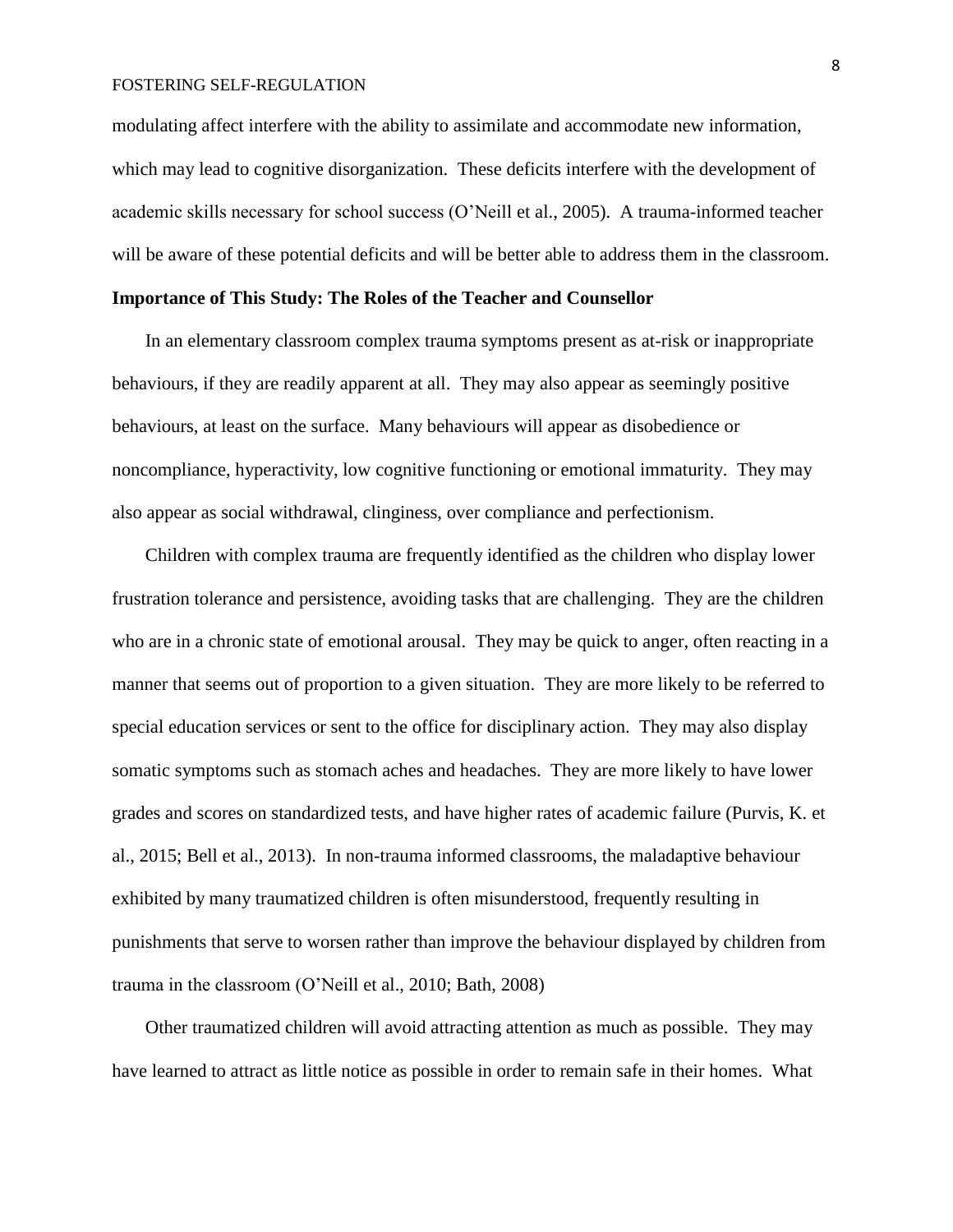they learn at home, they will often apply at school. They may be quiet, watchful children who have learned to notice even subtle cues from the adults around them, and adjust their behaviour accordingly. They are often completely unaware that they are doing this. Many children with complex trauma exhibit a combination of tightly controlled and explosive behaviour as they struggle to maintain equilibrium. They may try not to feel very much and then display anger or cry in a manner that appears out of proportion to minor frustrations or slights (Blaustein & Kinniburgh, 2010).

A classroom teacher may be one of the few adults, other than the child's parents to see the child on a consistent basis. A teacher is in a position to notice changes in a child's typical behaviour, and to identify students who may be displaying complex trauma symptoms. Teachers are also in a position to be a part of the healing process. At the very least, a teacher can function as a protective factor, acting as a safe attachment figure that helps to keep the extent of the student's trauma from becoming more severe (Purvis, K. et al., 2015). It is not necessary for the teacher to be certain that trauma has occurred or even know of the events themselves to be able to make necessary referrals and institute the necessary supports in the classroom. Awareness of the symptoms of complex trauma, however, is crucial for the teacher to be able to act in a manner that is of benefit to traumatized children (Bell et al., 2013).

The key to a classroom teacher's effectiveness in assisting children with complex trauma to grow emotionally, cognitively, socially and academically is attachment. Despite the seemingly overwhelming odds against them, children have an incredible capacity to overcome adversity. With the right supports in place, they can develop the capacity to form healthy attachments and relationships, acquire the skills necessary to self-regulate their emotions and behaviour, and to succeed in school and beyond. Because the underlying essence of school life is social and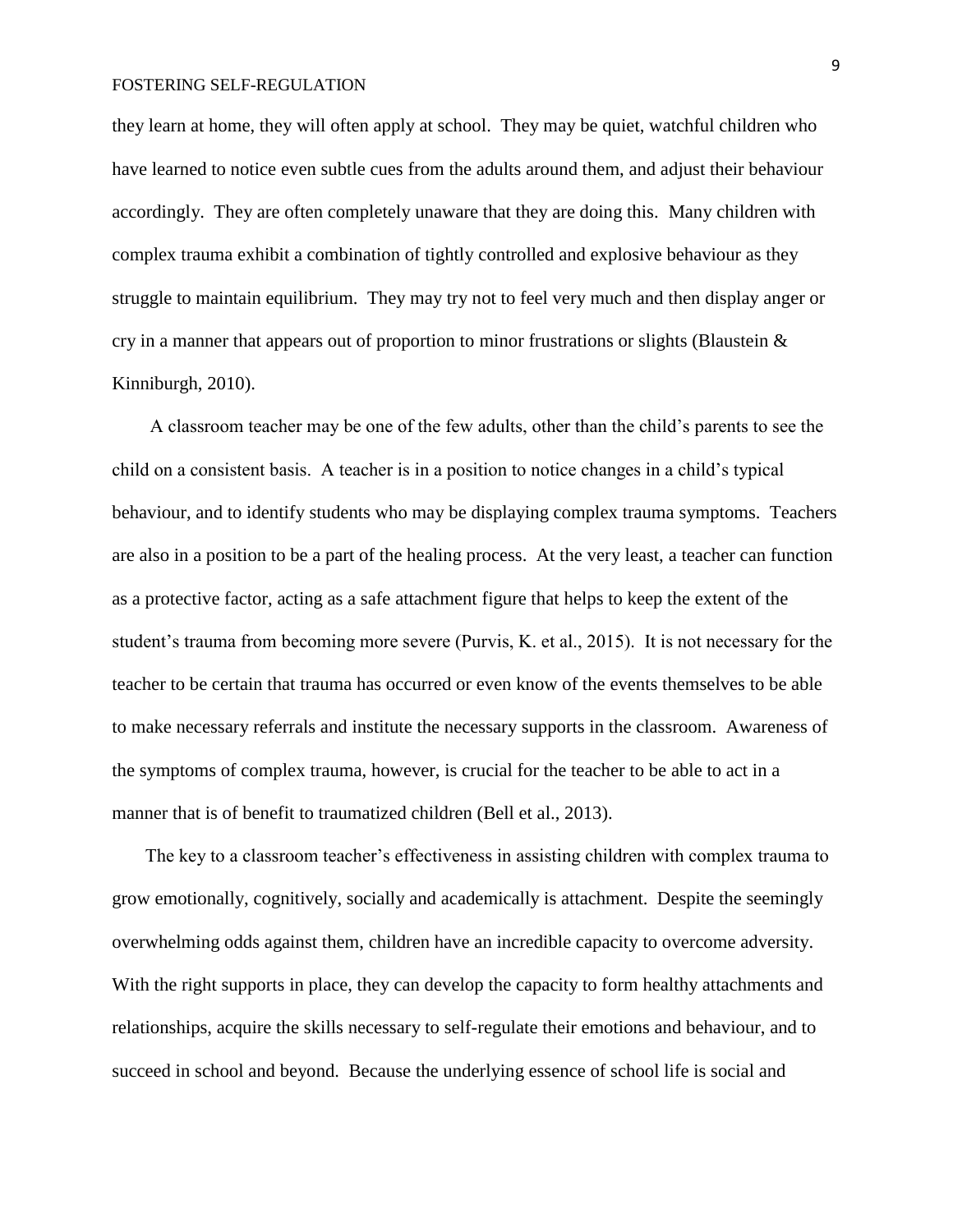emotional, two areas that are particularly difficult for children with complex trauma based attachment issues, in order for children to succeed academically in the classroom, their social and emotional needs must also be met. A trusting relationship with a caring attachment figure, such as a trauma-informed teacher is necessary for this to occur (O'Neill et al., 2010, Lowenthal, 2001, Berson & Baggerly, 2009).

With the support of the school counsellor, the classroom teacher can help the student develop a sense of belonging, a sense of safety, and a sense that they are valued. The counsellor can help the teacher understand how the unregulated fight, flight or freeze reactions of chronically aroused students may appear in the classroom. Together, the teacher and counsellor can plan and implement individualized strategies to support the child in the classroom. Furthermore, the school counsellor and classroom teacher, as part of a School Based Team, or Care Team including the child's parents or caregivers, outside counsellors, social workers and others can help the child heal and develop the necessary competencies for success in and outside of school (Bath, 2008; Bell et al., 2013).

## **Summary**

In healthy family situations, parents are for the most part attuned to their children's physical, emotional, and social needs. The child's needs are met, and the child develops a sense of safety and trust. With the assistance of the parents, children follow a typical pattern of development, developing age typical language and cognitive skills, as well as skills to self-soothe when the child becomes distressed. Children in unsafe environments where their needs are chronically unmet, or where traumatic events such as abuse and family violence occur frequently over a lengthy period of time will have deficits in their development. They develop a pervasive sense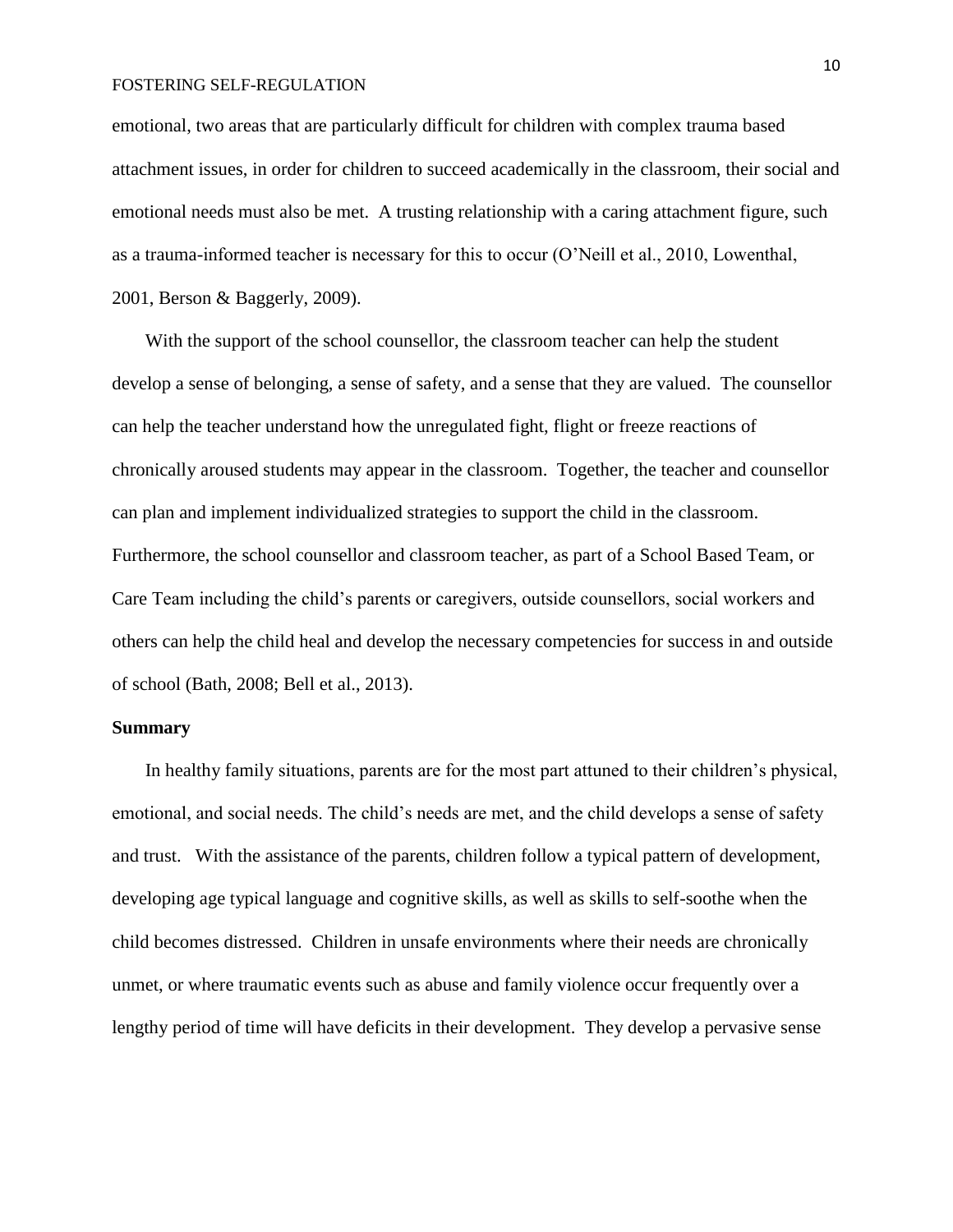of being unsafe and become hyper-vigilant for signs of danger. To varying degrees, children will display symptoms of complex trauma.

All children adapt to their environments and employ skills that allow them to survive in their particular situation. What is adaptive in one environment may be maladaptive in another environment. Children living in chaotic and unsafe environments will develop skills that may keep them safe in their home environment, but not be suitable to other environments such as school. This leaves them vulnerable to social, emotional and academic difficulties. The school counsellor and classroom teacher can work together to mitigate the influence of complex trauma by providing a safe, nurturing place in which children with complex trauma can develop the social, emotional and academic skills that allow them to succeed.

## **Outline of Remaining Work**

This chapter has provided an outline of the effects of complex trauma on elementary school children. It included definitions of terms and discuss the purpose of this project. Chapter 2 will review the literature regarding complex trauma and discuss how it affects a child's attachment patterns, cognitive, neurological, social and emotional development and how this in turn affects their functioning and achievement within the elementary school classroom. This chapter will also discuss the protective, or buffering factors that can reduce the impact of complex trauma on children. Finally, chapter 2 will discuss mindfulness and social-emotional learning (SEL), and how this can not only improve a child's functioning at the classroom level, but also positively impact a child's neurobiological development. Chapter 3 will discuss recommendations and strategies that can be used in the classroom and an outline of a potential professional development presentation on recognizing and responding to traumatized children that could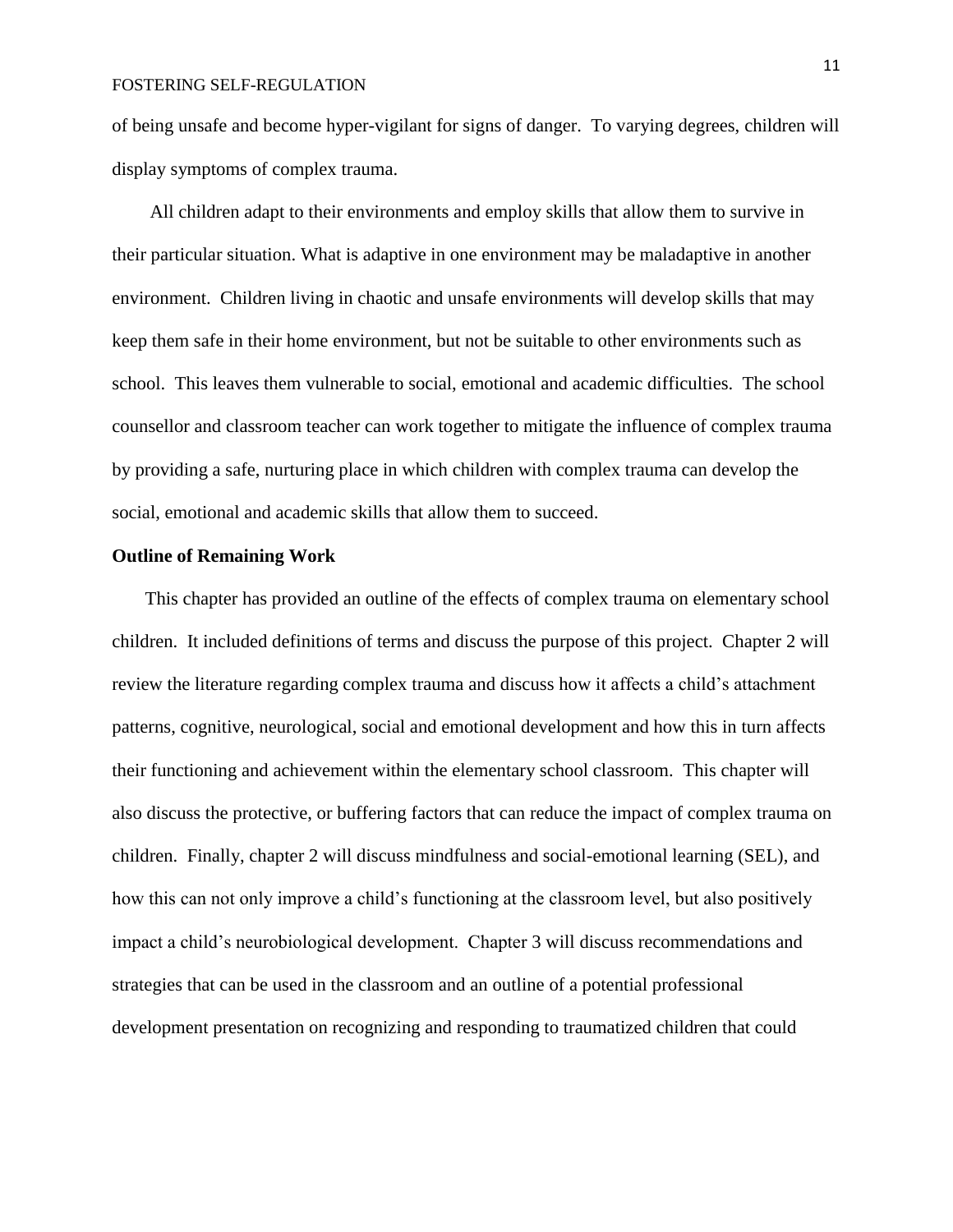potentially be used by a school counsellor as part of a Professional Development Day or

presented in a staff meeting.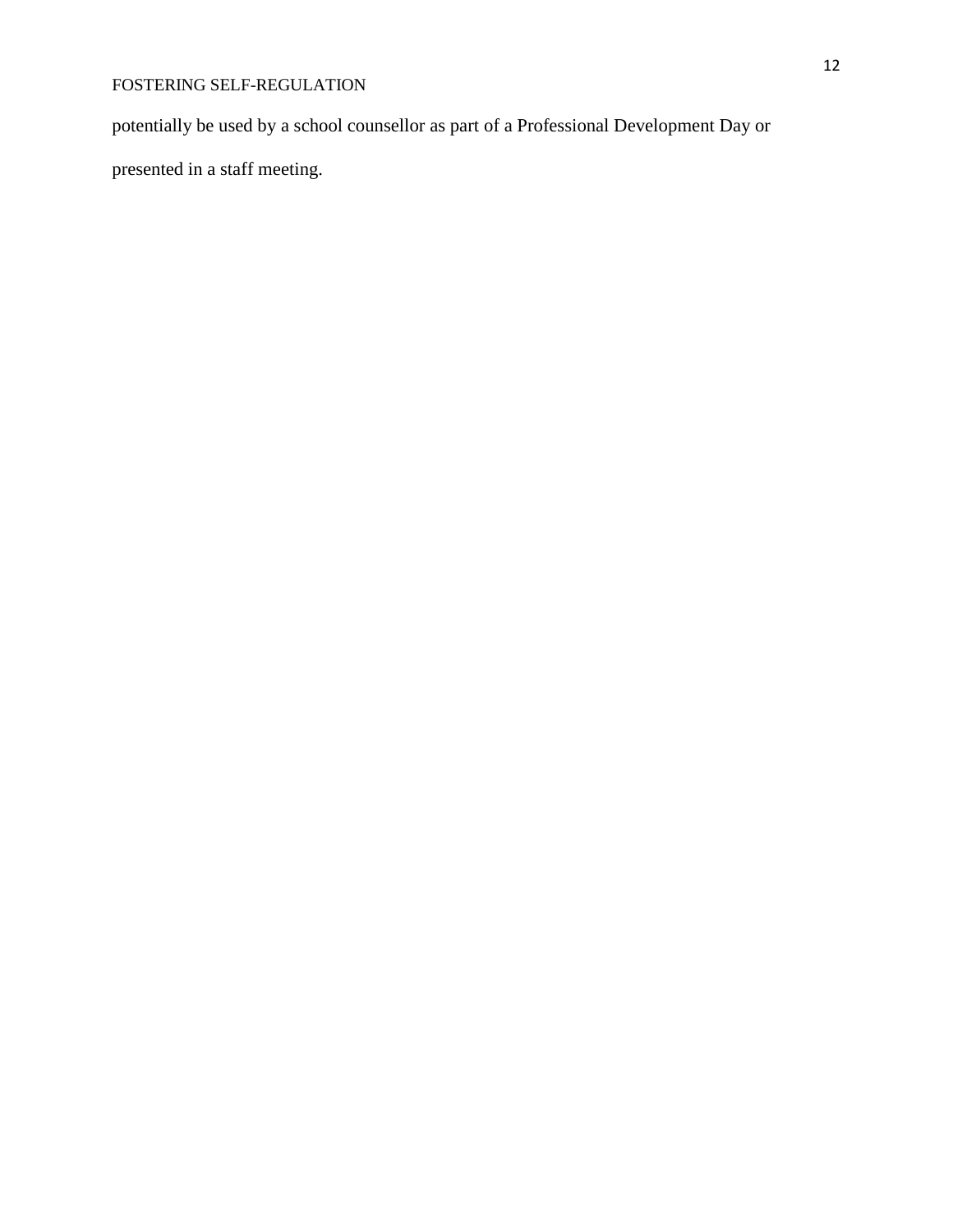## **Chapter 2**

## **Literature Review**

#### **Introduction: Domains Affected by Trauma**

The short and long-term consequences of trauma are complex and multidimensional as are the individual children who experience them. Literature on complex trauma suggests that trauma related impairment in children tends to fall into several interdependent domains of functioning. These domains are interdependent and overlap, with each one strongly influencing the others. These domains are attachment, neurobiology and physical functioning, affect/emotional regulation, dissociation, behavioural regulation, relationships/social competence, academic/cognition, and self-concept (Cook et al.; Kliethermes et al., 2014; Bell et al., 2013, Tishelman et al., 2010).

Tishelman (2010) describes several core issues within each domain. Within the affect/emotional regulation domain are the core issues of; deficits in emotion identification, hyper-vigilance, compromised ability to modulate arousal, extreme mood states and dissociation. The Neurobiology and physical functioning domain, sub domain involves neurobiological changes, disconnection from the body, resulting in lack of physical coordination, and lack of awareness of physical states such as hunger, thirst or fatigue. Physical functioning also involves the physical holding of stress, which other authors account for as somatic complaints. Awareness of oneself in space is also compromised, and trauma-related injuries may also be present. The relationship domain involves the child's self of self, trust and safety, and social skill and competence. The academic/cognitive domain includes information processing, language and learning, executive functioning and personal agency (Tishelman, 2010).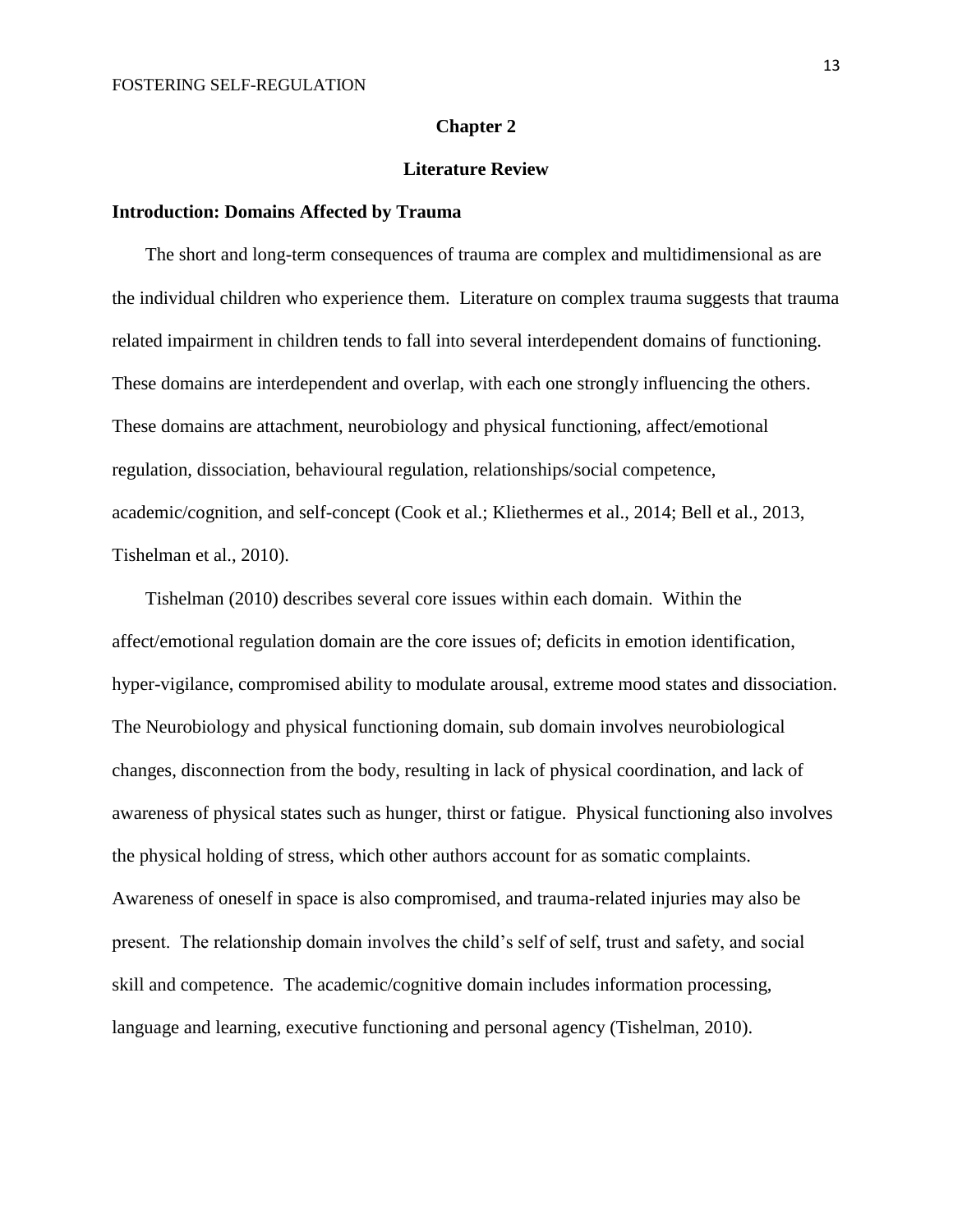It is important to note that each individual child, due to their unique circumstances is likely to have different levels of impact across domains. A child will have some domains impacted more deeply, resulting in greater disruption of function. Conversely, some domains may have been spared to some degree, resulting in less disruption of function. Furthermore, the impact across domains may be more pronounced in some situations, and less so in others (Afifi  $\&$ MacMillan, 2011). Complex trauma affects children's ability to connect with others, to trust and have healthy relationships. It affects children physically, emotionally and cognitively. Children affected by it tend to view the world as a threatening place over which they have little control. As Streek-Fischer and van der Kolk (2000 as cited in Tishelman, 2010) explain, chronic trauma impedes the integration of sensory, emotional and cognitive information into a cohesive framework. This leads to unusual responses to stress that may appear out of context and out of proportion to the actual stressor. The following sections will discuss how the domains are affected, and how such effects influence the others.

## **Attachment**

The formation of healthy attachments is a basic developmental competency necessary for interacting and collaborating with others. In fact, according to Szalavitz & Perry (2010) it is necessary for survival. Historically human beings have survived by being interdependent. Compared to other animals, humans are not particularly strong, fast or in possession of natural defenses to fend off predators. Humans formed cooperative groups to avoid starvation, to keep each other safe from predators and rival human groups, and to raise children. Living communally and cooperatively led to the development of the ability to read others' intentions, to empathize and to form rewarding, nurturing and long-lasting relationships. The ability to trust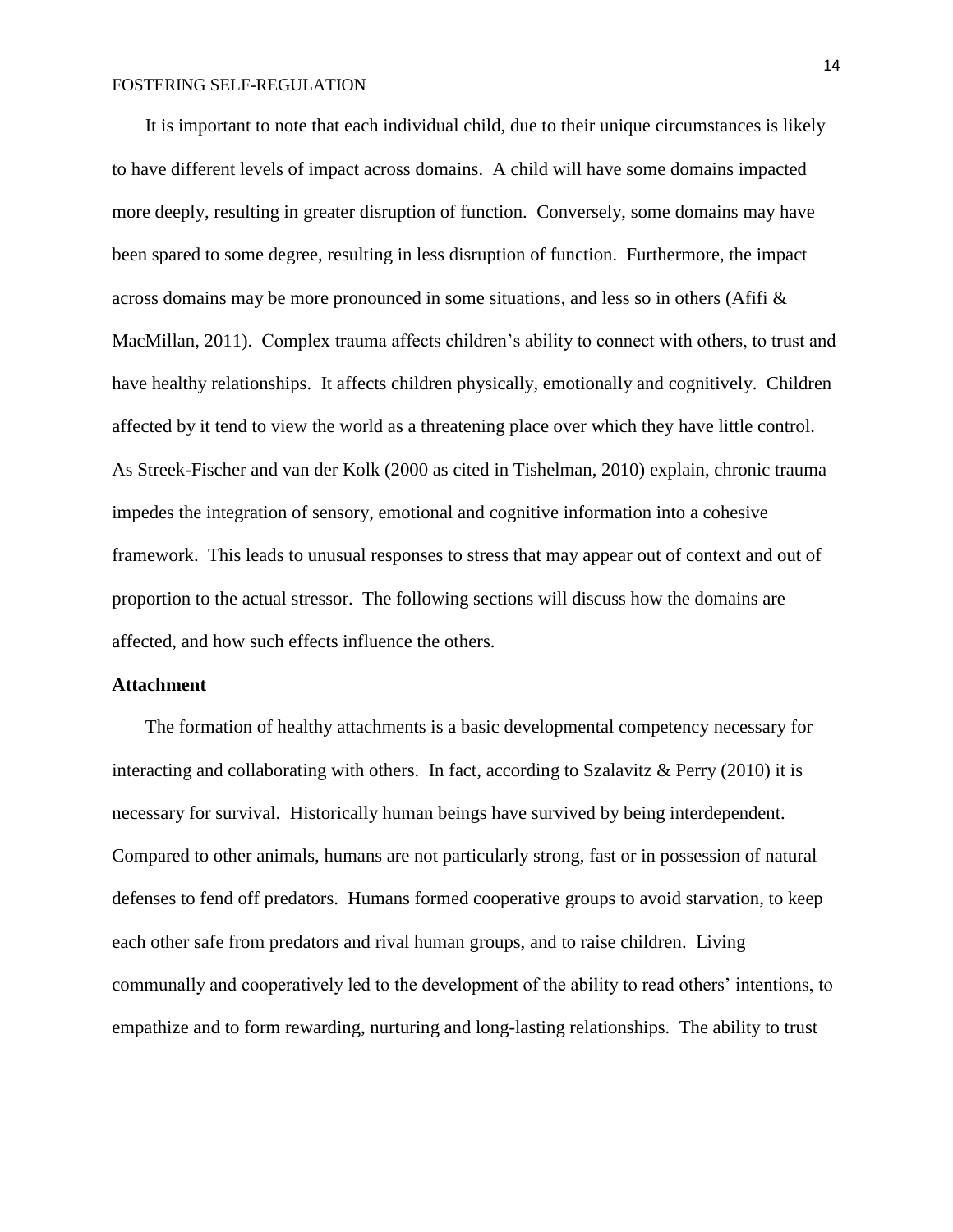others and form emotional attachments is adaptive and continues to be necessary for human development, survival and wellbeing.

Though humans are born with the genetic capacity to form attachments, this capacity alone is not a guarantee that it will happen. Secure attachments form in safe nurturing and predictable environments in which children experience having their emotional, social and physical needs met. When these needs are met, the neurological systems necessary for forming and maintaining relationships are shaped in an optimal manner. How a child is nurtured also influences the development of the neural systems responsible for self-regulation that is, controlling responses to feelings, thoughts and experiences. Szalavitz and Perry (2010) go further to say that the ability to control how one responds to stressors in a flexible manner is necessary for survival. It is the child's first key relationships that shape the stress response system necessary for this selfregulation to happen.

This is similar to the findings of Schore and Schore (2008), who state that secure attachments provide the foundations of self-regulation in children. Secure attachments are essential to the development of the right brain neurobiological systems responsible for processing emotions, modulating stress and self-regulation. Early life attachment experiences strongly influence the early development of the child's right brain, which as Schore (2003 as cited in Schore & Schore, 2008, p. 10) explain it, is the "neurobiological core of the human unconsciousness". This is the part of the brain responsible for interpreting and responding appropriately to the social cues of other individuals (Schore & Schore, 2008).

For some children, their primary attachment with the caregiver is itself the source of traumatic experiences. Caregivers in maltreating situations are at once the threat and the source of comfort. The caregiver may be unable to adequately meet the child's needs, or may react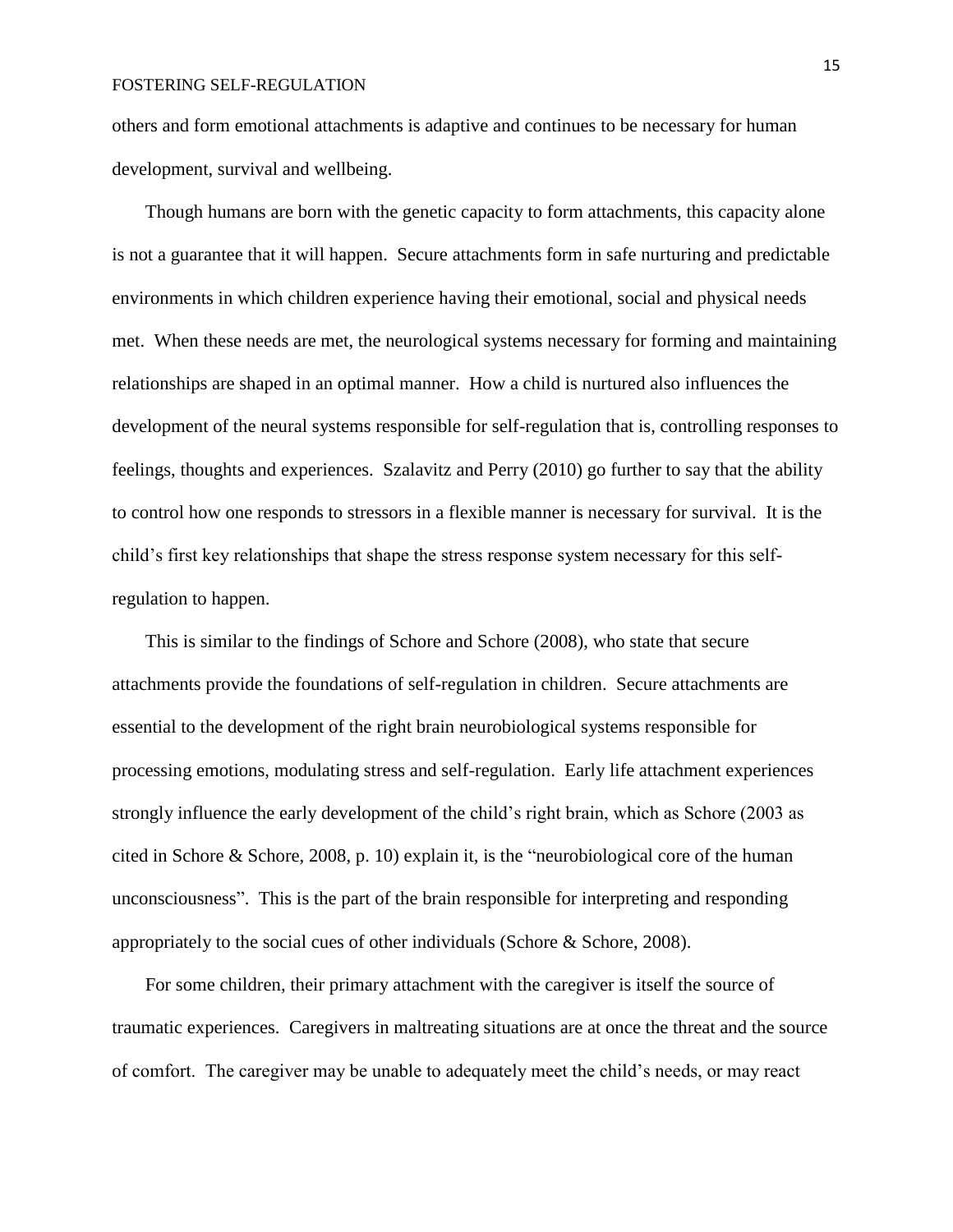negatively to the child's needs. This will undermine the bond between the child and caregivers and limits the child's ability to form a secure attachment and self-regulate. Unlike securely attached children in non-maltreating families, who are able to effectively make use of their caregivers to help them regulate emotions, maltreated children with insecure attachments are less likely to have a caregiver capable of the consistent, predictable and sensitive interactions necessary for the child to develop strategies for self-regulating emotional arousal. This increases the likelihood that children in maltreatment situations will experience overwhelming levels of emotional arousal, which in turn will lead to difficulties processing and managing negative emotions (Kim-Spoon, Ciccheti & Rogosch, 2013; Bowlby 1969/1982 as cited in Kim-Spoon et al. 2013; Tarullo & Gunnar, 2006).

The inability to self-regulate emotional arousal, along with deficits in adaptive social functioning tends to lead to difficulties with peers. The child has difficulty attuning to the emotional states of others, and often misunderstands or misinterprets social cues. Social isolation, and interpersonal difficulties with caregivers, siblings, peers and teachers can develop. As the relationship between a caregiver and child is reciprocal, the child's lack of self-regulation, along with the caregiver's own deficits in impulse control and emotion regulation leads to further difficulties in caregiver-child interactions. This in turn will lead to further diminished capacity to trust in not only primary relationships, but interpersonal relationships altogether (Courtois & Ford, 2009; Kim-Spoon et al., 2013). In the classroom, this will appear as a child with varying difficulties getting along with and working with others. The child will also have difficulty regulating levels of arousal necessary for attending to and completing classroom tasks.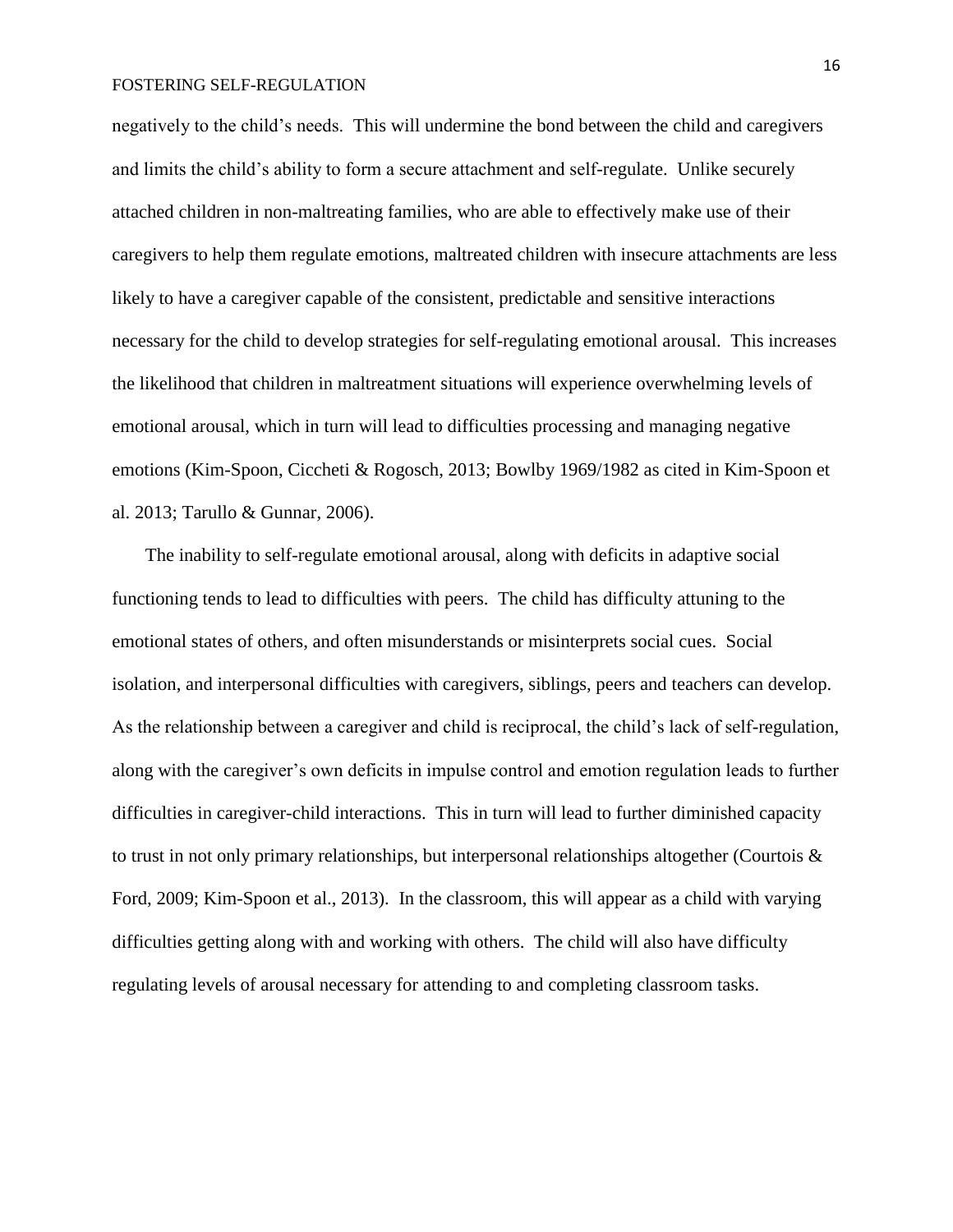## **Neurobiology and Physical Functioning**

Complex trauma affects human beings physically at the neurobiological and bodily levels. According to Tischelman et al. (2010), not only is neurobiology affected, particularly in early childhood when neuroplasticity is greatest, children's ability to function physically at an optimal level is also compromised. Furthermore, the physical effects of complex trauma related stress affect children through somatic symptoms, such as stomach and headaches and through impaired immune system functioning.

## **Neurobiology**

Life experiences shape the neurobiology of the brain throughout an individual's life. Repeated responses to certain life events form and reinforce neural pathways, while other pathways may atrophy from lack of use as in the case of neglect where there is a lack of positive stimulation (Davis et al., 2015). This repetition and reinforcement of neural pathways enable human beings to adapt and function in their environment. In a nurturing environment, the neural systems responsible for relationships and for modulating the stress response are employed more often and therefore reinforced. In a stressful or maltreating environment where children may experience overwhelming levels of emotion other neural systems are employed. One such system is the (hypothalamic pituitary adrenal) HPA axis, and stress hormones are produced to enable the child to respond to a threatening situation (Tarullo, 2006; Davis et al., 2015).

Szalavitz and Perry (2010) state that a child's first key relationship with a caregiver shapes the neurobiology of the stress response system to allow self-regulation. The brain regions involved in relationships are also those that moderate the stress response. In complex trauma, the stress response system develops in a manner that prepares the child to respond to the danger (Gaskill & Perry, 2012). Cook et al. (2010), posit that unlike non-traumatized children, children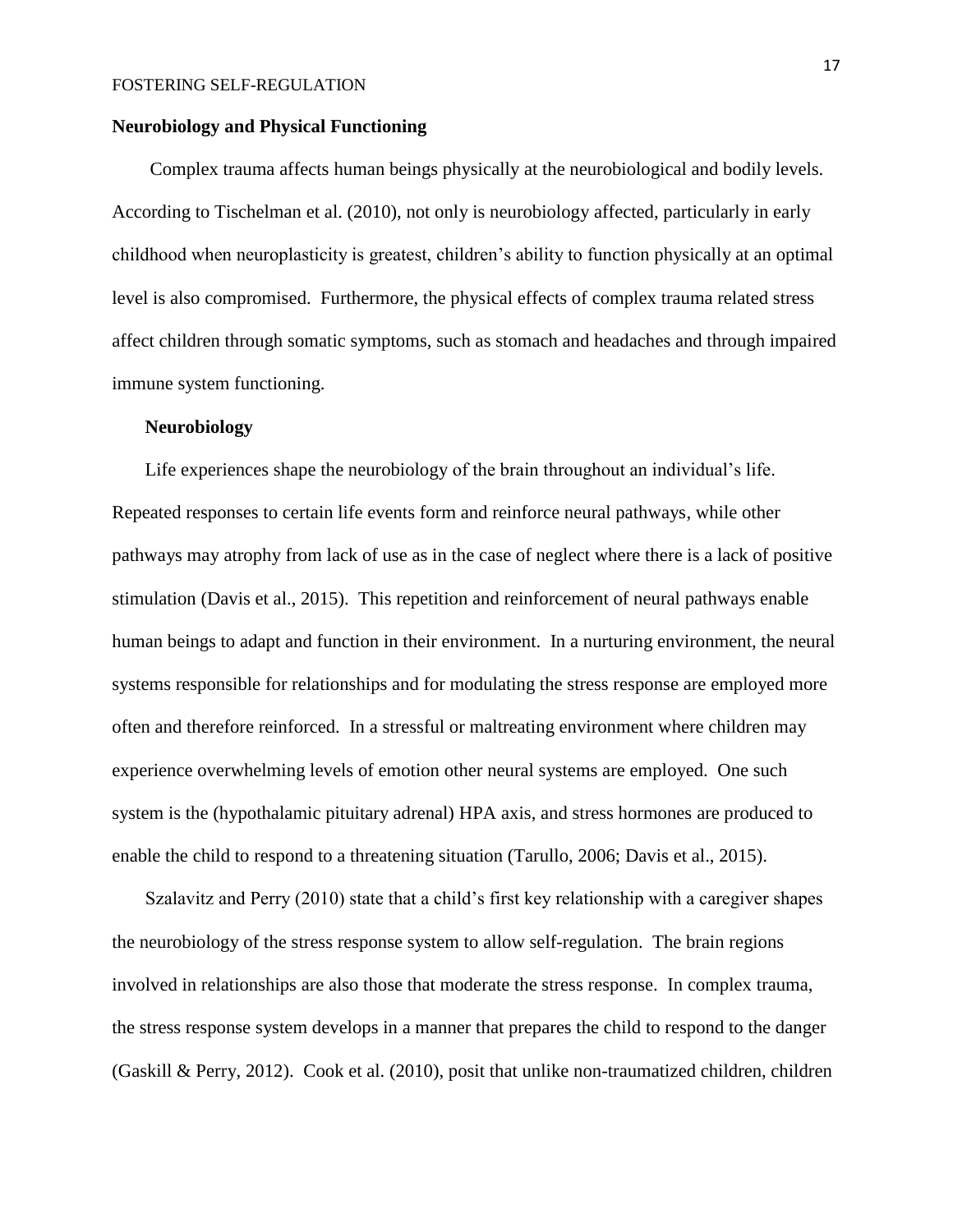with complex trauma have a greater tendency to reflexively react to stimuli as they appear. This leaves them vulnerable to failing to develop the necessary neurological capacities to regulate emotions. Essentially, children from complex trauma have a stress response system that reacts according to how a situation appears, as opposed to what may actually be occurring.

Carrion and Wong (2011) conducted and summarized the findings of longitudinal studies on the effects of traumatic stress on the hippocampus and the prefrontal cortex (PFC), two brain structures responsible for cognitive functions necessary for success in the classroom. The studies used magnetic resonance imaging (MRI) to investigate changes in hippocampus, PFC and total brain volumes compared to pre-bedtime cortisol levels in children and youth with posttraumatic stress symptoms (PTSS). Cortisol, the human stress hormone is implicated in reduction of brain volume, as it can be neurotoxic if secreted in high levels. Studies in rodents have associated high corticosterone (the animal stress hormone) levels with greater deficits in learning and increased hippocampal cell damage. Cortisol is found in children with Post Traumatic Stress Symptoms (PTSS).

The hippocampus is largely responsible for new learning and formation of memories. Traumatic experiences may render memories difficult to regulate, leading to abnormal memory processing. Individuals may experience overrepresentation of memories in the form of nightmares and intrusive thoughts. They may also experience suppression, such as poor recall and selective amnesia (Carrion & Wong, 2011).

Carrion and Wong (2011) found that children with more severe symptoms and higher baseline pre-bedtime cortisol levels had greater hippocampal volume reductions over time. In another study by the group, children with PTSS showed decreased right hippocampal activation and retrieval accuracy during memory tests. Increased severity of avoidance and emotional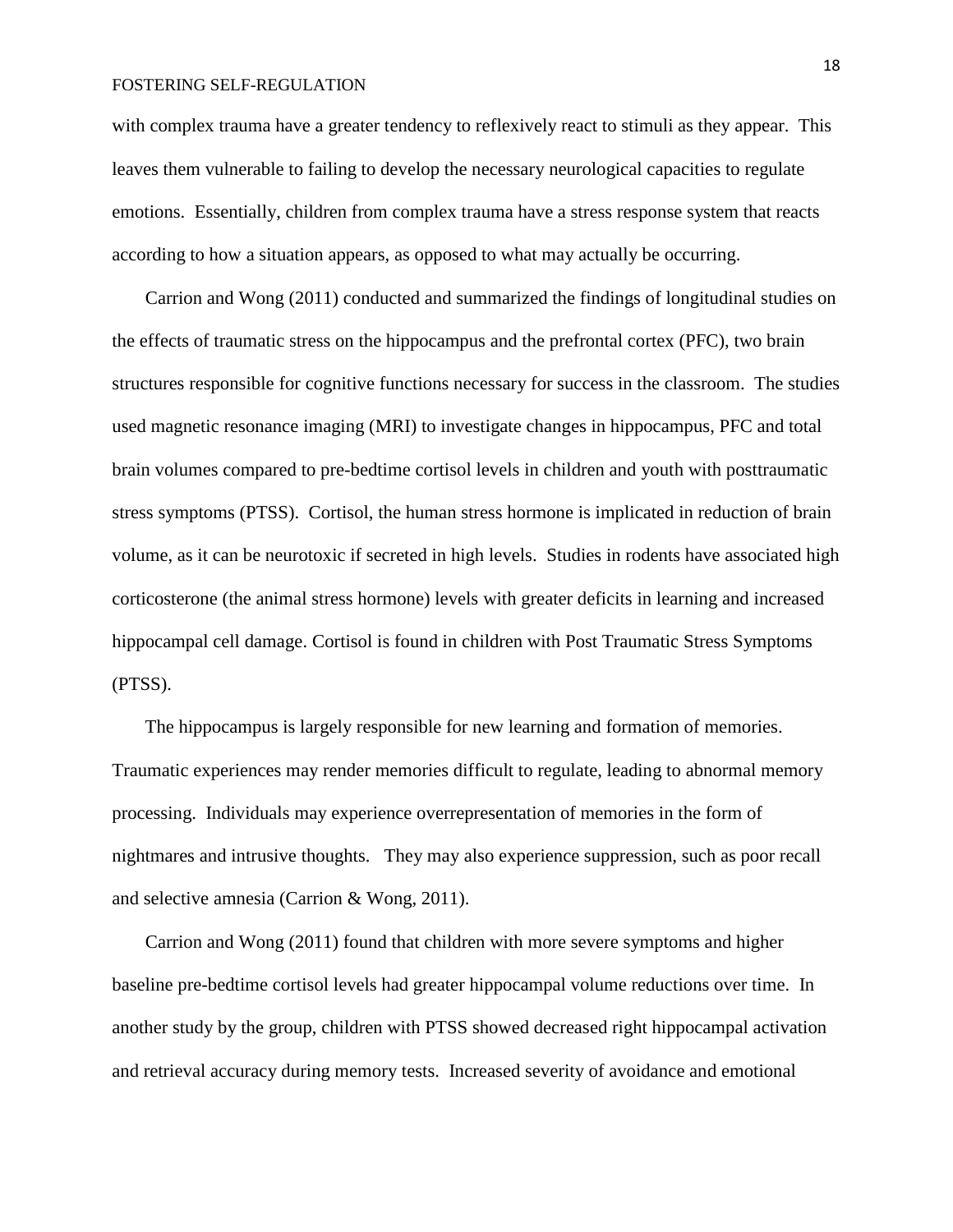numbing symptoms were also correlated to reduced left hippocampal activity during memory retrieval tasks.

The PFC is largely responsible for many cognitive tasks necessary for classroom learning. It is essential for directing and maintaining attention, filtering and suppressing information in favour of more relevant information, response inhibition and making response-reward associations (Carrion & Wong, 2011). Children with PTSS and other complex trauma symptoms tend to be easily distracted, and are often impulsive. Executive functioning may also be impaired. Carrion and Wong also found that children with PTSS had smaller total brain volumes, and decreased gray matter in parts of the PFC compared to children in the control group. Carrion and Wong state that there is some question as to whether brain abnormalities in children with PTSS are the pre-existing risk factors or the consequences of traumatic stress.

Davis et al. (2015) write that the amygdala, paired structures in the brain involved in the 'fight, flight or freeze' response to danger is involved in attaching emotional significance to environmental stimuli and assists with triggering the behavioural response to threats. It works with the hippocampus to apply emotional significance into memories to prompt a behaviour response whenever a particular threat reoccurs. The amygdala also helps activate other areas that are part of the stress response.

Roozendaal, McEwen and Chattarj's 2009 article shows similar findings in that the amygdala is essential to regulating the stress response on memory. The stress hormones and the related neurotransmitters help consolidate memory for emotionally charged experiences through activation of the amygdala. This activation strengthens the storage of different kinds of memories, through the amygdala's wide network of connections with other brain areas such as the hippocampus. Though some memories are strengthened by emotional arousal and stress,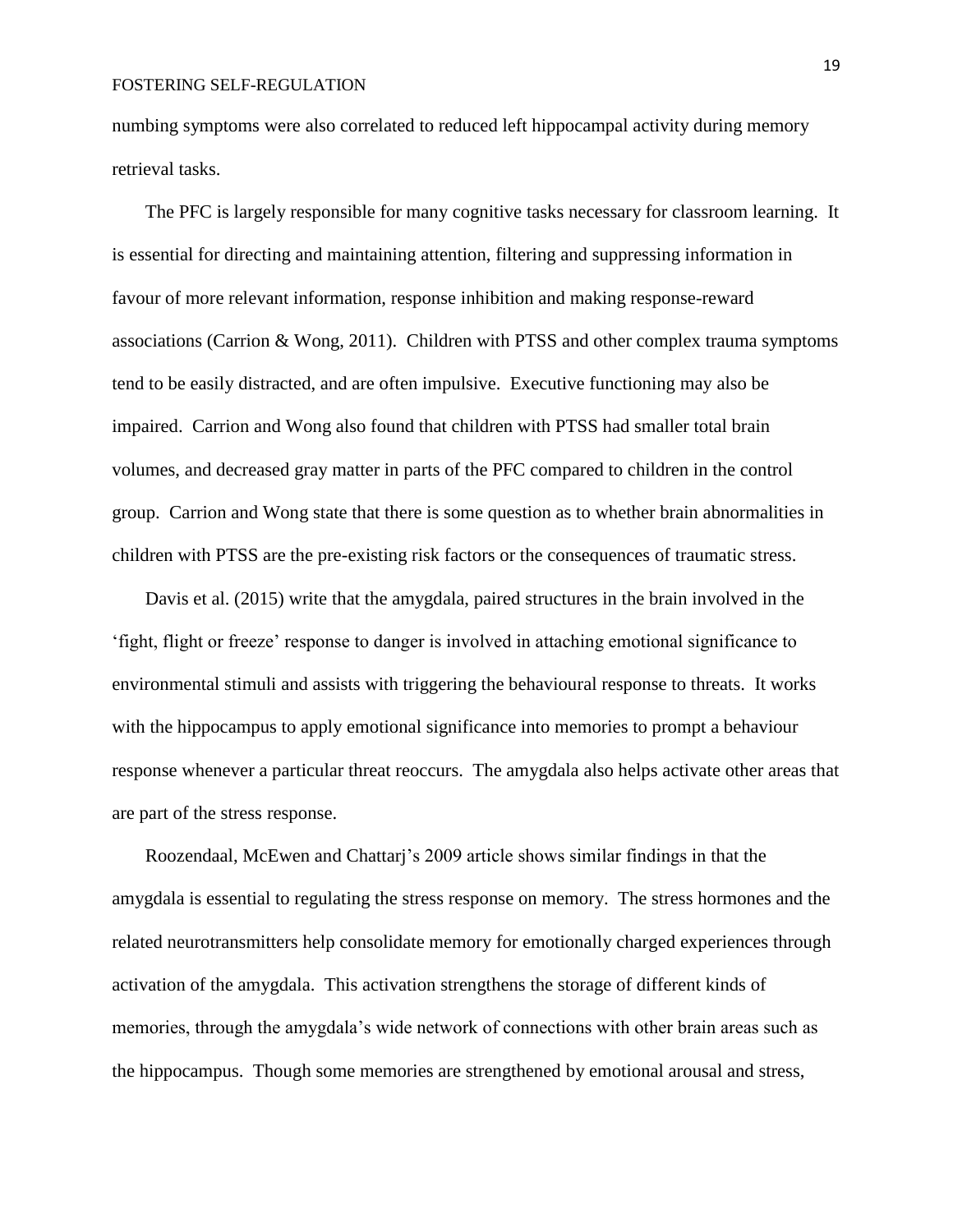other areas of memory, such as working memory and memory retrieval are impaired by the amygdala and its interactions with other brain areas. This helps explain why it is difficult for an individual to remember certain things, such as phone numbers or door combinations when under stress.

When exposed to the chronic levels of stress that contribute to complex trauma, the amygdala can become dysregulated. This may result in the attribution of emotional significance and a stress response to stimuli that aren't typically considered threatening. For example, neutral facial expressions, or social situations may be perceived by complexly traumatized children as hostile (Pine et al., 2005). The amygdala is also activated by perceived threat, not necessarily actual threat, so when dysregulation occurs the individual may perceive non-threatening stimuli as threats. Case in point; in a study by Dannlowski et al. (2012 as cited in Davis et al., 2015) healthy adults with a history of maltreatment as children, the participants showed amygdala hyper-responsiveness to negative facial responses. In a school situation this can be seen in children who become hyper-vigilant, startle easily, fearful, and even aggressive when they encounter seemingly harmless stimuli (Davis, et al., 2015).

The literature cited in this paper would suggest that though the stress response is adaptive in that it allows an individual to survive, it is damaging if it becomes chronically engaged. Especially during critical periods of development, the child's growing brain has considerable neuroplasticity. This can be both adaptive and maladaptive. If the child's survival depends on being ready at any given moment to run, fight or freeze, over repeated exposures to traumatizing situations, the child's brain will develop in a manner to suit that environment. When the child enters a school situation in which emotion regulation, interpersonal skills, and the ability to attend to instructions are important expectations, the child may be ill equipped to meet the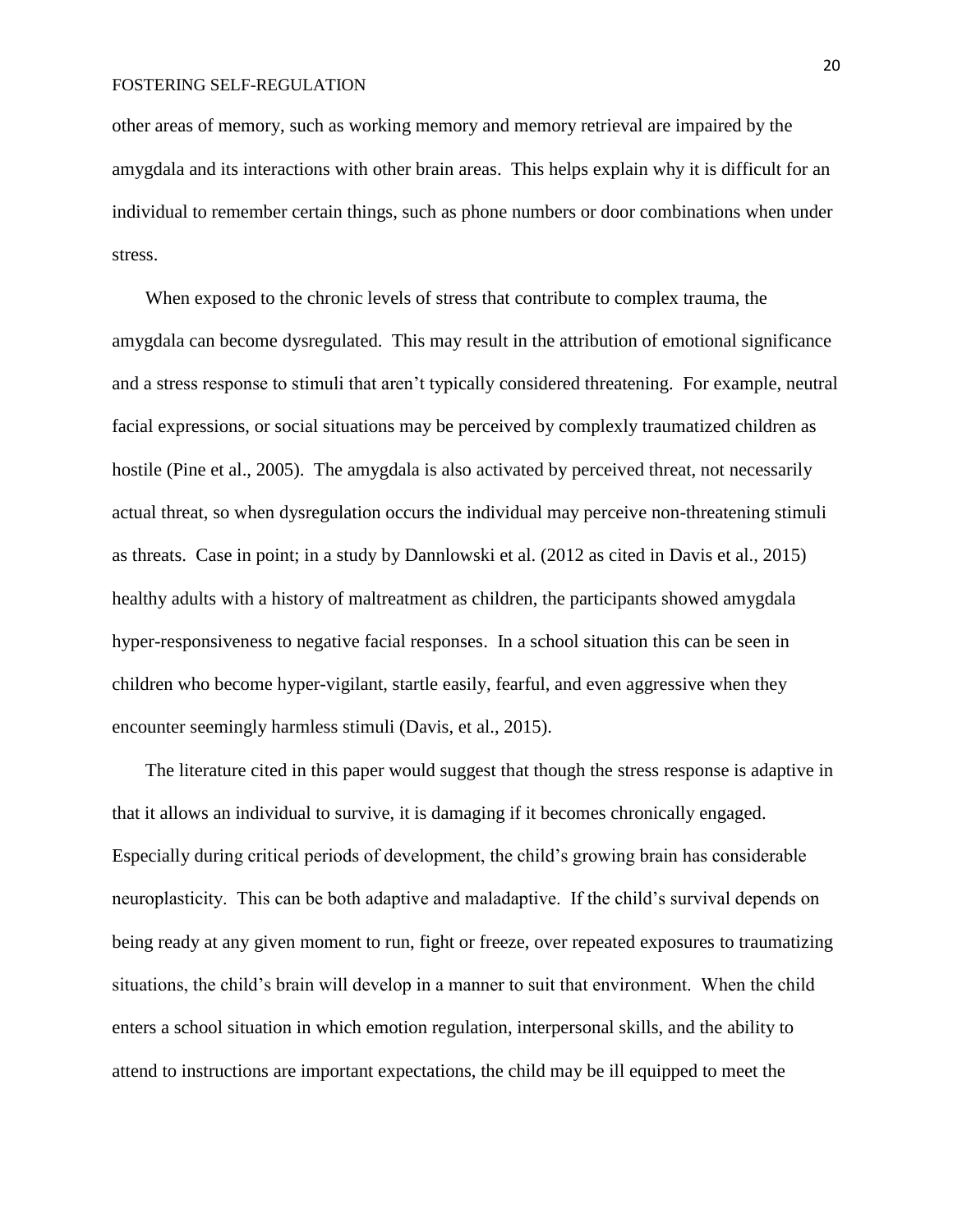demands of that environment. On the other hand, this neuroplasticity provides hope for improvement. The presence of one or more supportive adults, having needs met, and intellectual stimulation can help the child's brain develop in a more optimal manner.

## **Physical Functioning**

Tishelman et al. (2010) describe the physical domain as the child's internal physical reaction to stress and the child's resulting physical functioning in the environment. Children from complex trauma often dissociate as the part of the stress response. If they cannot fight, or physically leave a situation, they may freeze or otherwise escape in their mind. This contributes to diminished self-awareness of place and time, and of awareness and regulation of body functions and needs. This will impact how the child interacts with surroundings. The child may be unaware of whether they are too hot or cold, whether they are tired, hungry or need to use the washroom. Enuresis and encopresis can occur. The child may have poor coordination and motor difficulties, affecting performance in sports, and physical education classes. The child may have poor self-care and personal hygiene. Eating difficulties, such as overeating or undereating may also result from impaired self-awareness of body states. This, in turn will affect the child socially.

Chronic stress and complex trauma have detrimental effects on the body and its function. Muscle tension, impaired immune system function and somatic complaints are common in children from complex trauma. The child may hold muscles taut, and experience pain and stiffness as a result. Headaches, stomach aches, nausea and frequent illnesses may impact a child's functioning at school, and may contribute to absenteeism from school. Also, the child may be preoccupied with illnesses, injury or body image, and may express these through artwork, writing, play or other aspects of school functioning (Tischelman et al., 2010).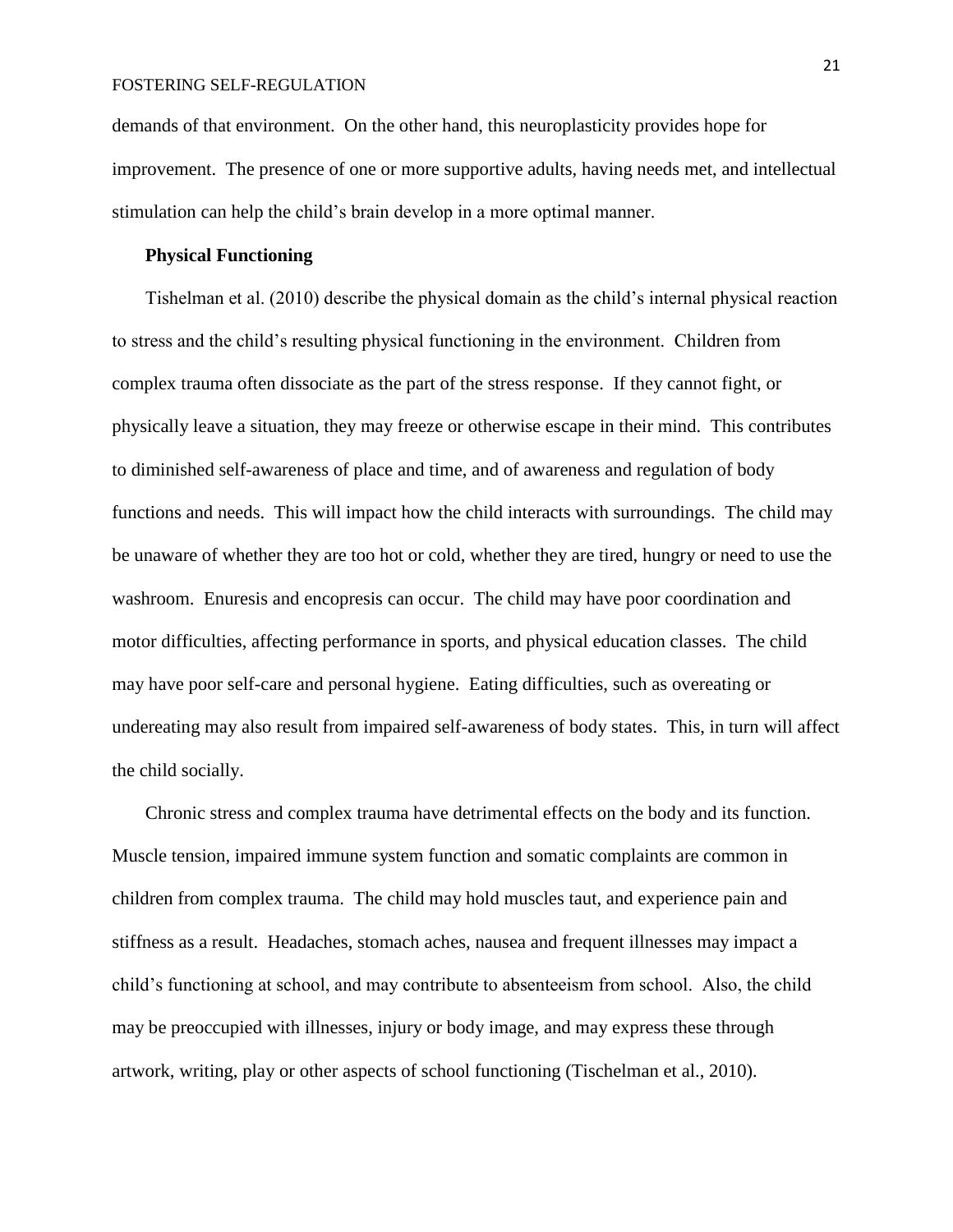## **Affect/Emotional Regulation**

One of the more observable outcomes of complex trauma is the impairment of affect and emotional regulation. Bell et al. (2013) write that traumatized children often experience a considerable amount of emotion though individual children will differ in how they express it. Children with complex trauma have difficulty regulating their levels of emotional arousal in a developmentally appropriate manner and frequently react as would be expected of a younger child. They have considerable difficulty identifying their internal emotional states and in turn have difficulty choosing an appropriate response (Tishelman et al., 2010). This is similar to Van der Kolk's (2005) findings that trauma impedes neurobiological development, and therefore the capacity to integrate sensory, emotional and cognitive information into a 'functional whole' (p. 402). The likelihood of a child having unfocused, disorganized responses to later periods of stress is increased.

Children with complex trauma tend to be hyper-vigilant, constantly on alert to react to real or perceived incoming threats. In addition, they have a bias toward interpreting neutral cues or other information as threatening, and may react strongly as though there is a real threat (Tishelman et al., 2010). Tishelman et al. 2010, write that this negative attention bias may appear in the classroom as difficulty during transition periods, changes to schedule and unstructured time periods. There is considerable ambiguity and unpredictability in these situations, which will be perceived as threatening, thus triggering a reaction. The perception of neutral cues as threatening can also lead to interpersonal conflict with peers and adults. The child's reaction, which may involve withdrawal or aggression may even seem to be unprovoked by those who do not perceive neutral information as threatening. This is further complicated by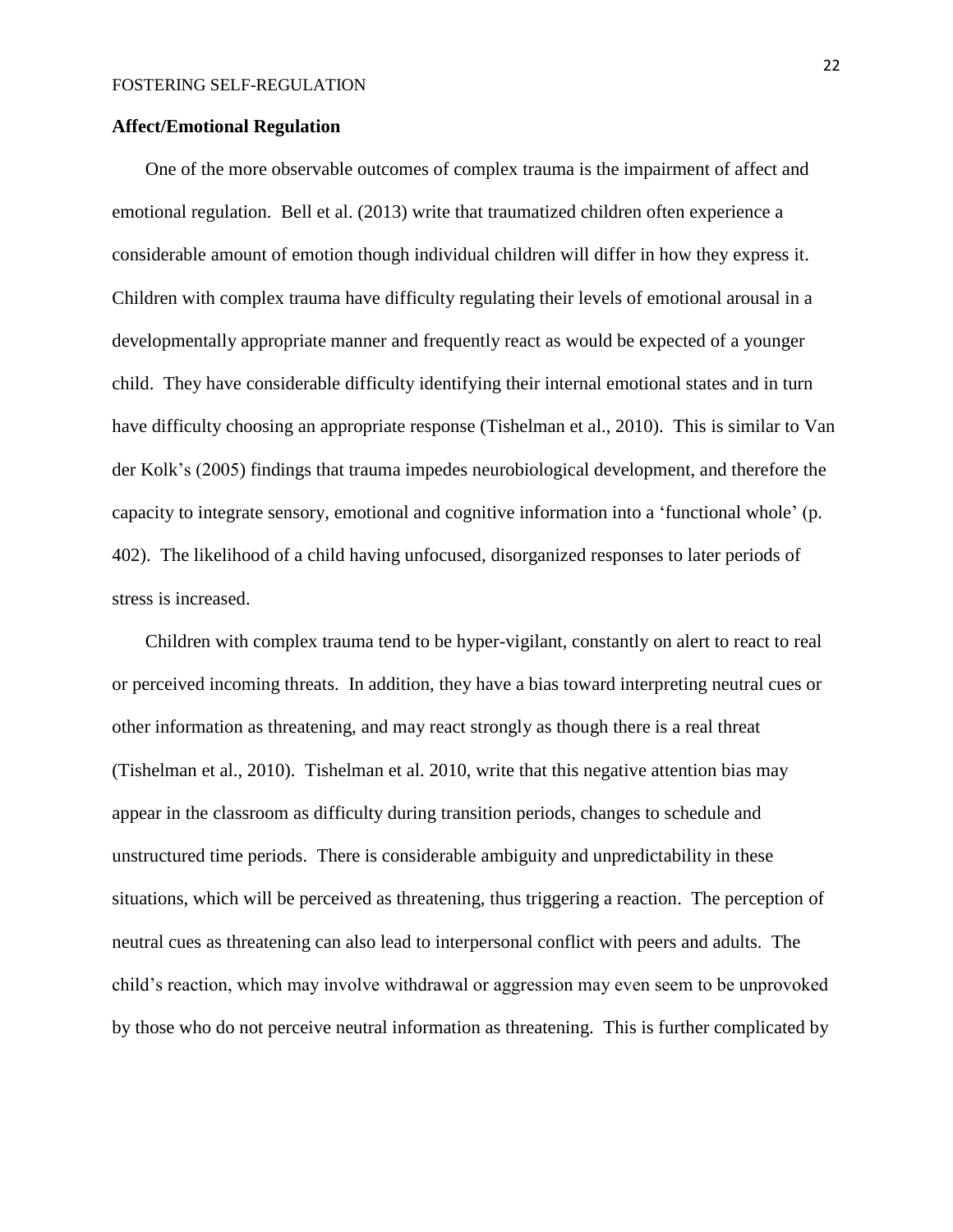a heightened sensitivity and reactivity to any real or perceived criticism, peer rejection, or failure at tasks both in and out of the classroom (Tishelman et al., 2010).

Children from complex trauma are prone to extreme and often intolerable mood states, especially those in situations where the parents/caregivers are unable to effectively regulate their own affect, or otherwise attune to and co-regulate their child's emotions. Their difficulty regulating affect can increase emotional lability. Their reactions to stressors can be instantaneous as in angry outbursts, or conversely, they may be suppressed until later on. They may experience depression, anxiety, anger and rage. In a school setting, this can present as low motivation to complete tasks, difficulty completing tasks due to emotions, or other distractors affecting the ability to focus, perfectionism, low frustration tolerance or a tendency to give up on tasks quickly. Thinking in absolutes, often known as 'all or nothing' thinking, can further impact their ability to tolerate real or perceived challenges to completing tasks (Tishelman et al., 2010).

Van der Kolk (2005, p. 403) writes that when caregivers are "neglectful, inconsistent, violent, frustrating or intrusive", children often experience intolerable levels of emotional distress and are likely to develop an internalized working model of the external environment being unable to provide relief for such states. The children subsequently lack the sense that they can trust others to help them. Because they lack the ability to regulate their own states, they tend to experience excessive anxiety, anger and a longing for security.

## **Dissociation**

Dissociation is a survival mechanism in inescapable traumatic situations that are too overwhelming to process at a given moment. It involves a discontinuity in one's mental state, a disconnection from one's emotional state, thoughts, memories, and immediate surroundings (Farber, 2008; Grohol, n.d.). Tishelman et al. (2010) write that dissociation can present in the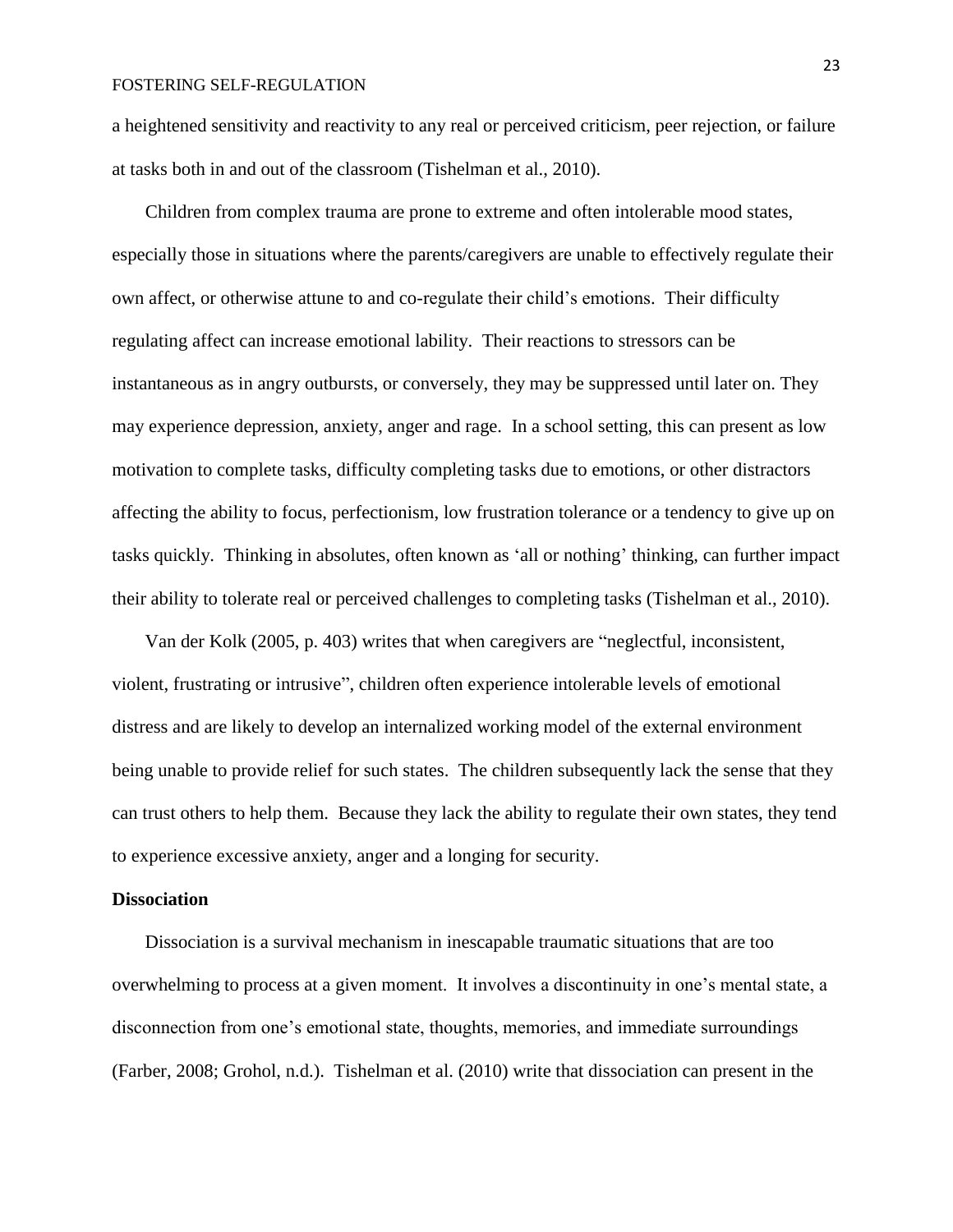classroom as inconsistent academic performance, inability to attend to or understand classroom instruction (e.g. daydreaming), inability to remember or denial of own behaviours that have been observed, withdrawal from social structure or markedly different behaviour and affect at different times and with different people.

Cook et al. (2005) write that complexly traumatized children make use of dissociation, alterations in consciousness, as adaptations to their environment. Children tend to limit their awareness of self and experience, automatize behaviour, compartmentalize painful feelings and memories, and detach from their awareness of emotions and internal states. The child's thoughts and emotions are disconnected, the child may be unaware of physical sensations, and they may engage in behaviour repetitions without consciously choosing to do so, or even being aware of the behaviours.

Both Tishelman et al. (2010) and Cook et al. (2005) describe dissociation as a survival or adaptive mechanism traumatized children will often use subconsciously to function in difficult environments. It becomes maladaptive in school settings. In a school setting, a child experiencing dissociation may appear to be daydreaming (or actually be daydreaming), and may miss valuable instruction and interpersonal experiences. While the child is physically present in the room, the child's attention is elsewhere. A child who is disconnected from body sensations may appear clumsy, and may be unaware of hunger, thirst, tiredness, or whether they need to use the toilet. In an elementary classroom, this can manifest in a child who is upset, but is unable to tell an adult why, or what is needed to resolve such feelings. The lack of awareness of bodily sensations may contribute to encopresis or enuresis, especially in younger children (Tisheleman et al, 2010; Cook et al., 2005).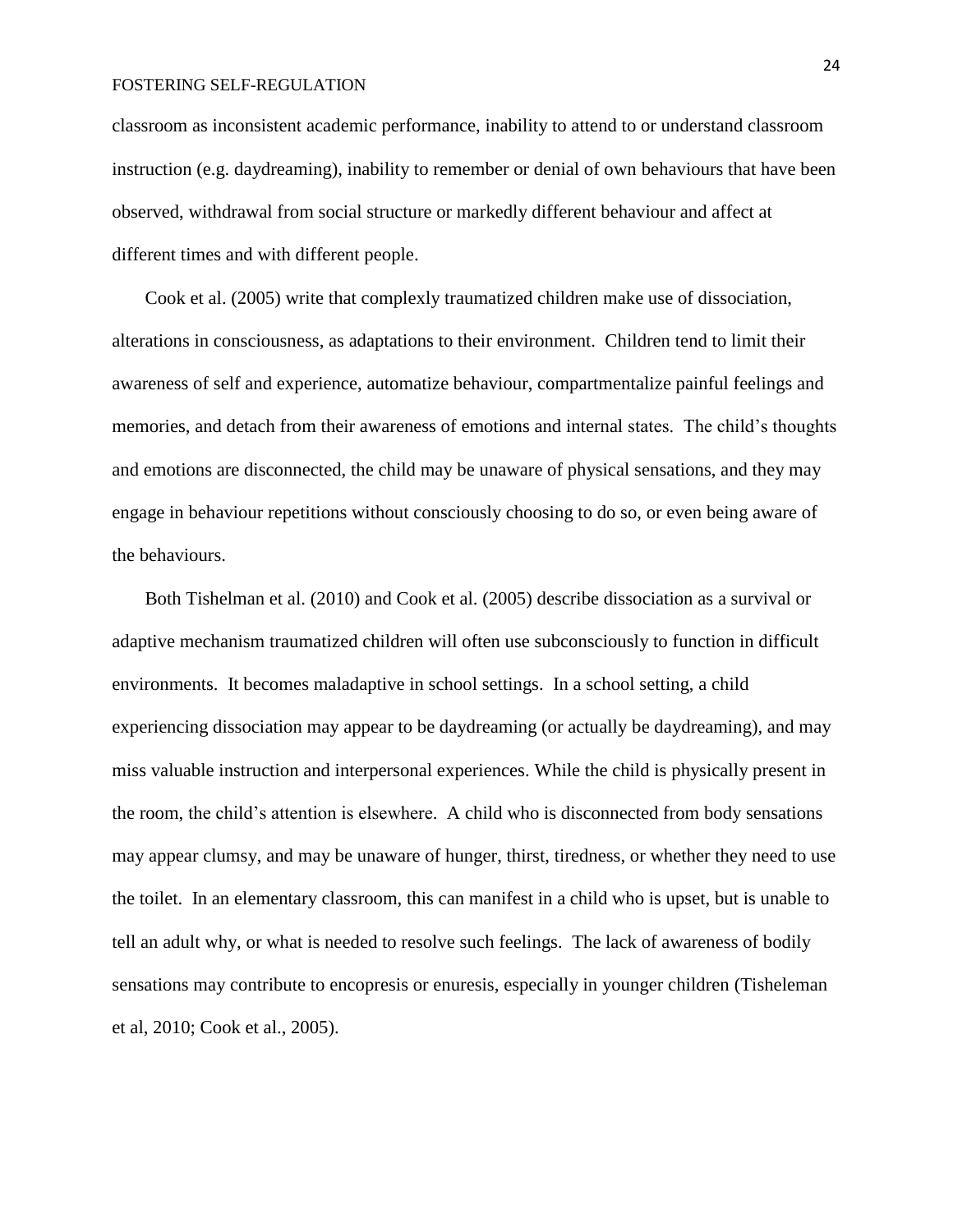Van der Kolk (2005), views dissociation as an attempt to minimize perceived threat and to regulate intense states of emotional distress. In cases where the parent or caregiver is the source the child's distress, not only are the conditions for high levels of arousal created, but the parent or caregiver is unable to help the child modulate intense arousal. The child is unable to selfregulate levels of arousal, which leads to an inability to process and integrate what is happening in a given situation. The child's sensations, affect and thoughts become dissociated fragments of sensation and memory. This leaves the child unable to understand what is occurring and therefore unable plan or carry out courses of action. Children in a state of hyper-arousal with no reliable external source of relief learn to ignore what they feel, or what they perceive. Thus when faced with a fearful situation they may go immediately into a fight, flight or freeze mode and not be able to learn from their experience.

Perry et al., (1995, p. 280), describe dissociation as "disengaging from the external environment and turning one's attention inward". The level of dissociation ranges from mild, as in daydreaming or fantasy, to severe, as in loss of consciousness. Traumatized children will display a variety of dissociative responses, such as numbing, over-compliance, avoidance of stressful stimuli, and the restriction of affect. De-realization and depersonalization, are also dissociative strategies children often use. Children may feel as though the events around them are not happening, or that they are watching the events from outside themselves. The dissociative strategies can be adaptive in trauma situations, but may become maladaptive if they are used in relatively routine situations in which many people would not find stressful (Perry et al., 1995).

## **Behavioural Regulation**

Cook et al. (2010, p. 394), write that complexly traumatized children tend to display both "over and under-controlled" behaviour patterns. Over-controlled behaviours may include rigid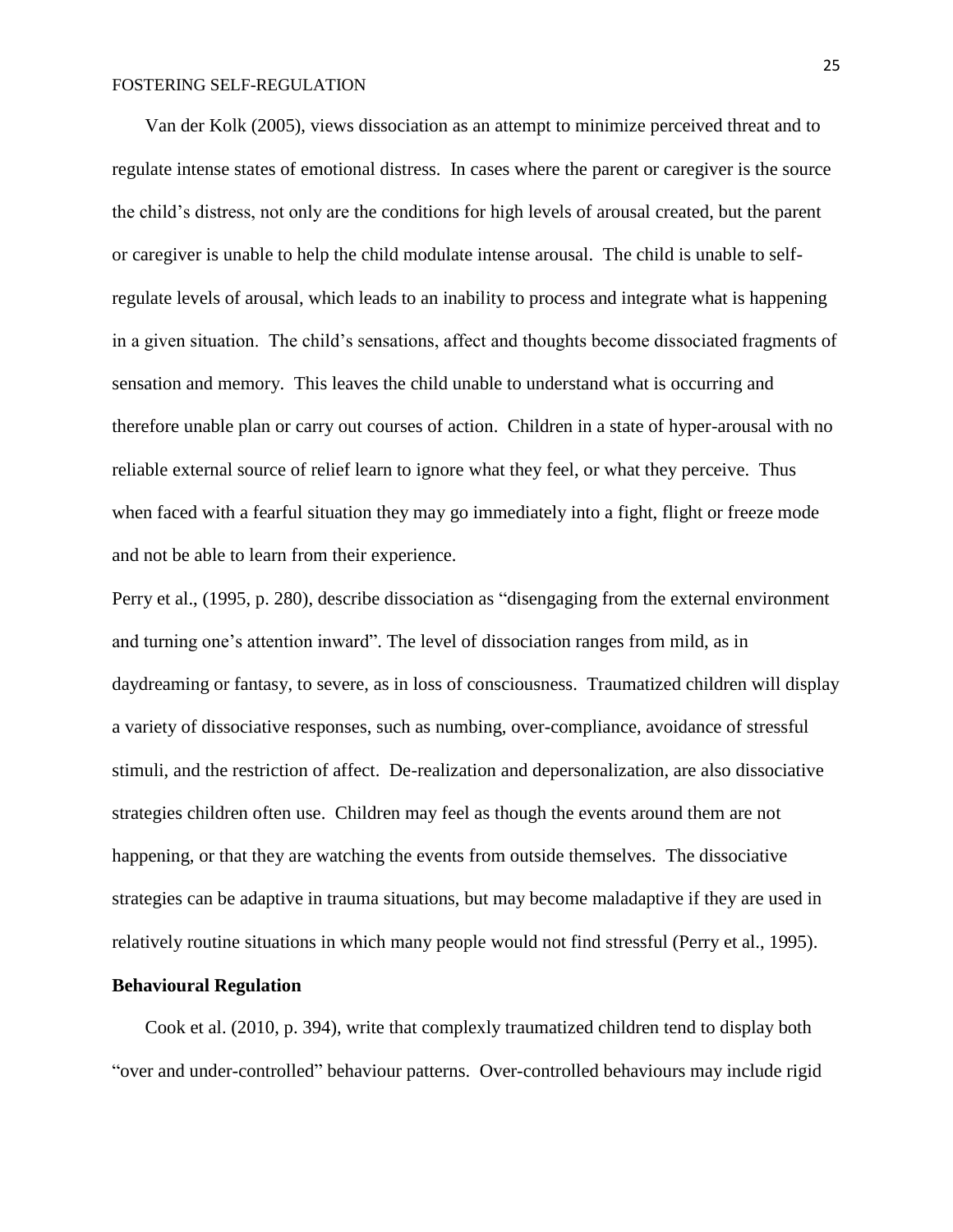compliance to rules and adult requests, strict adherence to routines and expression of distress with changes to plans, especially those that are unexpected. Under-controlled behaviour patterns include reacting impulsively to stimuli in the environment. Cook et al. (2010) state that over and under controlled behaviours may serve certain functions for complexly traumatized children. They may serve to help children achieve a sense of control over their environment, or to avoid or modulate emotional arousal. Both over-controlled and under-controlled behaviour may include unusual eating patterns, such as hoarding of food.

Cook's findings are similar to Perry's (2013) observation that complexly traumatized children may display atypical eating behaviours. They may hoard food, or eat to excess. Undereating and rumination, the vomiting of food and swallowing problems may also be observed. Perry (2013) also states that complexly traumatized children may use primitive, strange or age inappropriate soothing behaviours. They may rock, bite, cut or scratch themselves, or injure themselves in other ways. These behaviours will escalate when complexly traumatized children experience stress or feel threatened.

Van der Kolk (2005) writes that when the family is the source of trauma, because children depend on and need to identify with their caregivers, they learn to behave in a manner that allows them to survive within their family situation. They may react to their environment with excessive compliance, defiance, or a combination of both. Children who do not have caregivers who can reliably and consistently help the children manage their state of arousal will be left with deficits in emotional regulation. The children will lack a consistent sense of self, and have poor affect and impulse control. Their outward behaviour may be characterized by distrust, suspicion, and aggression.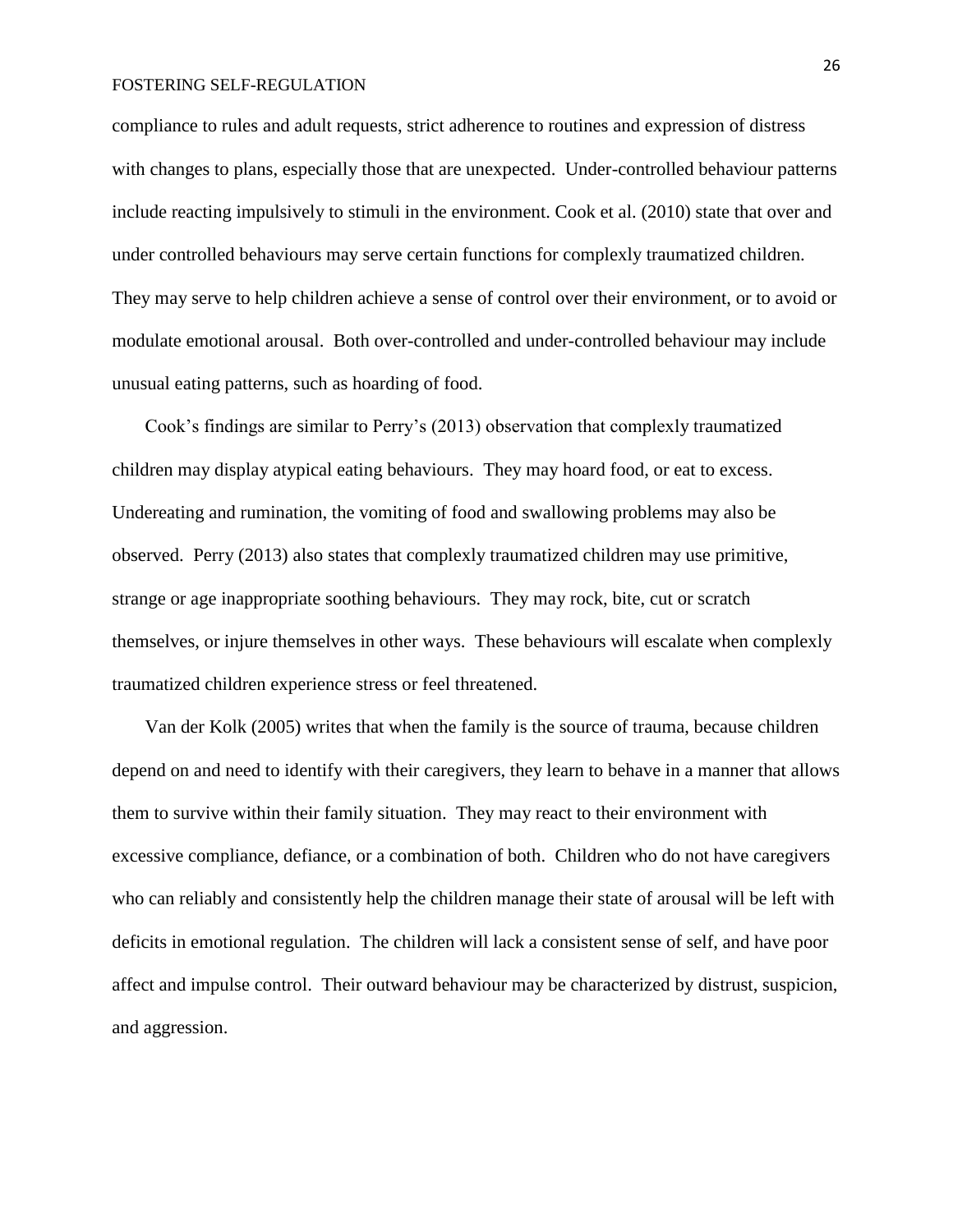Children may also display age inappropriate behaviours, according to Bell et al. (2013), such as thumb sucking past an age where it is typically expected. They may also play in an unusual manner, either re-enacting traumatic events, or restricted and repetitive play, such as repeatedly building with blocks and then knocking them down. Traumatized children may also behave aggressively, or may behave in a manner that draws attention from adults or peers, for example over or under achieving, or disrupting the class. Children may withdraw from others and not play at all, or they may become intrusive.

## **Relationships and Social Competence**

According to Tishelman et al. (2010), the overwhelming experiences of many traumatized children often lead to a disrupted sense of self that affects their interpersonal relationships including those with peers and adults in a school setting. The core areas related to relationship troubles are a child's sense of self, trust and safety, and social skills and competence. The disrupted sense of self contributes to a lack of understanding of one's own internal states. This disrupted sense of awareness can affect a child's ability to understand how one's thinking, feelings, behaviour and physical sensations interact to appropriately self-regulate interpersonal behaviour. In turn, this diminishes a child's ability to understand how one's behaviour affects others, and to feel and respond to others with empathy. The child's ability to effectively and confidently seek out social contact appropriately may also be impacted. The lack of awareness of one's own internal states impacts the child's understanding of the internal states of others.

Many traumatized children, especially those who have had attachment disruptions due to a chronic lack of safety have difficulty forming and maintaining trusting, stable and rewarding interpersonal relationships with peers and adults (Tishelman et al., 2010). Difficulties with trust will often lead to social isolation, as traumatized children may interpret neutral social cues as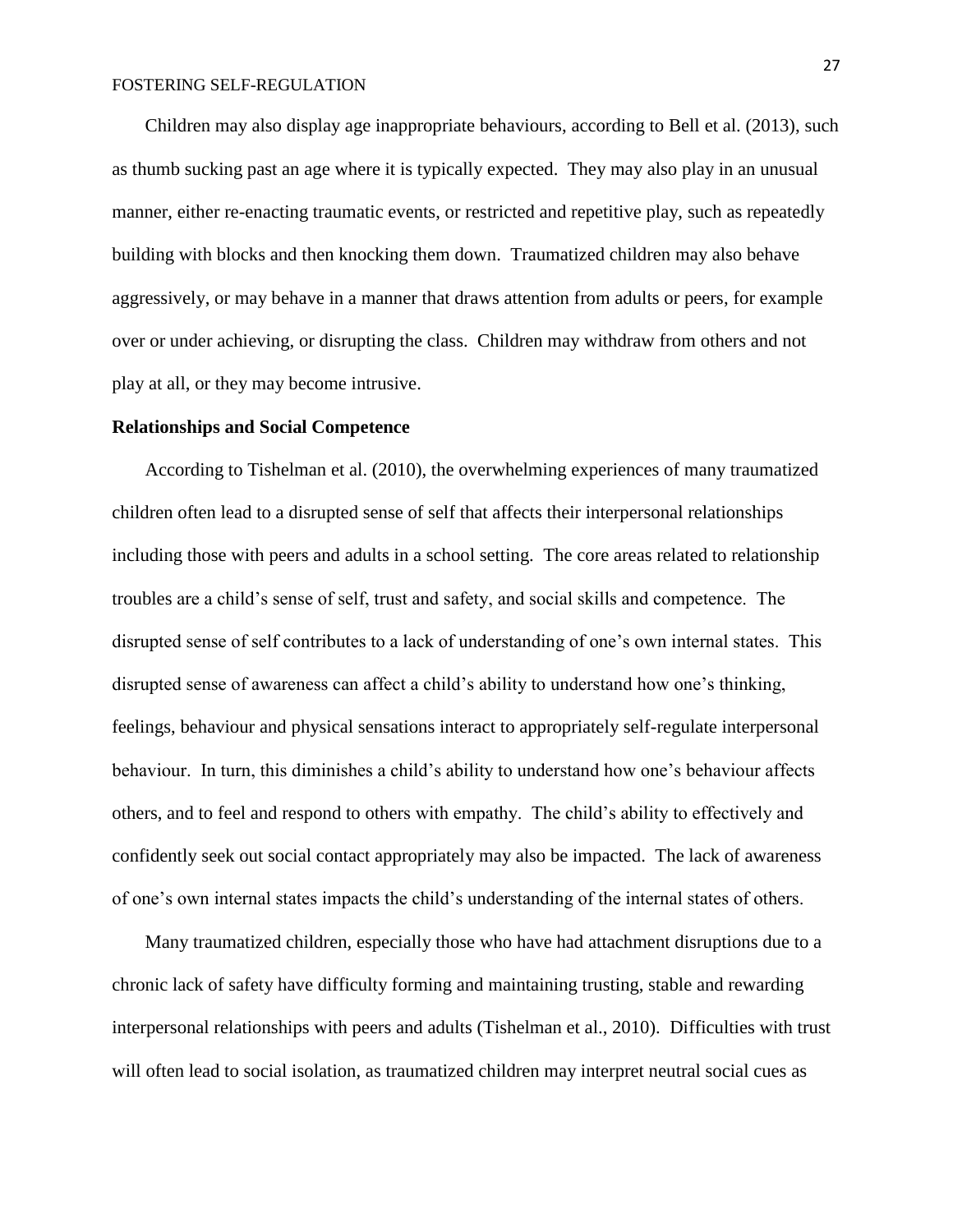negative. They may respond as though they are threatened and because of their discomfort with emotional closeness, they may inadvertently push away people who may be sources of emotional, social and academic support (Tishelman et al., 2010).

Tishelman et al. (2010) write that children with complex trauma often have underdeveloped social skills. They may lack pragmatic, or social language skills and have difficulty with social problem solving. This may lead to peer rejection, frequent conflict with peers. Some children who lack appropriate social skills, and are withdrawn socially may be vulnerable to being bullied by others, while other children will behave aggressively toward others. Because chronically traumatized children lack trust in the reliability and predictability of others, Van der Kolk (2005) states that they will have difficulties with intimacy in relationships and often become socially isolated.

Shanker (2013) includes another social domain, the prosocial domain that is both affected by trauma and an important part in the development of the ability to self-regulate. This domain is characterized by more outwardly focused interpersonal skills, those that are helpful to others, and increase the likelihood of peer acceptance, friendships and empathy. Like all the other domains, it is closely linked to the involvement of the others (p. xvii). Prosocial behaviours involve the capacity for empathy, that is caring about how others feel and the willingness to help others in need. It also involves the ability to help others deal with their own internal states and to coregulate or help them soothe or calm themselves. Children with prosocial skills have a sense of honesty, both with others and within themselves. The prosocial domain includes children's ability to put others' needs and interests ahead of their own, and wanting to do the right thing.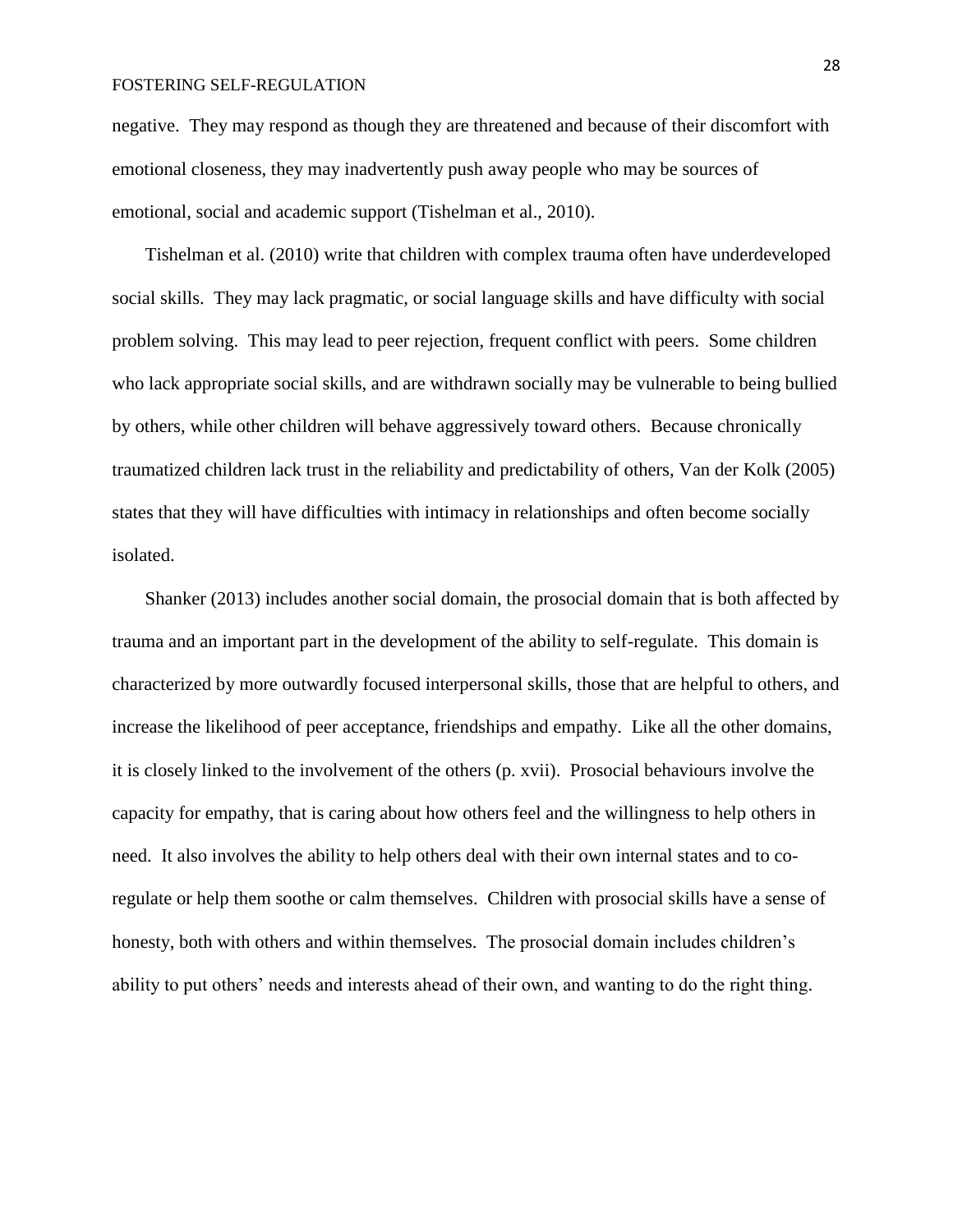## **Academics/Cognition**

According to Tishelman et al. (2010), complexly traumatized children often have impairments in the areas of information processing, language development, executive functioning, personal agency, and may have comorbid but trauma related learning disorders. These are areas that can adversely affect academic performance and overall achievement. Difficulties with narrative memory for events, accurately understanding, interpreting, sequencing and organizing information are often observed. Cause and effect relationships are often impaired, as is using language to problem solve and communicate effectively. Children with complex trauma often experience auditory processing problems. Because goal directed behaviour and cognitive regulation are impacted by complex trauma, difficulties organizing, starting and completing schoolwork, and developing effective study skills are frequently. In the classroom, this may appear as a student with difficulties with understanding and executing instructions.

This is consistent with Bücker et al. (2012), who conducted a neuropsychological study assessing a wide range of cognitive functions including, but not limited to intellectual functioning, working memory, attention, and executive functioning. They found that children between the ages of four and twelve who were exposed to early traumatic children performed worse on attention, verbal recall, and working memory on the Digits Span subtest of the WISC-III than did age and gender matched children from the control group. They also found that differences in the severity, duration and frequency of trauma could produce more focused cognitive deficits. For example, children who experienced neglect early in life (below four years of age in this study) showed greater deficits in attention than other cognitive areas, though overall cognitive functioning was impacted.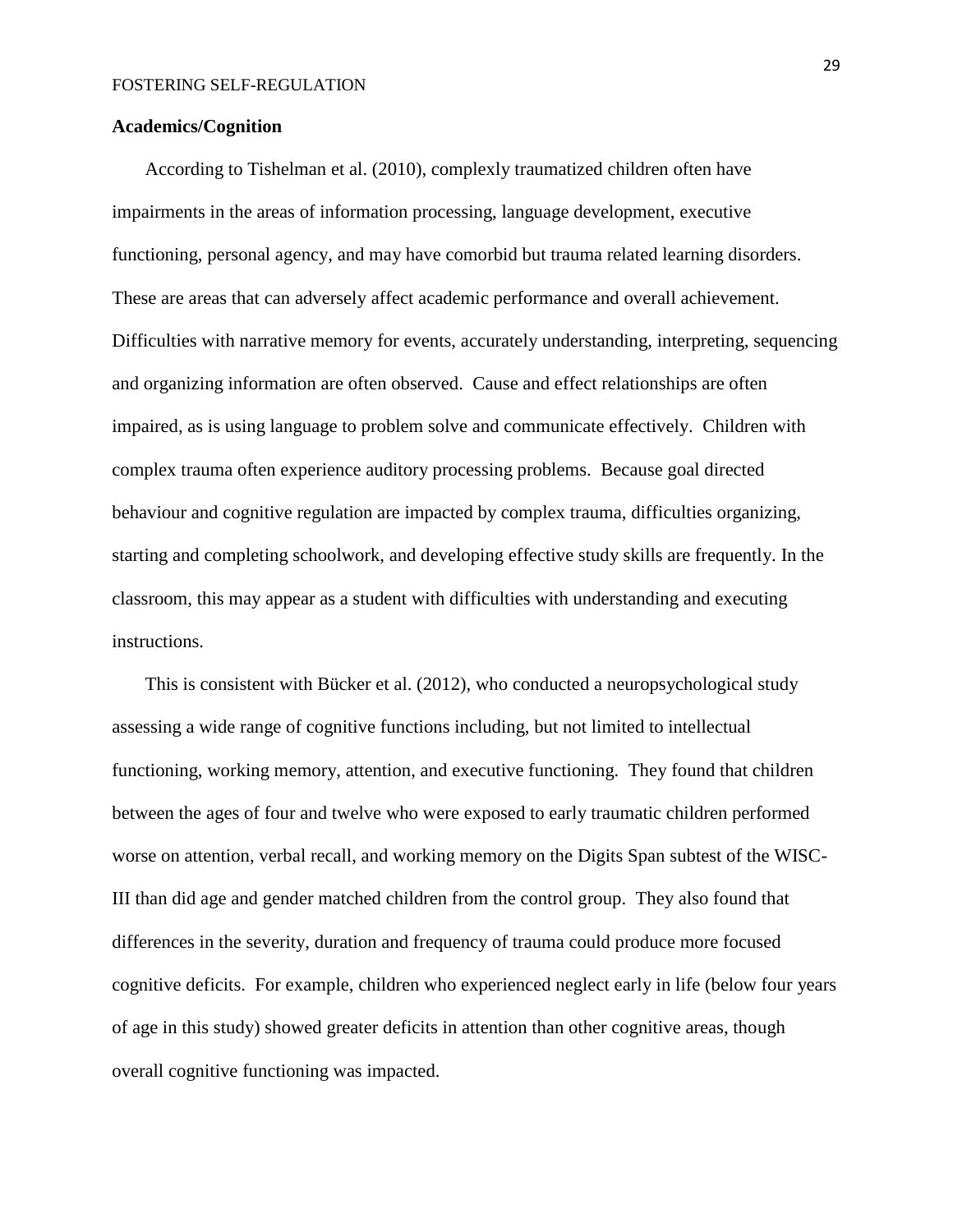Smithgall, Cusick, and Griffin (2013) write that traumatized children may lack many cognitive abilities and skills that are necessary for school success. Consistent with other literature, the authors state that traumatized children may have delayed language, language processing difficulties, and impaired concentration. They may therefore have difficulty understanding and responding to classroom instructions. They may lack the ability to solve problems, or understand abstract concepts. Their emotional regulation, and relationship forming difficulties will often impact traumatized children's ability to work effectively in groups. Furthermore, they may have difficulty transitioning from one activity to another, and may have difficulties with organizing materials in a sequential manner. Such difficulties are associated with school disengagement and poor academic performance.

## **Self-concept**

Huitt (2011) defines self-concept as the totality of one's beliefs, attitudes, and opinions of oneself. Essentially, it is everything one knows about oneself. It begins in childhood and develops through the course one's life. It is influenced by one's interactions with other people (Capelatto et al., 2014, p. 332). Van der Kolk (2005) writes that complexly traumatized children tend to lack a consistent sense of self. This means children may not fully understand who they are and thus cannot fully understand who others are. This may lead to children having difficulty understanding personal boundaries, or read the social cues of other children. Furthermore, children from trauma often have difficulty asking others for help when needed. Essentially, they do not believe others will be available or willing to help them. As Van der Kolk (2005, p. 405) writes, other people can be "sources of pleasure or harm", but traumatized children without a consistent self-concept may not see other people as imperfect fellow humans with their own needs and wants. Their lack of understanding of themselves leaves them with impaired personal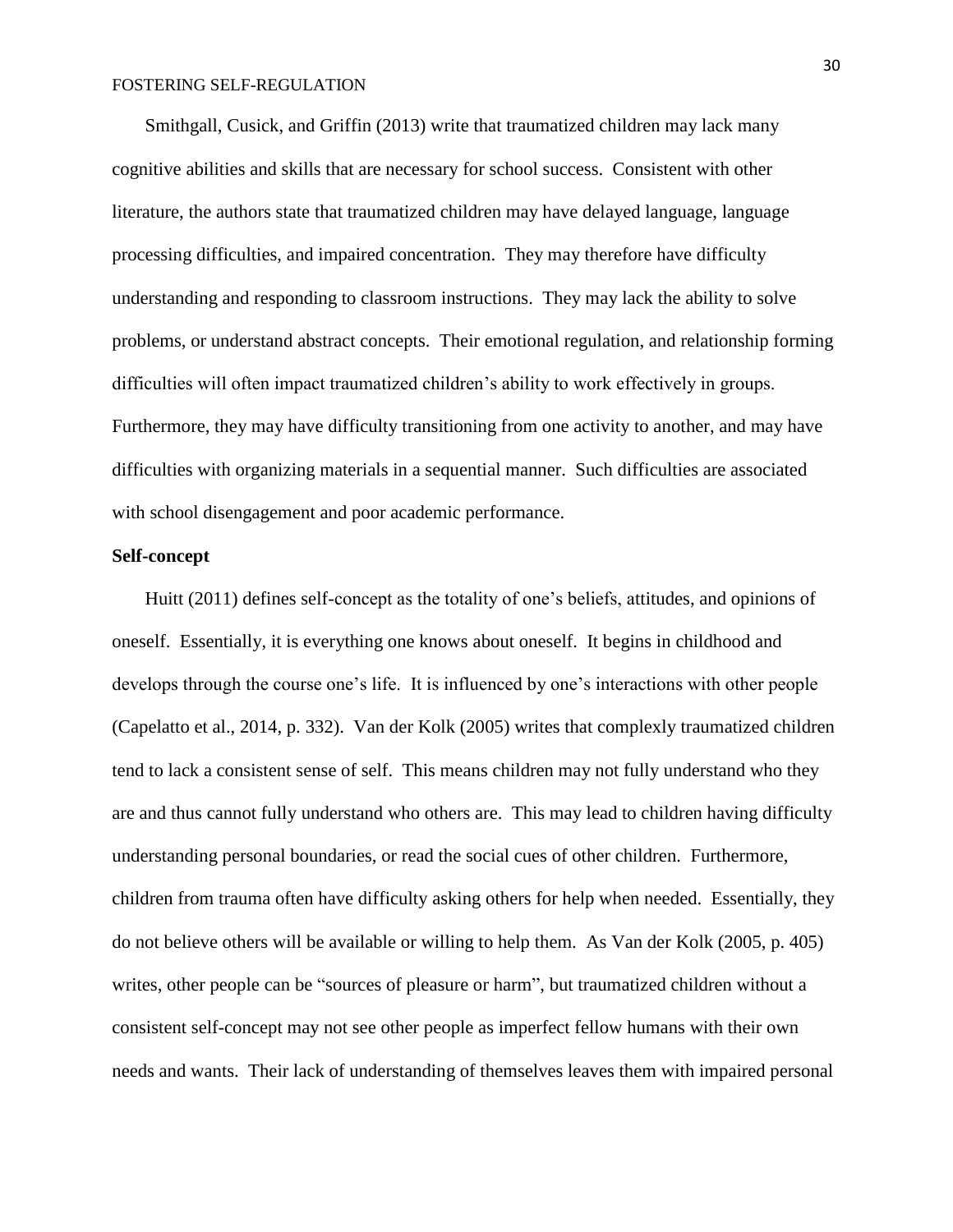insight into why the feel and act as they do. This coincides with Adeuis (2007), who writes that children from complex trauma often have feelings of guilt and shame, low self-esteem (one's opinion of oneself), and tend to feel they are incapable of effectively responding to and managing in their environment. Many believe their experiences have left them permanently damaged.

## **Protective/Resilience Factors**

Protective factors serve as buffers, diminishing or counteracting the effects of risk factors such as child maltreatment. These factors can reduce the severity of complex trauma symptoms or even prevent their development (DeHart, Sroufe & Cooper, 2004). Afifi and MacMillan (2011) refer to protective factors as those that may protect an individual from impairment associated with adversity. Cook et al. (2010) write that children, even those from similar circumstances, may react differently to situations that can potentially lead to trauma. They may also function better in certain domains, for example academic, but struggle in others. Areas of competence and challenge can also change over time as children face new stressors or developmental challenges.

There are factors that can buffer the impact of difficult environments. These are: the presence of emotionally supportive and competent adults with whom to form healthy attachments, development of cognitive and self-regulation capacities, positive self-concept, and motivation to function optimally in one's environment. As children both influence and are influenced by their environment, a child's temperament can serve as either a protective factor or a risk factor. A child with an easy-going temperament and sociable demeanour will likely have an easier time finding social and emotional support than would a child with a tendency to react negatively (Sroufe et al., 2003; Perry, 2013). Other individual traits that are also protective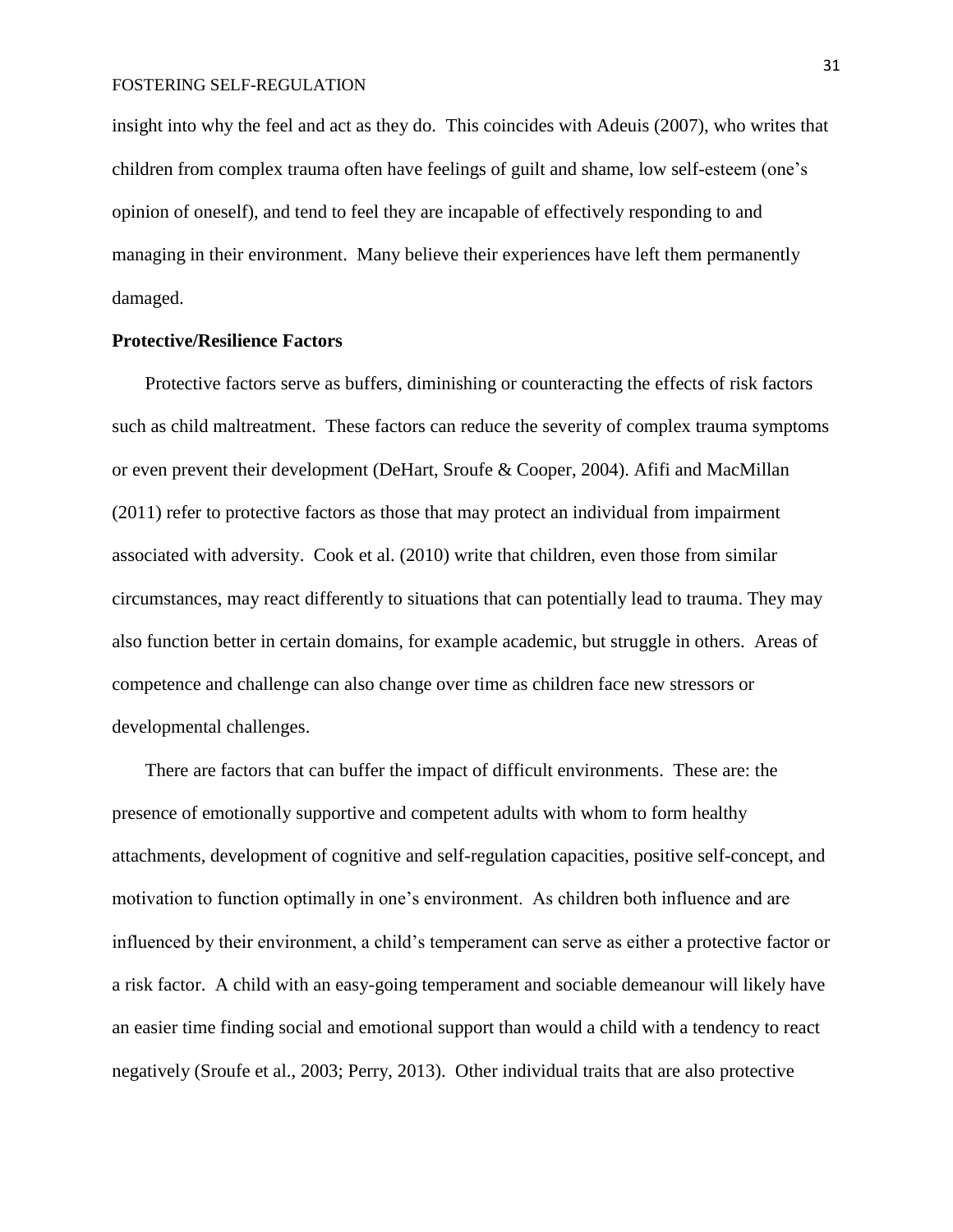factors are an internal locus of control. The children feel that they have control over their lives and environment. An external locus of control is also helpful in that children understand that bad things don't happen to them because of some failing of defect in themselves. Effective coping strategies to deal with frustration and adversity, talent, creativity and spirituality are also characteristics that can help lessen the impact of trauma on a child's life (Cook et al., 200). Afifi and MacMillan (2011) cite family cohesiveness and life satisfactions as protective factors.

This coincides with Herrman et al. (2011) who argue that personal traits such as openness, optimism, extraversion and agreeableness can be protective factors. They use the term resilience to refer to a child's ability to adapt positively, or recover from adversity. Possession of an internal locus of control, and a sense of mastery and self-efficacy over one's environment and life contribute to resilience against trauma. Also contributing to resilience are higher intellectual functioning, cognitive flexibility and the ability to regulate one's emotions.

Herrman et al. (2011) argue that environmental factors which buffer the effects of trauma are social connection and support, including positive relationships with friends and family, supportive teachers and other adults. Stable relationships with caring, and responsive caregivers, and the absence of maternal depression also contribute to a sense of wellbeing. Many of these factors are lacking in situations where family members are a source of complex trauma. On a larger scale, community supports such as good quality schools, community services, and the availability of athletic and artistic activities also contribute to resilience. Spirituality and a lack of exposure to violence are also protective factors. They go further to say that experiencing and overcoming relatively minor adversity is important to the development of resilience to life's challenges.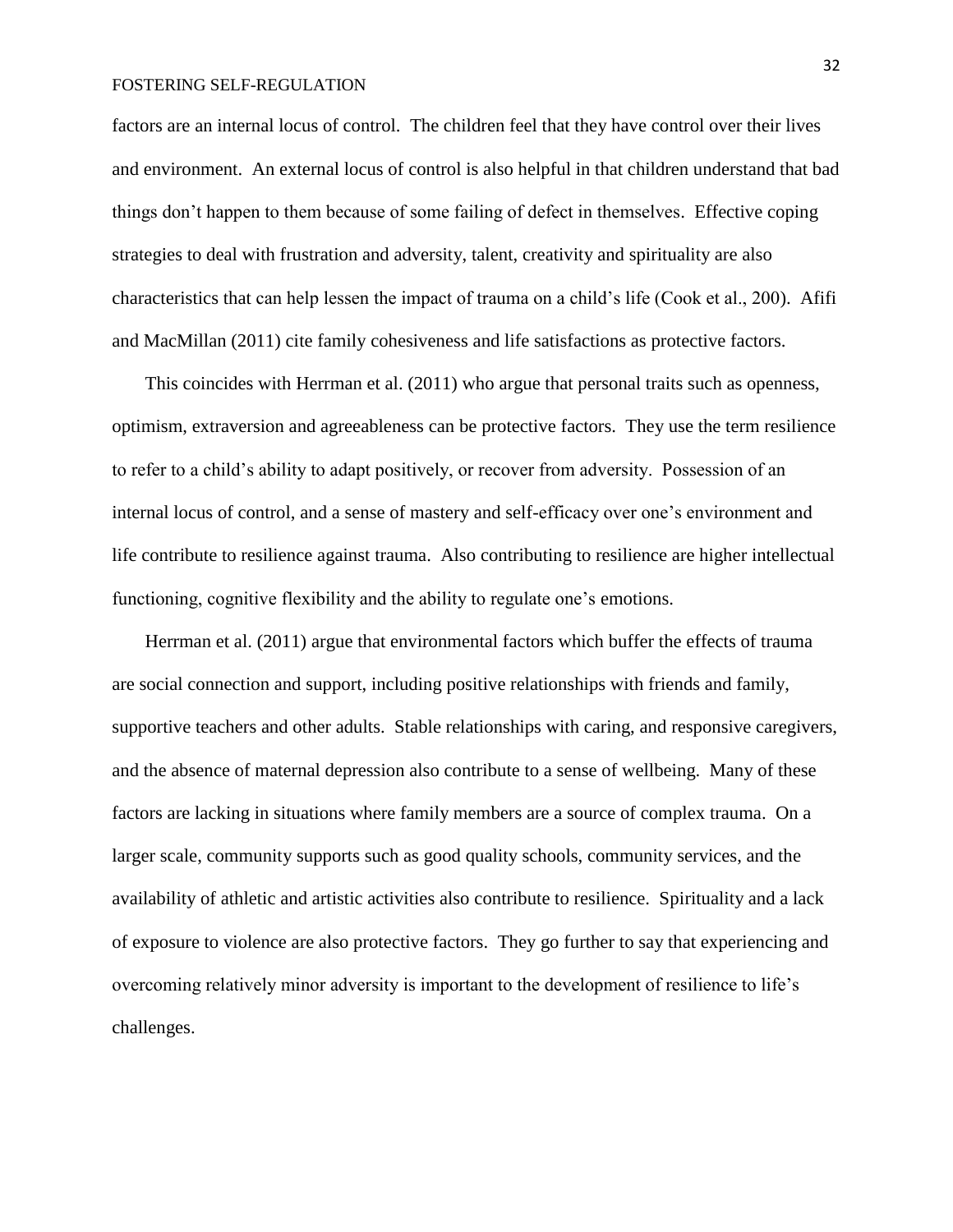## **Mindfulness/Social Emotional Learning**

Mindfulness as defined by Jon Kabat-Zinn (2003, as cited in Thornley-Hall, p. 5) is "the awareness that emerges though paying attention on purpose, in the present moment and nonjudgmentally to the unfolding of experience." For students at the elementary level, one meaning of mindfulness would be selectively focusing attention, in the present moment, being aware in a non-judgmental manner, of thoughts as they arise, and sensations such as things they see, hear, feel, and smell (Thornley-Hall, 2015). These practices can be effective at an elementary school level as they enhance self-management and help children take an active role in their own development (Semple, Reid, & Miller, 2005 as cited in Rempel, 2012).

In a randomized controlled study by Shonert-Reichl et al. (2015) of a particular mindfulness program called Mind Up found that after a period of four months of mindfulness practices, in combination with Social Emotional Learning (SEL) self-regulation improved in a number of ways for students in the fourth and fifth grades. In contrast to a group of children in a social responsibility program, students in the Mind Up program showed significant improvement in executive functioning (EF), and increased self-reported measures of wellbeing (p. 61). Self and peer reports of prosocial behaviour showed improvement as well. Schonert-Reichl et al. (2015) also found that children who participated in the Mind Up program, outperformed the comparison group in EF tasks such as response inhibition, working memory and cognitive flexibility. This is consistent with mindfulness practice studies in adults, suggesting mindfulness practices contributed to increased inhibitory control, which then leads to improved emotional control and decreased aggression. The authors also suggest that the opportunities to perform acts of kindness that are part of the Mind Up program may also have contributed to the increased pro-social behaviour observed in the study.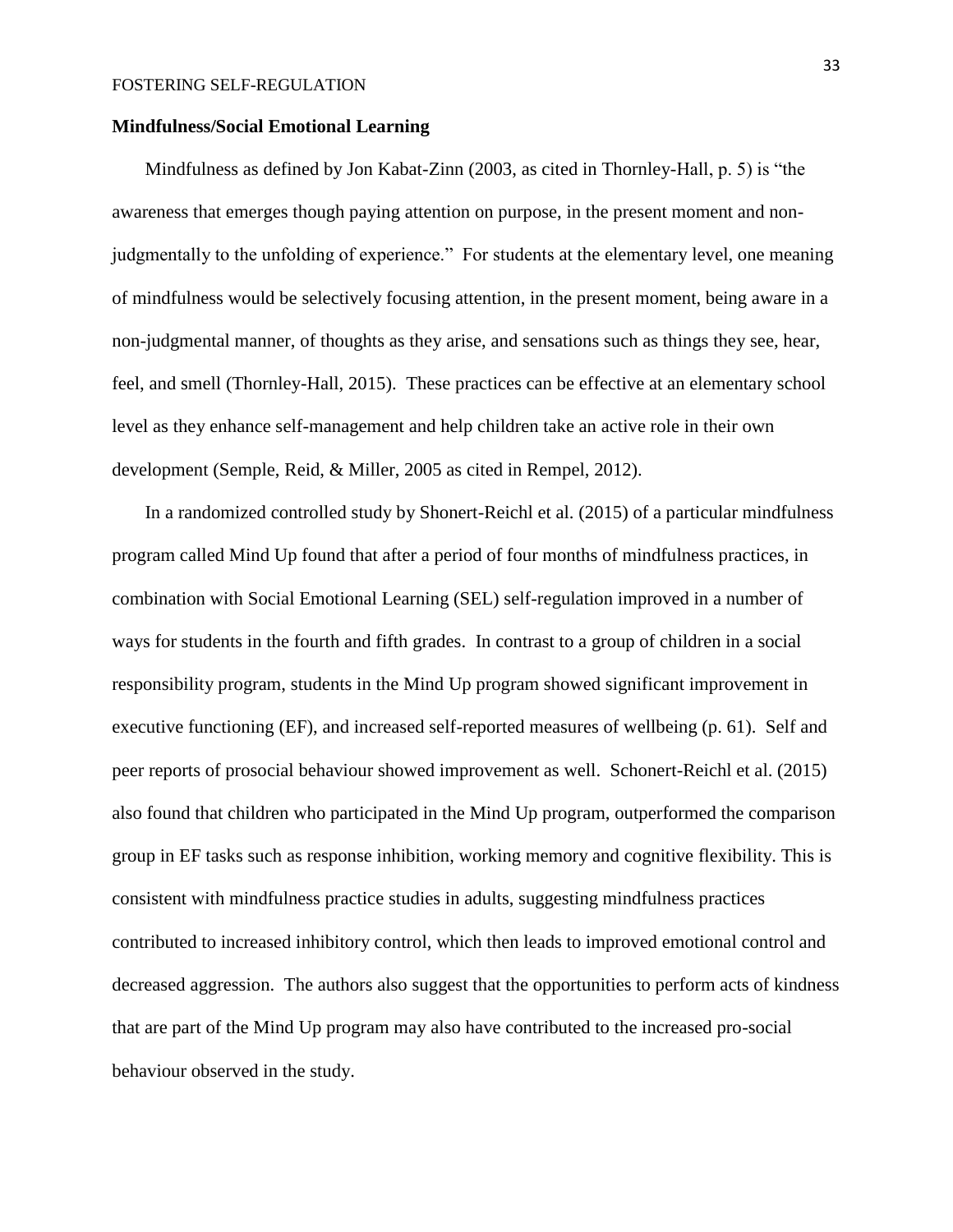Neuroscience studies on mindfulness have suggested that there are considerable and demonstrable neurological benefits to mindfulness practice as evidence by fMRIs and other brain scanning techniques (Thornley-Hall, 2015). Weare (2013) states that brain-imaging studies performed on adults have shown that mindfulness practices can produce changes in the structure of the brain and that these changes, though more evident in the long-term also show differences in the short term. For example, in a pre and post analysis of adults participating in eight-week mindfulness courses, Davidson and Lutz (2008 as cited in Weare, 2013) found increased bloodflow to and a thickening of cerebral cortex areas responsible for emotion integration and attention, and decreased density in brain areas associated with stress and anxiety (p. 148).

A neuroimaging study by Luders et al. (2012, as cited in Thornley-Hill 2015) suggested that mindfulness increased information processing speed due to increased 'cortical gyrification' (folding), and increased thickness and density of the cerebral cortex (p. 14). Another study showed increased grey matter density in areas of the brain, such as the left hippocampus, associated with learning, memory, and modulation of emotional control where increased through mindfulness (Holzel, Carmody, & Lazar, 2011, as cited in Thornley-Hill, 2015). However, Weare (2013) emphasizes that much of the research on mindfulness has been conducted on adults, and research on children is not yet as extensive. Weare also states that no known adverse effects of mindfulness practice have been documented, and that well-conducted mindfulness training in schools is a low-cost intervention that tends to be well accepted by students and staff.

## **Summary**

The literature reviewed in this chapter has outlined the domains affected by complex trauma. As mentioned in the introduction the domains are interdependent and there is considerable overlap between them. It is difficult to discuss one domain without mentioning another as they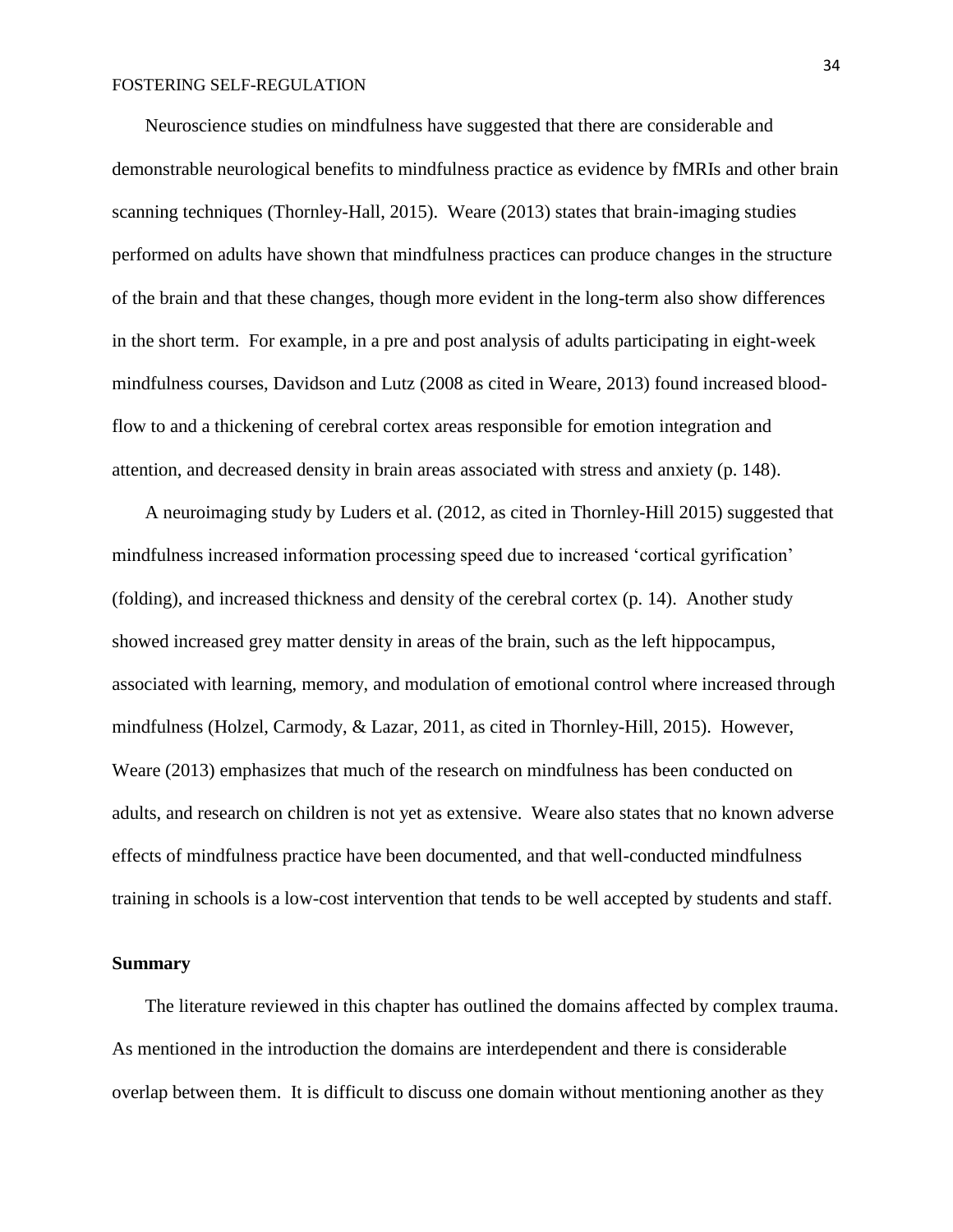are so closely linked. For example, the relationship domain is strongly influenced by the behavioural domain, as children's social competence is strongly hindered or helped by the behaviour they display. Their behaviour is strongly influenced by their affective domain and their affective domain is influenced by their interactions with others. Their interactions with others are in turn affected by their affect and behaviour. Each domain has its part to play with regard to the others. It is also important to note that each domain may be affected differently within one child. They may have areas of relative strength and difficulty.

Complex trauma has significant and wide-ranging effects on the complexly traumatized child's entire person. The stress of chronic maltreatment impairs a child's ability to trust the caregiver, which in turn affects the child's ability to attach to that caregiver. Should the caregiver be either physically or emotionally available on a consistent basis, or is unable to help the child co-regulate levels of arousal, the child is often left with overwhelming emotions that are difficult if not impossible to regulate independently. The child does not develop a complete sense of how to regulate emotions, and will therefore have difficulty doing so at an age appropriate manner in the future. These unregulated levels of arousal, and the resulting presence of stress hormones such as cortisol have a neurological impact on the child's developing brain. The development of areas of the brain, such as the hippocampus, which is important for memory, and the prefrontal cortex, which is important for such cognitive tasks as personal organization, attention and goal directed behaviour is impeded.

The very structure of the brain responsible for the tasks of childhood is developed less than optimally, and thus affects the child's ability to carry out these tasks. A child may have deficits in areas of attention, memory, impulse control and executive function. Classroom learning may be impaired, as may be social competence, behaviour regulation and even the child's very sense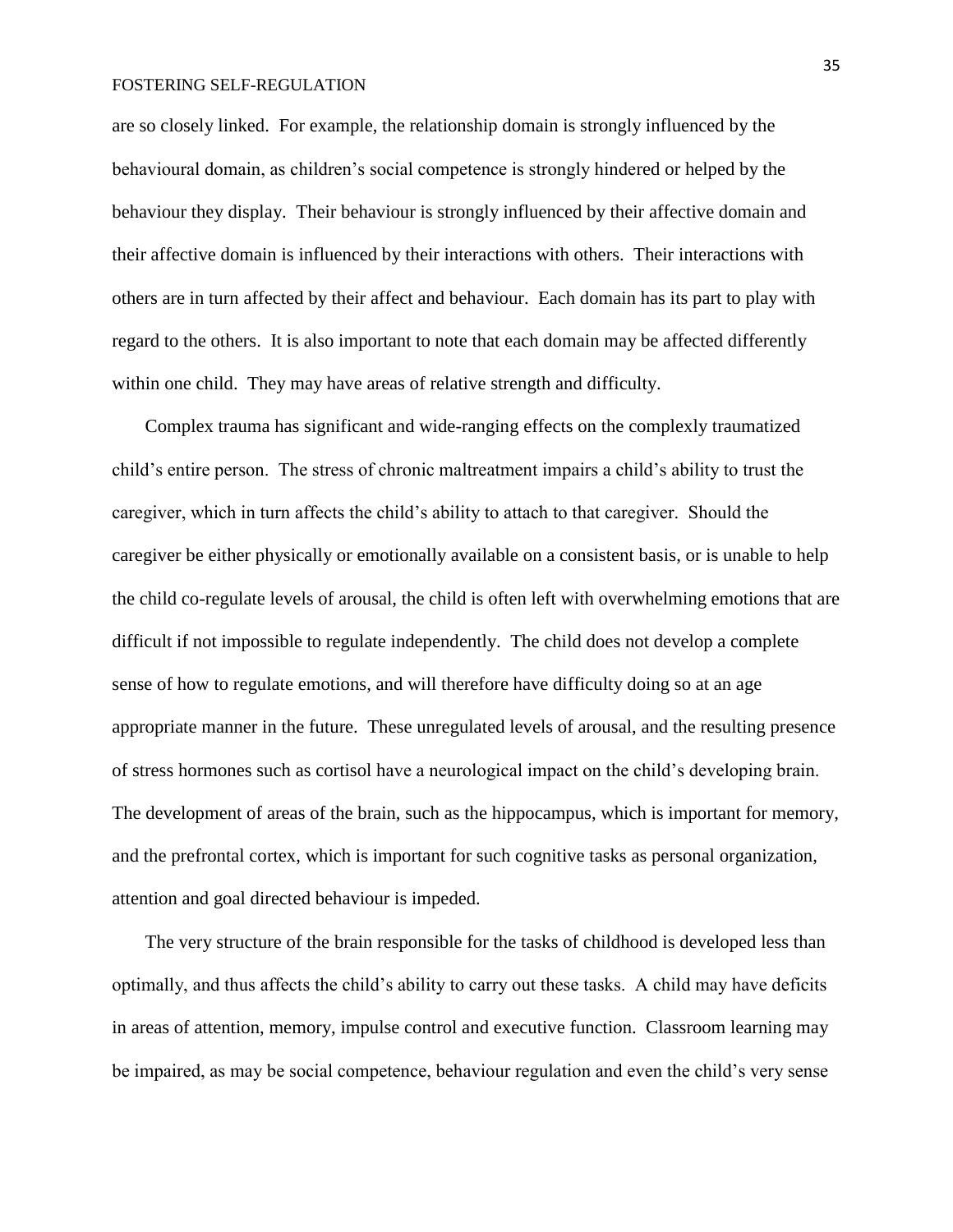of self. Mindfulness practice is a group of approaches that has empirical evidence to support its efficacy in helping to optimize the development of brain structure, reduction in stress and selfregulation, thereby improving a child's receptivity to social, emotional and academic learning.

Fortunately, there are factors both within the child, the child's family and community that can buffer or reduce the impact of conditions that children would potentially find traumatic. Factors such as community, school and social support, friendship and opportunities to attach to a caring and stable adult can reduce the effects of chronically adverse situations. In light of this, the question arises as to how the school, the teacher, and the school counsellor can function as the necessary protective factors to increase the likelihood of each student achieving success at school. Chapter 3 will discuss various ways that schools can act as a protective factor in students' lives by supporting skill building, prosocial student behaviour and academic success.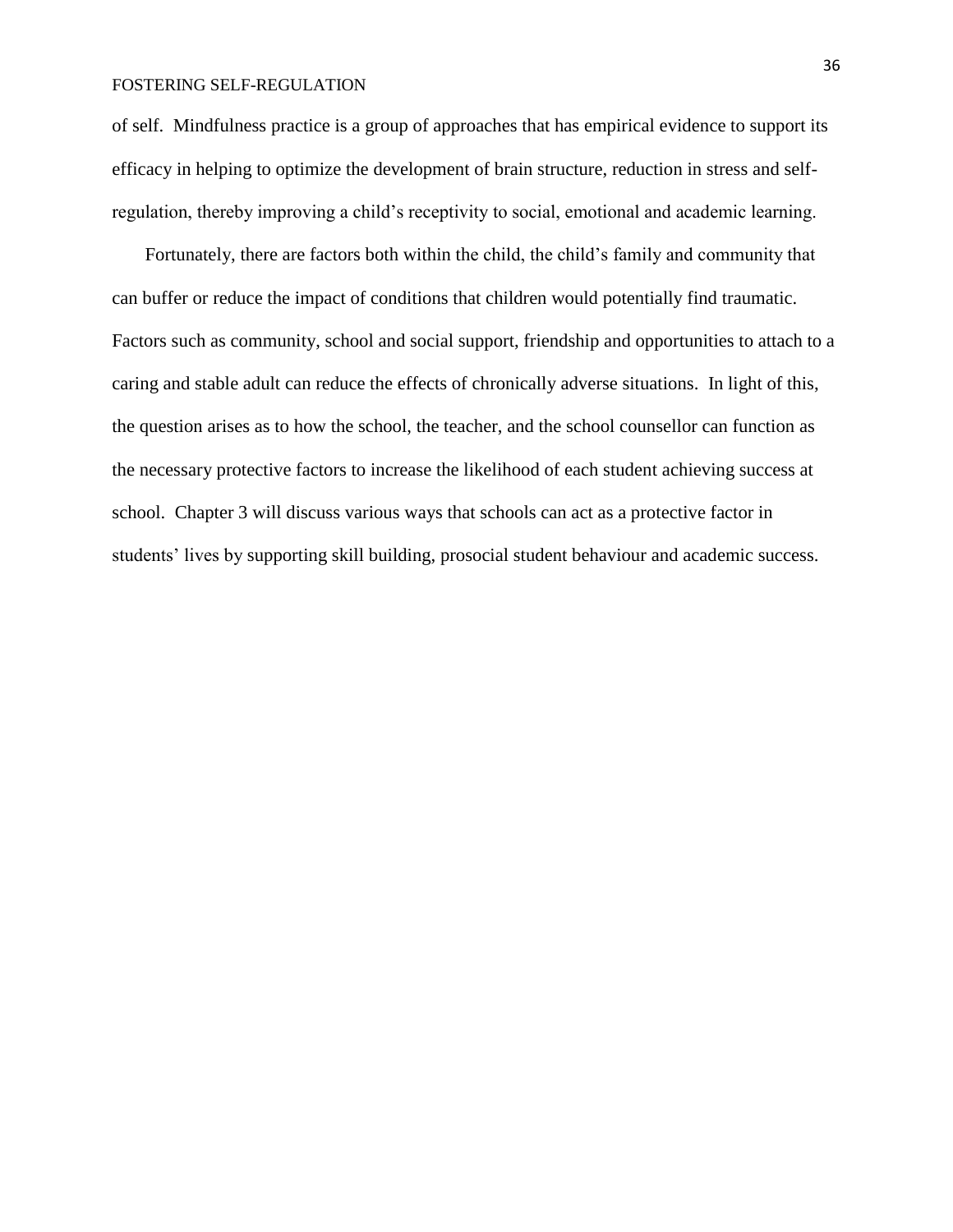## **Chapter 3**

## **Summary of Findings**

As discussed in previous chapters, complex trauma is the result of repetitive or multiple types of trauma over an extended period of time. It ranges in severity from physical and sexual abuse to emotional neglect. Children, even those in the same family, community or other similar situation may all experience the same events, yet be affected differently and to varying degrees. As mentioned before, what is traumatic to one child may not be traumatic to another. The degree of traumatization is determined by internal factors including a child's genetic makeup, and temperament, and by external factors such as the presence of protective or buffering factors such as family support, friendship, and safe, stable attachment figures. It is to be noted that internal factors such as temperament have the capacity to be both risk factors and protective factors.

Complex trauma tends to affect a child's ability to function in many ways, especially socially, emotionally and academically. One of the more observable effects of complex trauma is the diminished capacity of the student to self-regulate their arousal levels, attention and emotions. There is ample evidence through brain-imaging studies that chronic negative stress, is associated with neurological changes in the brain that negatively impact memory, attention, and learning, to name a few. The chronic stress that accompanies complex trauma can have physical effects on the body, such as increased somatic symptoms such as stomach aches and headaches. It can also weaken the immune system.

Fortunately, there are buffering and protective factors that can be implemented at the home, community and school level to help reduce the impact of trauma. There are interventions in the areas of Social Emotional Learning, including mindfulness practice that can not only further buffer the effects of complex trauma, but benefit children from more functional backgrounds.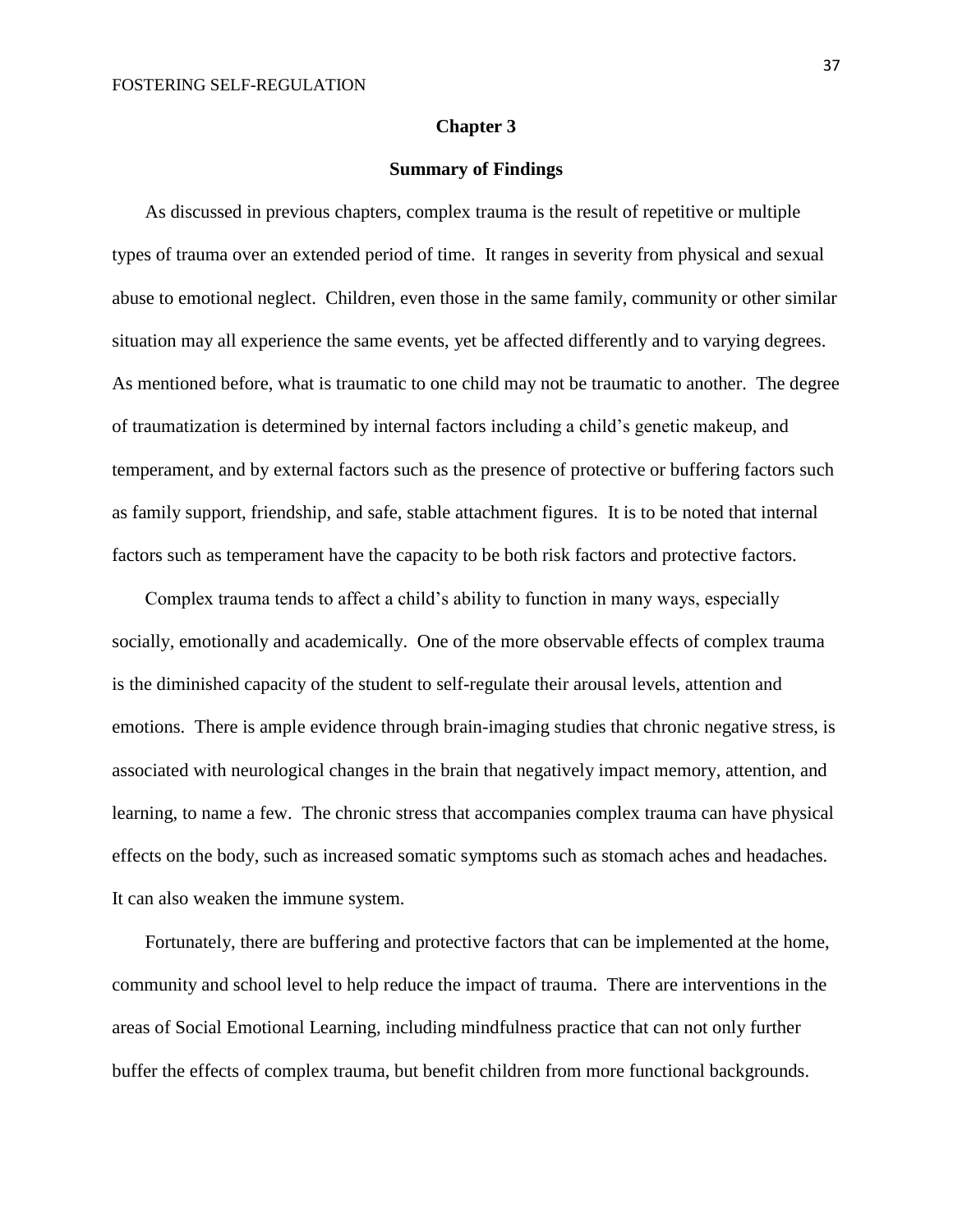These are low-cost ways of improving well-being and academic performance that can be implemented at the classroom level by classroom teachers, and with the assistance of school counsellors.

## **Supporting Students at the Classroom and Schoolwide Level**

As mentioned in the first chapter, the classroom teacher does not necessarily need to know that a student has been affected by trauma to be of considerable assistance (Bell, 2013), though it certainly helps. In fact, many effective classroom teachers already employ many of the strategies that students affected by complex trauma need. While it is necessary to recognize and report suspected abuse or neglect, and to ensure that a student's basic needs such as food and proper clothing are met, the focus of this project is to answer the question as to how schools can support the development of the self-regulation skills needed for a child to develop optimally.

The many domains affected by complex trauma, all of which have an impact on a child's ability to self-regulate emotions, behaviour, attention and arousal levels, would suggest that for schools to support the development of self-regulation, schools need to provide, as much as possible, not just instruction of those needed skills, but also the very environment that would allow such skills to flourish.

## **Support at the Classroom Level**

At a classroom level, children with trauma backgrounds need, for the most part, the same things as children from non-traumatic backgrounds, but with some extra support. They need safety, attachment or connection (with teachers, other school staff and peers), and consistency. Students also need to feel valued and validated (Medina, 2008, as cited in Swick 2013). The connection between student, and teacher can help a student feel safe, connected and more secure. The importance of the student-teacher relationship, especially with regard to the child's mental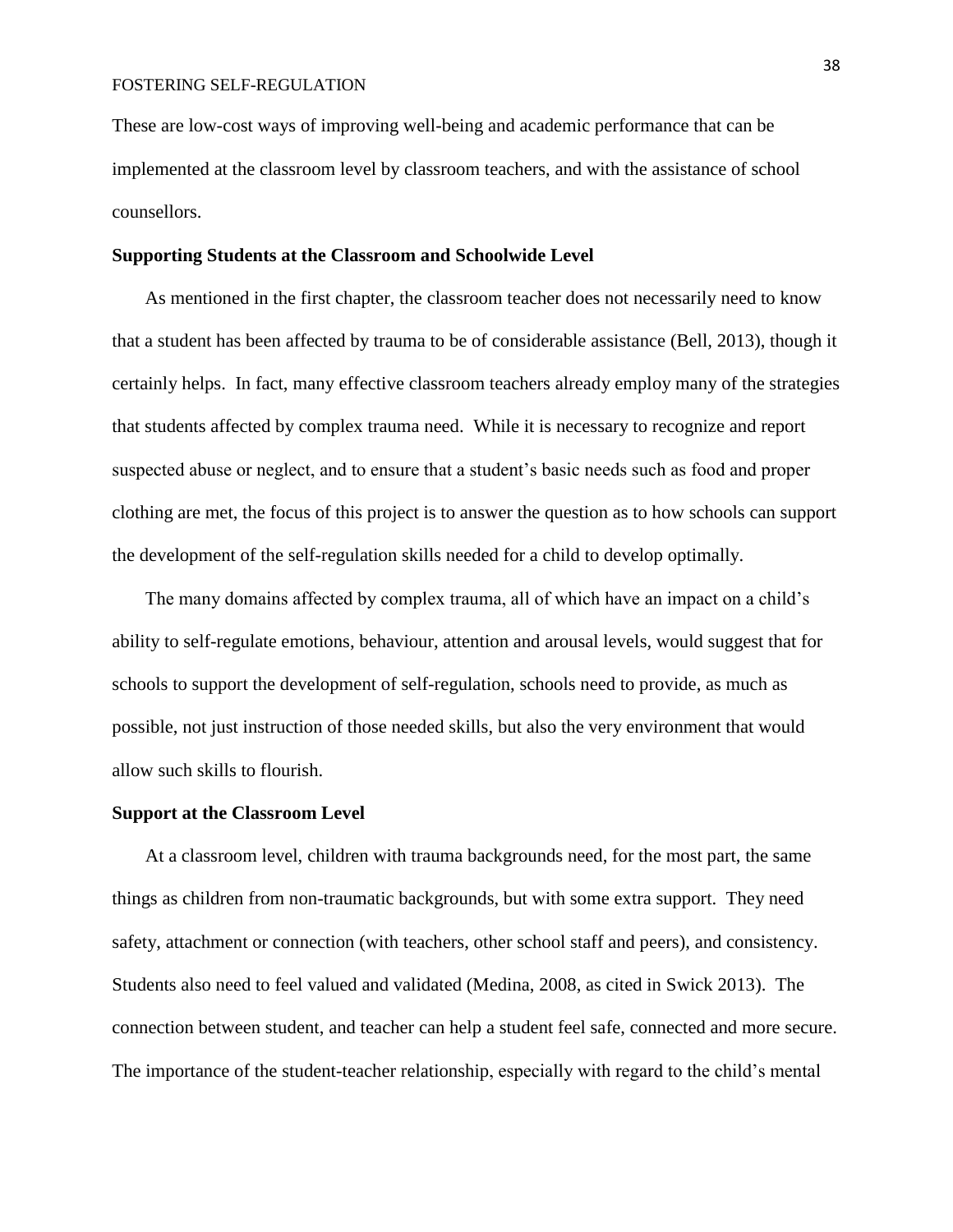health is difficult to overstate (Bell et al., 2013). Having at least one stable attachment figure or caregiver in a child's life is associated with more positive outcomes (Afifi, 2011). The classroom teacher can be one of many stable attachment figures, if not the only one in a student's life. The teacher can deliberately work to 'pre-emptively' connect with students before problems arise, though Brendtro & Longhurst (2005) caution that this should be accomplished in 'natural, moment to moment interactions' so as not to frighten students who may be wary of emotional intimacy with adults (p. 58). Classroom teachers, with the support of school counsellors, are capable of meeting many of these needs, especially if they receive the necessary knowledge and training needed to view children's behaviours and needs through a trauma informed lens (O'Neill, 2010).

Many children from traumatic backgrounds will often display behaviours, such as physical or verbal aggression, or clinginess that may elicit punishment or serve to further isolate them from the support of peers and adults. This is likely to provoke frustration in teachers and classmates alike. Trauma informed practice empowers teachers, and other school staff to understand why children from trauma behave as they do, and to respond to complexly traumatized students in a manner that serves to calm, rather than escalate levels of arousal and the accompanying behaviours (Brendtro & Longhurst, 2005).

## **The Classroom Environment**

Both the physical and social-emotional classroom environment can be set up to support student needs. All children, especially those with a history of trauma need to feel safe in the classroom (O'Neill et al, 2010; Bath, 2008). Firstly, the teacher, and other adults need to be emotionally stable, predictable, and in control of themselves (Lowenthal, 2001).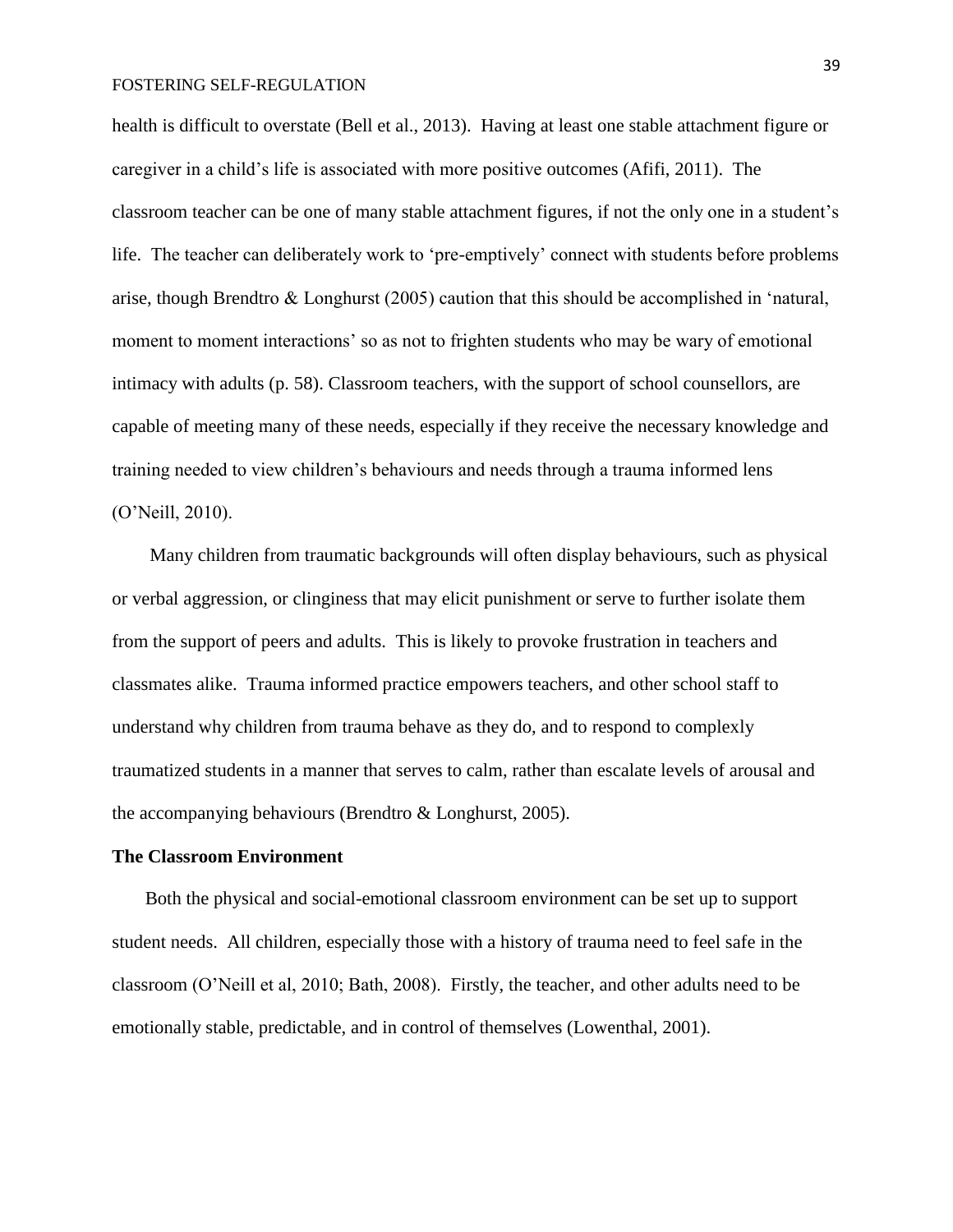The classroom itself should be as calm as possible, with visual distractions, and the number of transitions between activities reduced. They will benefit from structured, and predictable routines, as these help them understand what is expected of them. Visual schedules can help students mentally prepare for the events of the day, as can informing the class ahead of time if there are to be any changes in the schedule, and why the changes will occur (Wright, 2014). Scheduling time for group and individual play, and modeling prosocial behaviours can be beneficial. It is also helpful to have quiet, or calming places for children to take breaks when needed. Children will benefit from discussing and reviewing rules, expectations, rewards and the reasons for them. These expectations need to be clear, consistent, yet flexible enough to accommodate students' needs. Students may lack understanding cause and effect relationships, such as that between their actions and the reactions of others. They will benefit from opportunities to discuss these either in stories, or in class problem solving sessions. Also effective would be the opportunity for students to see effective problem solving used, and to try it out themselves.

## **Responding to Behaviour**

Responding to student behaviour in a trauma informed manner involves actions to be taken in advance to support positive behaviour, strategies to respond while an inappropriate behaviour is occurring, and problem solving, or making amends after the fact. It also involves acting on opportunities to acknowledge positive behaviours as they arise. Many teachers already use effective strategies to respond to the needs and behaviour of complexly traumatized children. As Brendtro and Longhurst (2005) state, trauma theory explains many childhood emotional and behaviour problems, whether or not the term 'trauma' is actually used. As mentioned in the first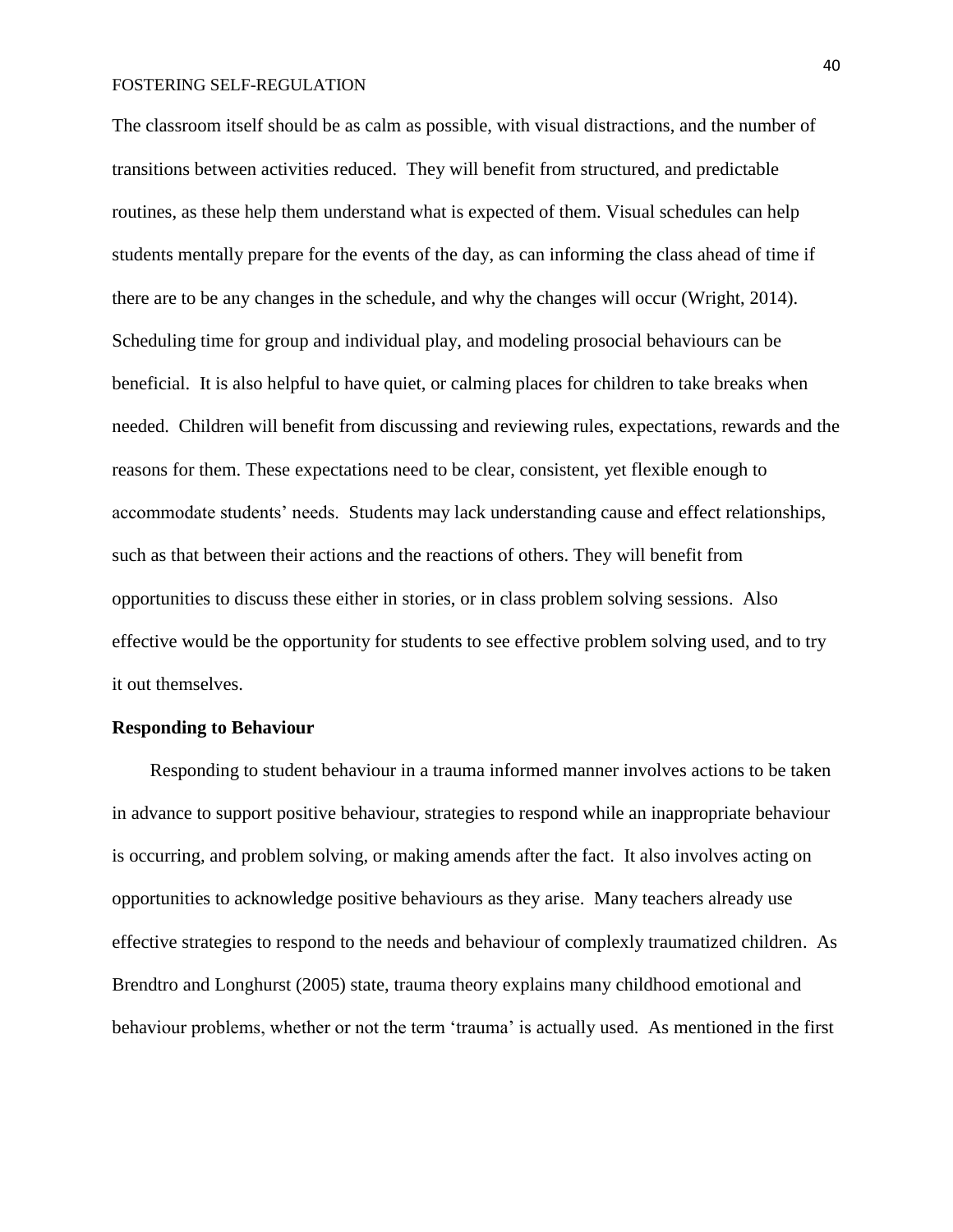chapter, behaviour is purposeful and intentional; however, it is not always adaptive, appropriate or even effective across situations.

Children from chaotic backgrounds with inconsistent rules and routines may have difficulty connecting their behaviour to consequences, and may be unaware of how their behaviour affects others (Tishelman, 2010; Lowenthal, 2001). They may also have difficulty adjusting their behaviour to different situations. It is helpful for teachers and other school staff to recognize student behaviours as adaptations to a particular situation, and those behaviours, such as avoiding attention, may be essential to their safety outside of school. Inside a classroom situation, the same behaviour may be maladaptive in that it results in the child receiving less classroom support. If a child's challenging behaviours can be seen as inherent, albeit misplaced strengths a teacher can more effectively redirect their behaviour in a more adaptive manner. If a child is seen as trying to have a need met, if a teacher can recognize that need, it is easier to replace an inappropriate behaviour with one that is adaptive to the classroom, and still meet the child's need.

It is important for a classroom teacher to recognize the behaviours characteristic of complex and acute trauma, and understand that these behaviours are not necessarily under the child's control. The trauma response system determines how the child will react, and the child cannot simply turn it off (Wright, 2014). The resulting behaviours often appear as deliberate attempts to defy adult authority, and in a non-trauma informed situation may prompt punitive measures that serve to escalate an already trying situation. The adult tasked with dealing with the child at this particular moment is caught in a situation in which they can neither reinforce the child's behaviour by giving in, nor can they employ coercive punishments that will only serve to trigger the fight, flight or freeze response (Brendtro & Longhurst, 2005). Children who are hyper-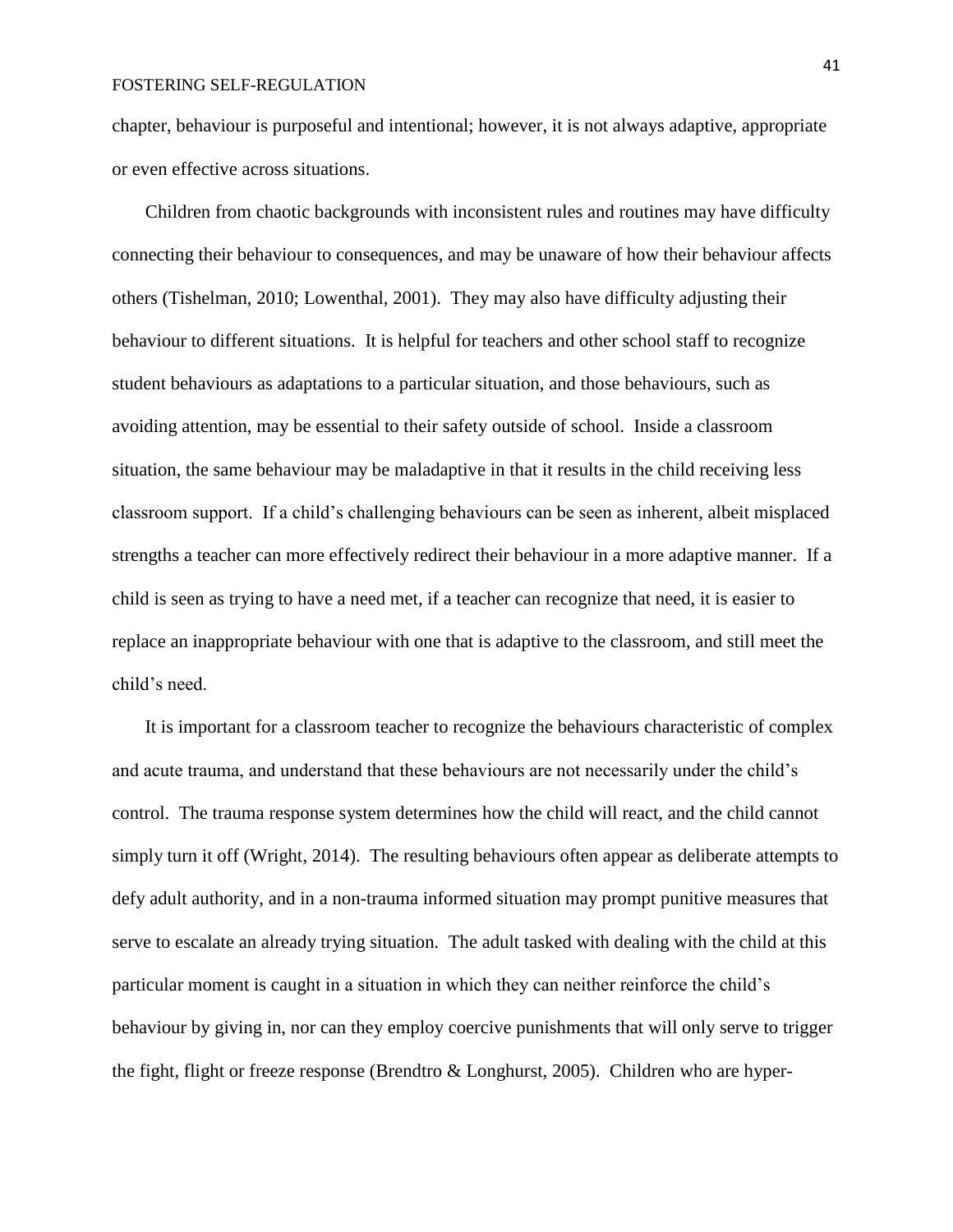vigilant to even subtle signs of anger in others, yet have difficulty with regulating their own arousal levels need adults who are calm, in control of their own emotions and arousal levels, and willing to essentially co-regulate students' emotions with them, all the while setting appropriate limits for behaviour. It is also important for a trauma-informed teacher to recognize that times of conflict are also opportunities to build 'trust, respect and understanding' between a student and teacher, and can be employed as teachable moments.

## **The Role of the School Counsellor**

School counsellors, teachers and other school staff can work closely together as a team to create a supportive environment for students. Both school counsellors and teachers can develop a supportive working relationship between the families of students and the school. Both can help parents or caregivers develop the strategies needed to cope with challenging behaviour at home. They can also cooperate with the child's outside mental health provider to support the therapist's treatment plan (Bell et al., 2013), to discuss strategies, observations and progress and to make any changes to the plan as necessary.

School counsellors can provide support to students, teachers and other school staff, including administrators at various levels. They can assist and advise teachers at a classroomwide level to support individual students or the class as a whole. Using a Response to Intervention (RTI) type model, school counsellors can help teachers and administrators implement interventions such as positive behaviour support programs at a school wide level. Response to Intervention is a multi-tiered approach, usually three tiers, used by schools involving the early identification of students needing behaviour and/or academic support. Depending on need, students are given increasing levels of support ranging from general assistance at the classroom level to individual or small group support (RTI Action Network,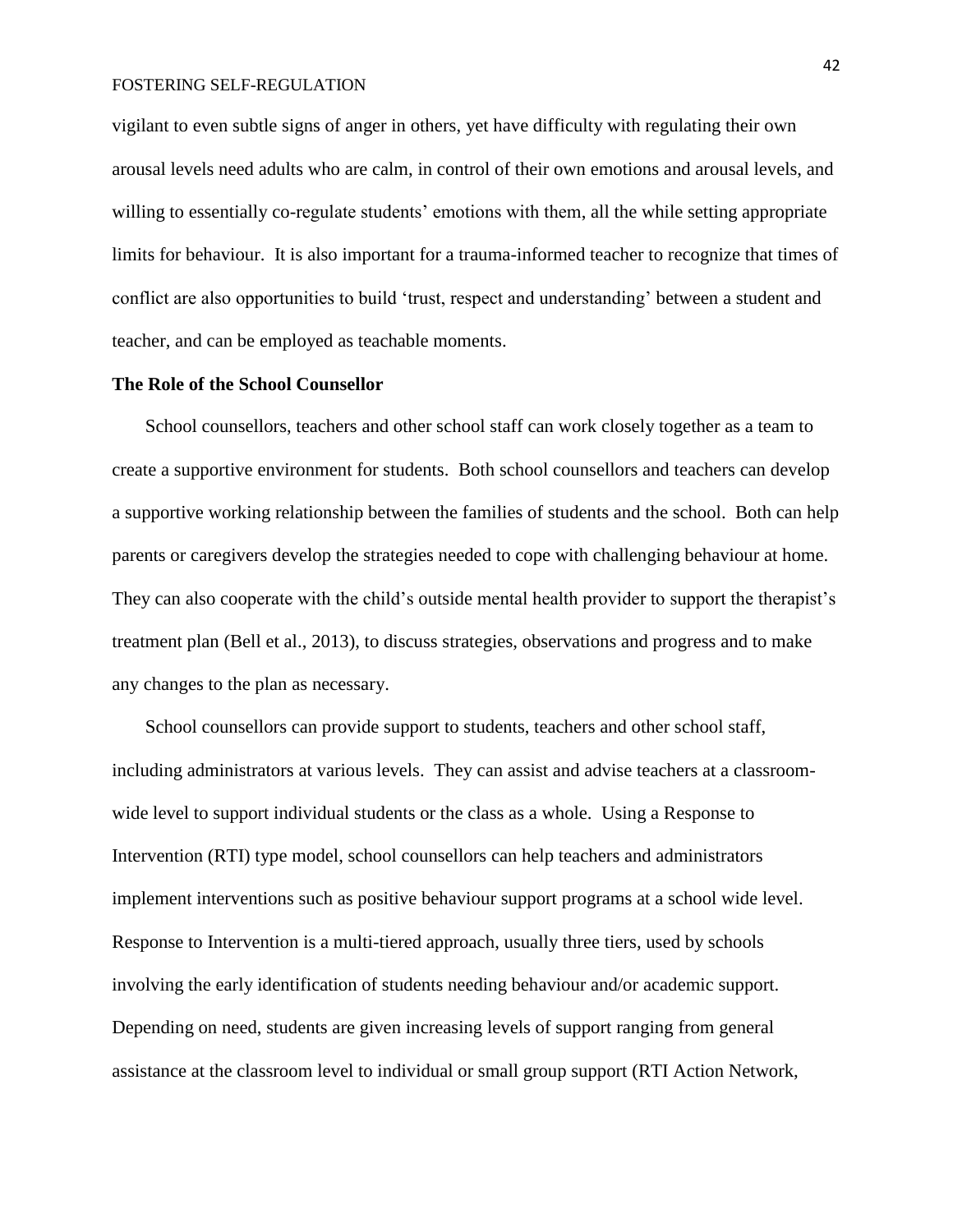n.d.). This could include team teaching or providing direct class-wide instruction of a wide variety of intervention programs such as the FRIENDS program, 'How Does Your Engine Run' or the Mind Up program. In elementary school settings such as those in the Chilliwack school district, counsellors may offer short-term individual or group counselling, or they may have regular check-ins with at-risk students.

Counsellors can function as a link between the school, the home and various community agencies, such as the Ministry of Children and Family Development. They can help teachers and caregivers find various resources, such as respite care, or parenting programs outside the school environment. They can conduct functional behaviour assessments to develop an understanding of the motivation behind student behaviours. With the teacher, and ideally the child's caregivers, they can develop a plan to support positive behaviour in the classroom. The school counsellors can also conduct professional development activities to assist the teacher in developing trauma informed practice, and assisting with any behaviour issues that arise.

Another service that school counsellors can provide is professional development to teachers, administration and other school staff such as Education Assistants. They can provide instruction on trauma-informed practice, on how to recognize complex and acute trauma in the classroom, and strategies to respond to many of the behavioural symptoms that may arise. Appendix A provides an outline of a presentation on trauma that a school counsellor can give to the staff of a school as part of Professional Development Day. It provides an overview of how trauma affects children socially, neurobiologically, and cognitively, and how a classroom teacher, in conjunction with the school counsellor can recognize and support traumatized children in the classroom.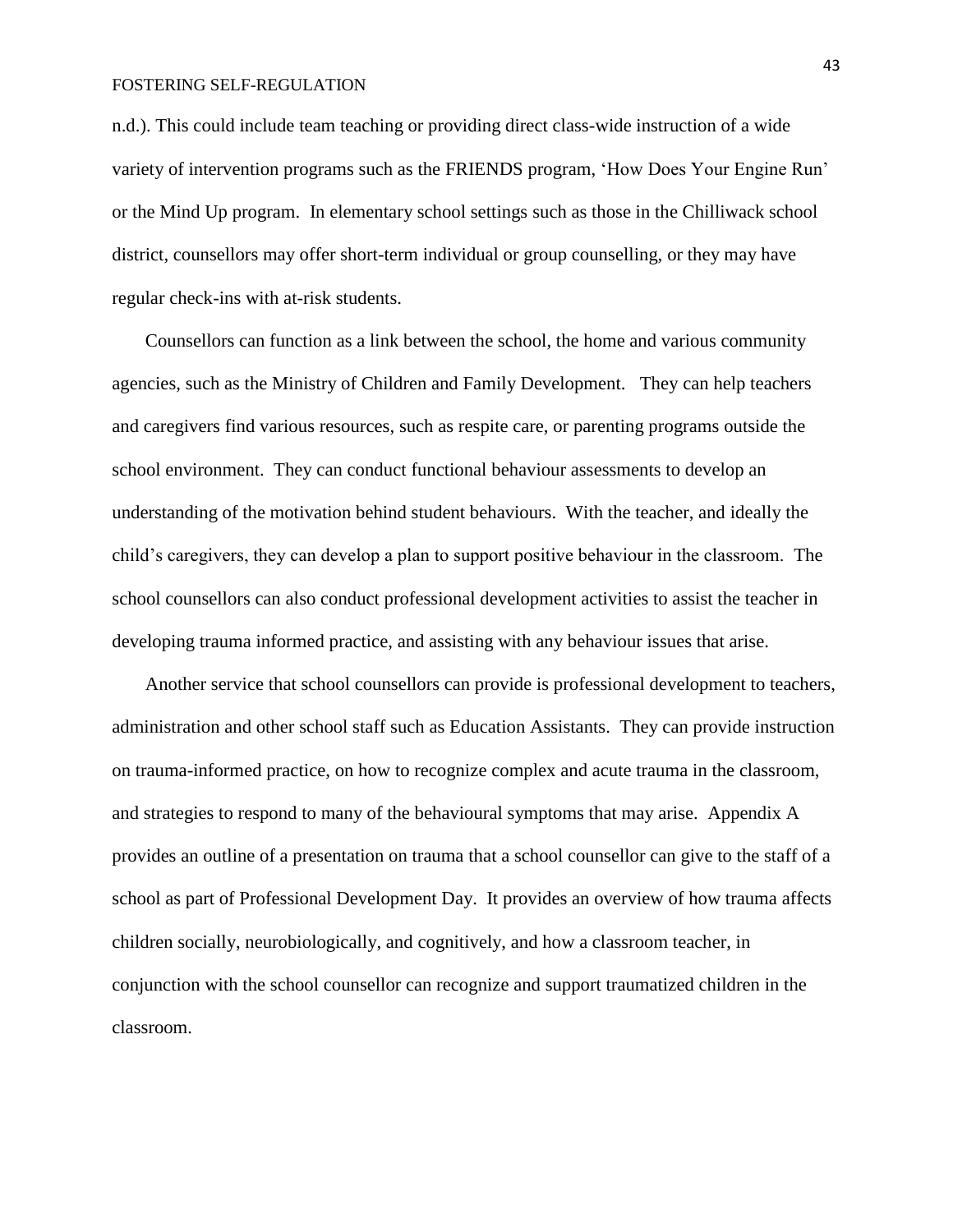### **Mindfulness and Social Emotional Learning**

Many students, including those from traumatic backgrounds come to school possessing at least some self-regulation skills. That said, many children, whether they come from a traumatic living situation in which many needs go unmet, or whether they come from a supportive home in which most needs are fulfilled, instruction in self-regulation and prosocial skills can be of benefit. According to Shanker (2013), in order for children to develop an optimal level of selfregulation necessary for classroom learning, they need to be in a state of "calm, focused alertness" (p. xiii). There are six elements, abilities and desires necessary for optimal selfregulation to occur:

- When feeling calmly focused and alert, the ability to know that one is calm and alert
- When one is stressed, the ability to recognize what is causing that stress
- The ability to recognize stressors both within and outside the classroom
- The desire to deal with those stressors
- The ability to develop strategies for dealing with those stressors
- The ability to recover efficiently and effectively from dealing with stressors (p. xiii)

These skills can largely be taught in a classroom setting, and there are many programs designed to teach them. Teaching mindfulness to children has gained considerable attention, and is the subject of an increasing number of studies (Davidson & Lutz, 2008 as cited in Weare, 2013). As mentioned in Chapter 2, neuroimaging studies, including those using fMRIs have demonstrated neurobiological changes including increased thickness and density of brain areas associated with attention, emotional integration, learning, memory, self-awareness, compassion and introspection. This is accompanied by a reduced density in those areas associated with stress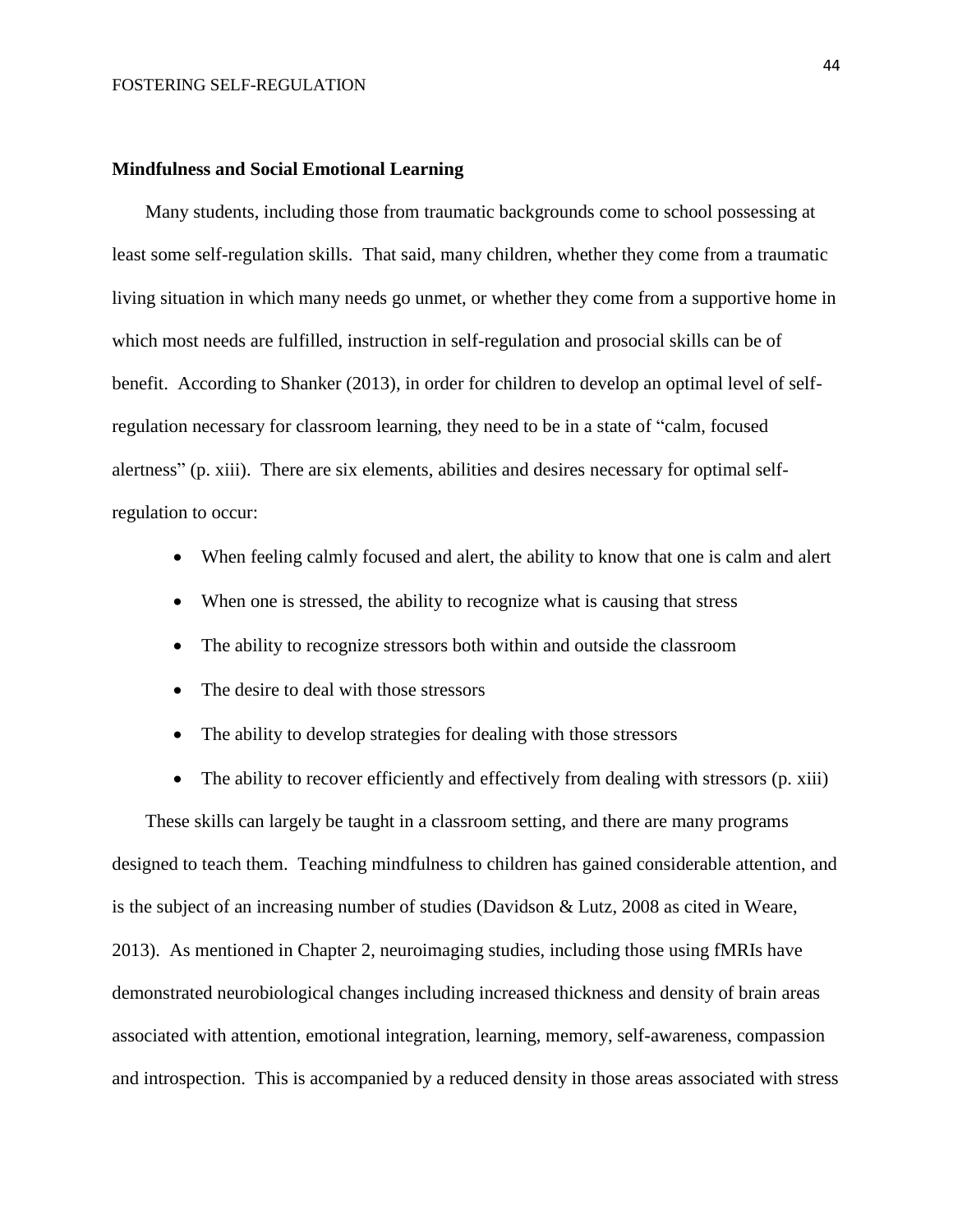and anxiety (p. 148). The areas that are strengthened (PFC, hippocampus) or diminished (amygdala) are areas that are affected to varying degrees by complex trauma.

One particular program of interest that is used by the Chilliwack School District is the 'Mind Up' program by the Hawn Foundation, which combines mindfulness training with "socialemotional learning" (p. 144). This program targets the very domains, including the prosocial domain that are affected by not only complex and acute trauma, but also general anxiety and stress management issues (Schonert-Reichl et al.). This program has three developmentally appropriate levels, Pre-K-2, Grades 3-5, and Grades 6-8. One advantage to this program is that it can be used for a wide variety of students. Because it can be taught to an entire class, it is of particular benefit to those students who may otherwise stand out from the rest of the class because of various learning, emotional and behavioural issues. Mind Up promotes inclusion, and is also cost effective. Students increase their awareness of their own feelings and internal states, they will gain an understanding of the feelings and internal states of others. They will learn metacognition, thinking about their thinking, and strategies, such as breathing exercises, which can increase their ability to regulate levels of arousal and direct attention. This can strengthen areas of functioning that can serve to improve social-emotional, behavioural and academic functioning at school.

## **Conclusion**

Complex trauma is in itself complex not only with regard to the various factors that contribute to its development, but also the various ways in which it manifests. As mentioned before, complex trauma is a reaction to a given set of circumstances and events, and each child due to factors within and outside of themselves will respond differently. Children from the same home may respond to their situations in very different manners, and the various domains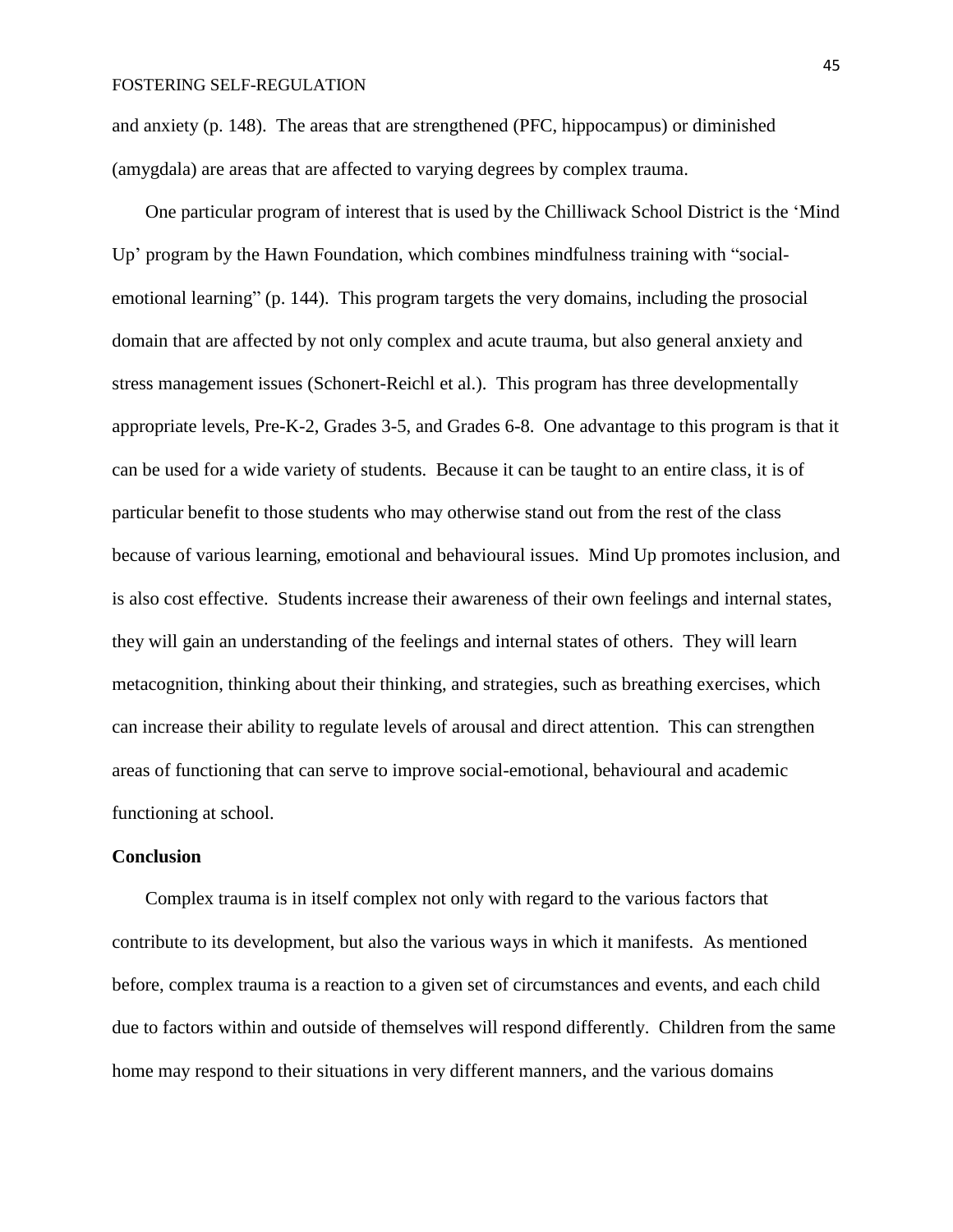themselves may be affected to varying degrees within one particular child. Regardless, complex trauma can have far reaching implications that can impair a child's academic, emotional and social success at school.

When teachers, counsellors, administrators and other school staff are able to recognize the signs of complex trauma, and respond to it in a trauma-informed manner, they are better equipped to meet the needs of students. Schools can function as protective factors that can buffer, or reduce the short-term and long-term effects of complex trauma. There are evidencebased programs that can be used in schools that are associated with neurobiological changes, and other improvements in functioning that are perceptible in the short term, and very noticeable in the long term. Mindfulness practice and Social Emotional learning combined in such programs as The Mind Up Curriculum are cost-effective and can be implemented within an entire classroom or school. This can be of benefit to complexly traumatized students, but other children within the school.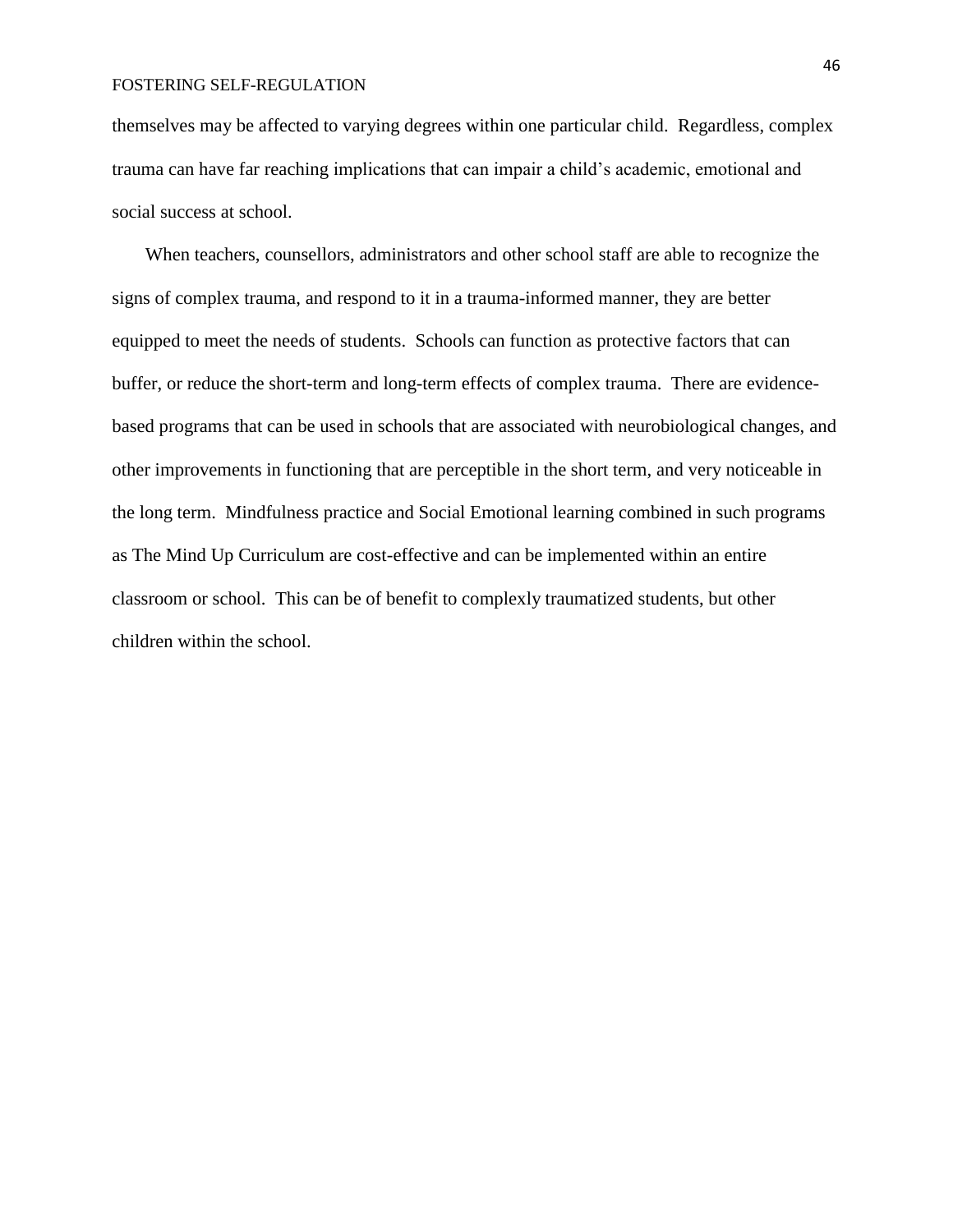## **References**

- Abstract Thinking. (n.d.). In *Farlex Partner Medical Dictionary*. Retrieved from: [http://medical](http://www.alleydog.com/glossary/definition.php?term=Abstract%20Thinking)[dictionary.thefreedictionary.com/abstract+thinking](http://www.alleydog.com/glossary/definition.php?term=Abstract%20Thinking)
- Afifi, T., and MacMillan, H. (2011). 'Resilience following child maltreatment: a review of protective factors.' *Candian Journal of Psychiatry* 56(5), 266-272. Retrieved from:http://search.proquest.com.proxy.cityu.edu/docview/873044378/fulltextPDF/BE59675 46B704168PQ/1?accountid=1230
- Aideuis, D. (2007). 'Promoting attachment and emotional regulation of children with complex trauma disorder'. *International Journal of Behavioral Consultation and Therapy, 3*(4), 546-554. doi:10.1037/h0100822
- Bath, H. (2008). 'The three pillars of trauma-informed care.' *Reclaiming Children and Youth*  17(3), 17-21. Retrieved from

http://search.proquest.com.proxy.cityu.edu/docview/214193215?pq-origsite=summon

- Bell, H., Limberg, D., and Robinson, E. (2013). 'Recognizing trauma in the classroom: a practical guide for educators.' *Childhood Education. May/June,* 139 – 145. doi:10.1080/00094056.2013.792629
- Berson, I., and Baggerly, J. (2009). 'Building resilience to trauma: creating a safe and supportive early childhood classroom.' *Childhood Education 85*(6), 375-379. doi:10.1080/00094056.2009.10521404
- Blaustein, M., and Kinniburg, K. (2010). *Treating Traumatic Stress in Children and Adolescents: How to Foster Resilience Through Attachment, Self-Regulation, and Competency.* New York: The Guildford Press.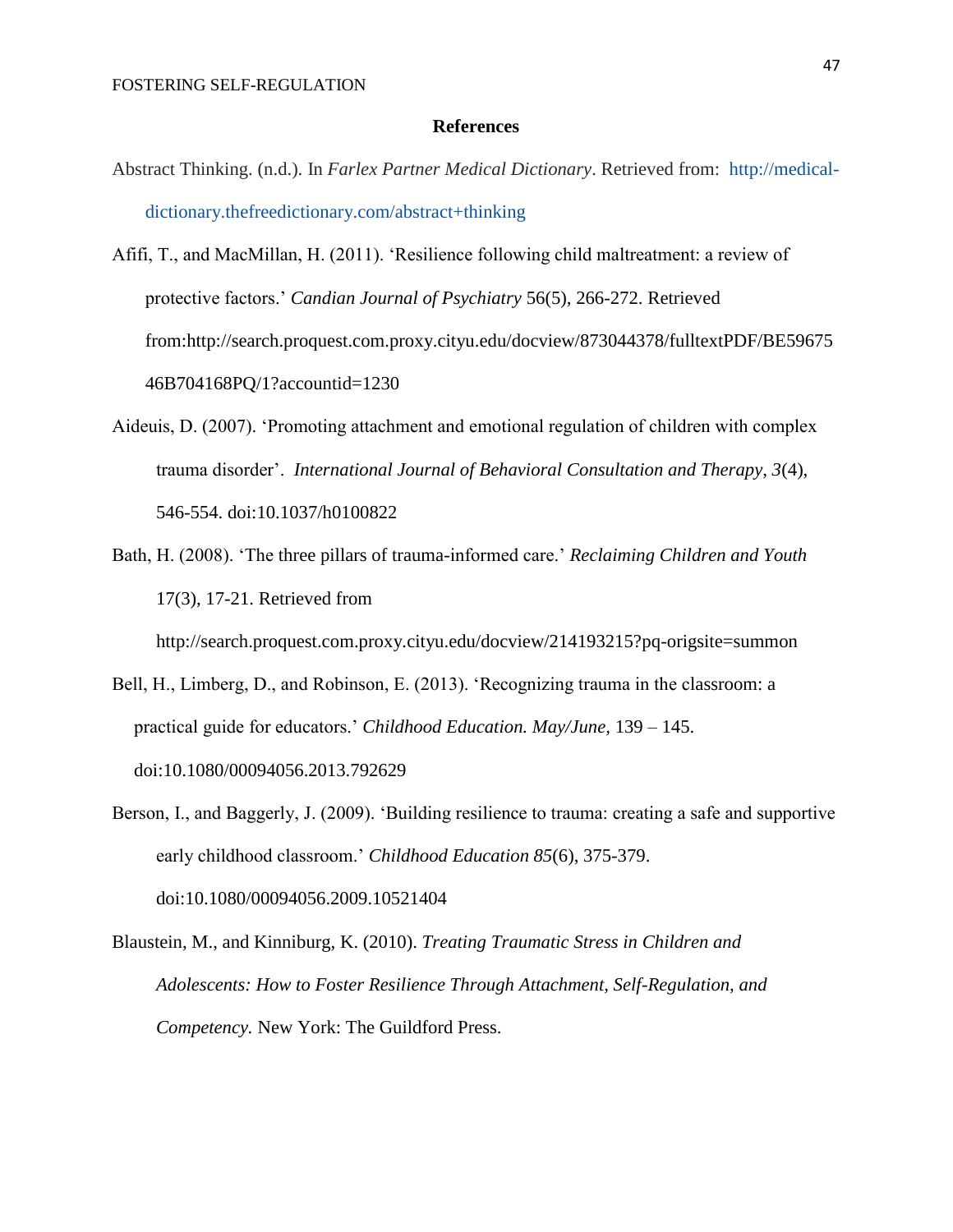Brendtro, L., and Longhurst, J. (2005). 'The resilient brain.' *Reclaiming Children and Youth 14*(1), 52-60. Retrieved from:

http://search.proquest.com.proxy.cityu.edu/docview/214193549/fulltextPDF/70AEB4C38F FE4A75PQ/1?accountid=1230

- Bücker, J. et al. (2012). 'Cognitive impairment in school-aged children with early trauma.' *Comprehensive Psychiatry 53,* 758-764. doi:10.1016/j.comppsych.2011.12.0006
- Capelatto, I., de Lima, R., Ciasca, M., and Salgado-Azoni, C. (2014). 'Cognitive functions, selfesteem and self-concept of children with attention deficit and hyperactivity disorder.' *Psicologica, Reflexao e Critica 27*(2), 331-340. Retrieved from: http://search.proquest.com.proxy.cityu.edu/docview/1678031556/abstract/88E0BCDF8BF 2419CPQ/1?accountid=1230
- Carrion, V, and Wong, S., (2012). 'Can traumatic stress alter the brain? Understanding the implications of early trauma on brain development and learning.' *Journal of Adolescent Health 51*, 523-528. doi:10.1016/j.jadohealth.2012.04.010
- Cook, A. et al. (2005). 'Complex trauma in children and adolescents.' *Psychiatric Annals (35)*5, 390 – 398. Retrieved from

<http://search.proquest.com.proxy.cityu.edu/docview/217061735/fulltext?accountid=1230>

Courtois, C., and Ford, J. (2009). *Treating Complex Traumatic Stress Disorders: Scientific Foundations and Therapeutic Models.* Retrieved from [https://books.google.ca/books?id=qbS\\_lticFJIC&printsec=frontcover&source=gbs\\_ge\\_sum](https://books.google.ca/books?id=qbS_lticFJIC&printsec=frontcover&source=gbs_ge_summary_r&cad=0#v=onepage&q&f=false) [mary\\_r&cad=0#v=onepage&q&f=false](https://books.google.ca/books?id=qbS_lticFJIC&printsec=frontcover&source=gbs_ge_summary_r&cad=0#v=onepage&q&f=false)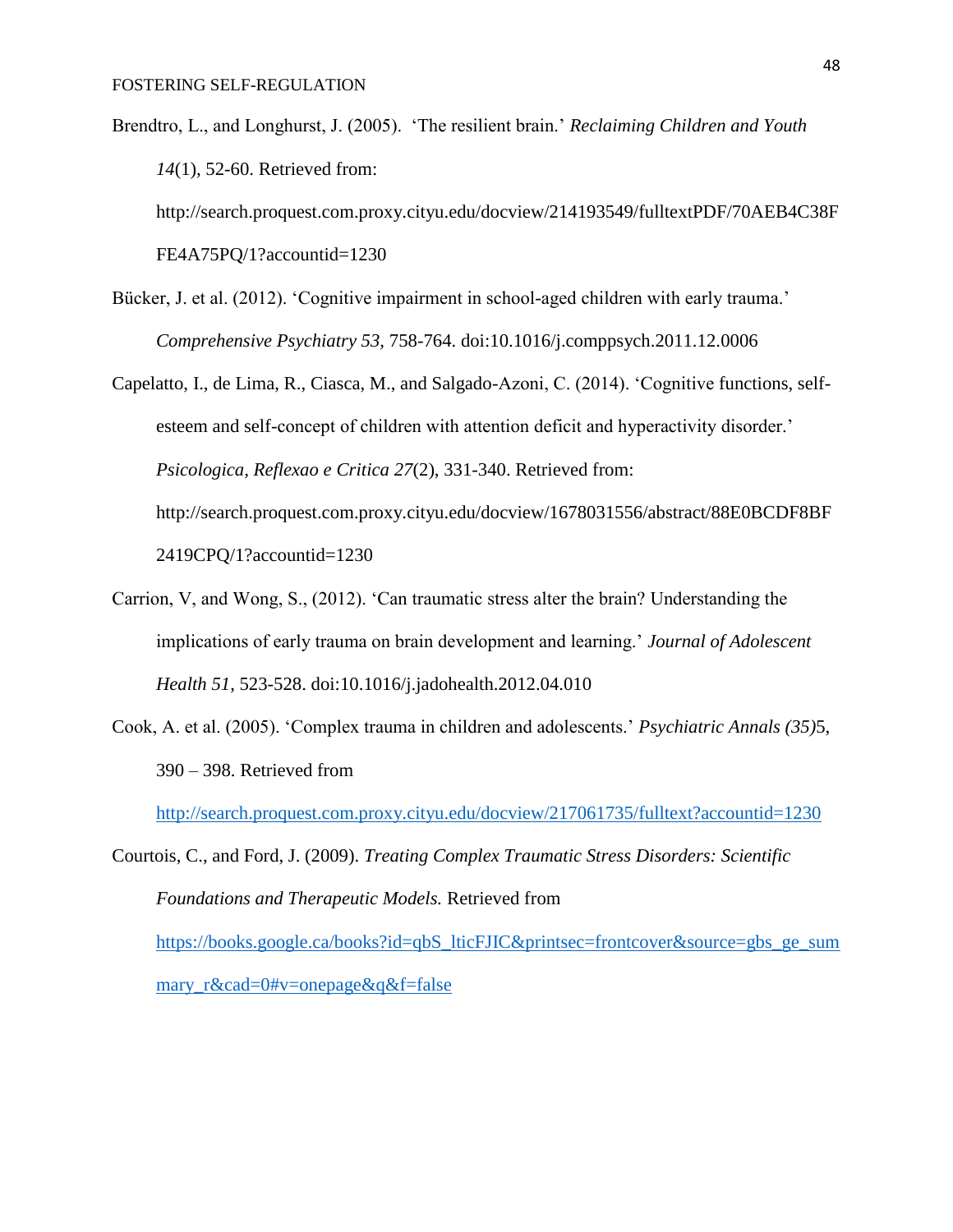- Davis, A., Moss, L., Nogin, M., and Webb, N. (2015). 'Neuropsychology of child maltreatment and implications for school psychologists.' *Psychology in the Schools 52*(1), 77-91. doi:10.1002/pits.21806
- DeHart, G., Sroufe, L., and Cooper, R. (2004). *Child Development; its Nature and Course* (5<sup>th</sup> ed.). New York, NY: McGraw-Hill.
- Dinkmeyer, D. (2006). 'School consultations using individual psychology.' *The Journal of Individual Psychology 62*(2), 180-187. Retrieved from:<http://web.b.ebscohost.com/>
- Falasca, T., and Caulfield, T. (1999). 'Childhood trauma.' *Journal of Humanistic Counseling, Education and Development (37)*4, 212 – 222. doi:10.1002/j.2164-490X.1999.tb00150.x
- Farber, S. (2008). 'Dissociation, traumatic attachments, and self-harm: eating disorders and selfmutilation.' *Clinical Social Work Journal 36*, 63-72. doi:10.1007/s10615-007-0104-6
- Gaskill. R. L. and Perry, B.D. (2012). 'Child sexual abuse, traumatic experiences and their effect on the developing brain.' In Handbook of Child Sexual Abuse: Identification, Assessment and Treatment (P. Goodyear-Brown, Ed) Wiley, New York,29-49, 2012. Retrieved from [https://childtrauma.org/wp-content/uploads/2014/01/Gaskill\\_Perry\\_2012-.pdf](https://childtrauma.org/wp-content/uploads/2014/01/Gaskill_Perry_2012-.pdf)
- Goodman, R. D. (2015). Trauma counseling and interventions: Introduction to the special issue. *Journal of Mental Health Counseling, 37*(4), 283-294. Retrieved from http://proxy.cityu.edu/login?url=http://search.proquest.com/docview/1721962548?accounti  $d=1230$
- Grohol, D. (n.d.). 'What is dissociation?' Retrieved from: http://psychcentral.com/library/dissociation\_intro.htm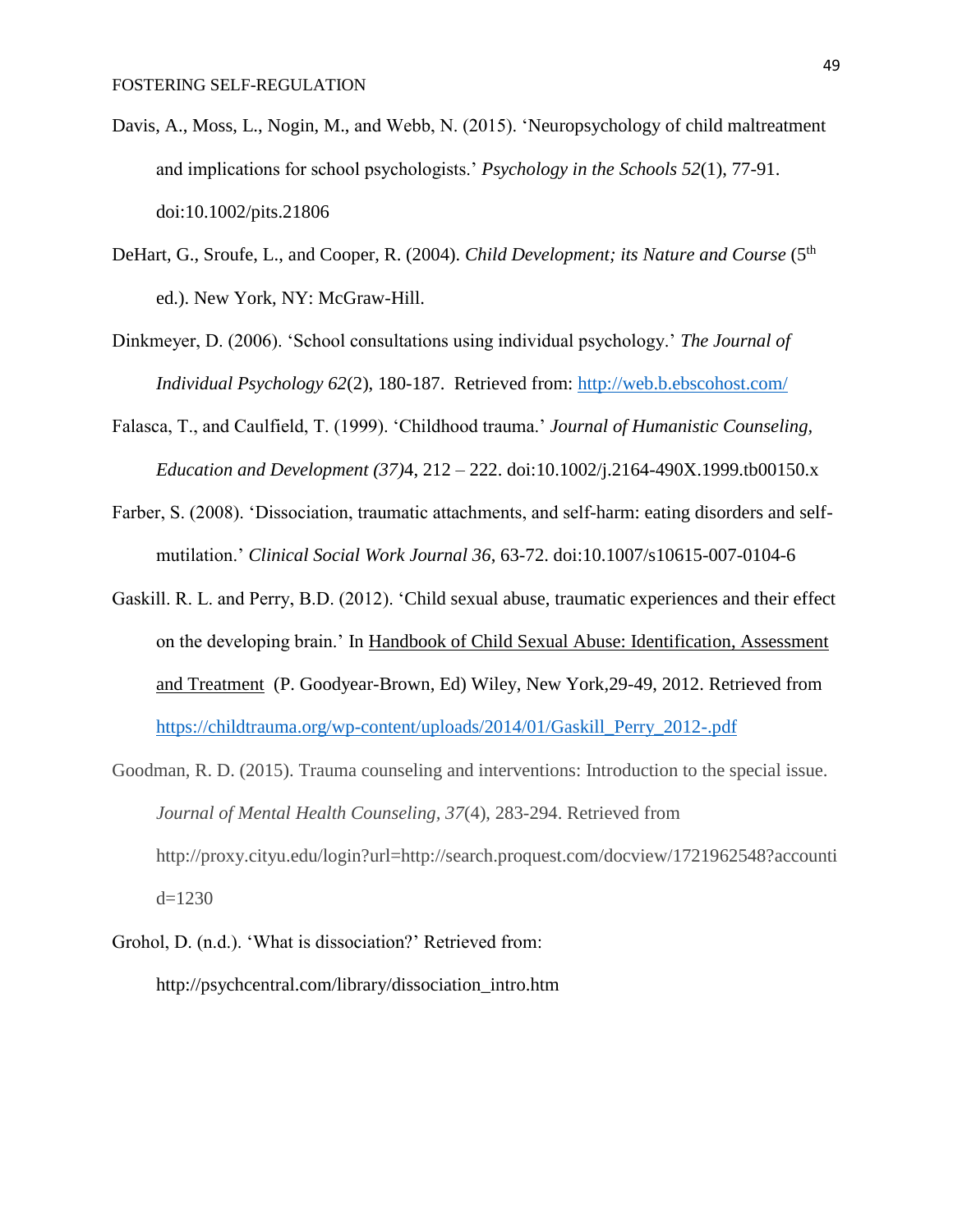Hagele, D. (2005). 'The impact of maltreatment on the developing child.' *North Carolina Medical Journal (66)*5, 356-359. Retrieved from

<http://www.ocfcpacourts.us/assets/files/list-758/file-936.pdf>

- The Hawn Foundation. (2011). *The Mind Up Curriculum: Brain-Focused Strategies for Learning – and Living.* New York: Scholastic.
- Herrman, H., et al., (2011). 'What is Resilience?' *Canadian Journal of Psychiatry 56*(5), 258-
- 265. Retrieved from https://www2.viu.ca/resilience/documents/WhatisResilience.pdf
- Huitt, W. (2011). 'Self and self-views.' *Educational Psychology Interactive.* Retrieved May 7, 2016 from: http://www.edpsycinteractive.org/topics/self/self.html
- Kim-Spoon, J., Cicchetti, D., and Rogosch, F., (2013). A longitudinal study of emotion regulation, emotion lability-negativity, and internalizing symptomatology in maltreated and nonmaltreated children. *Child Development (84)*2, 512-527. doi:10:1111/j.1467- 8624.2013.01857
- Lowenthal, B. (2001). 'Teaching resilience to maltreated children.' *Reclaiming Children and Youth (10)*3, 169 – 173. Retrieved from: http://search.proquest.com.proxy.cityu.edu/docview/214195437/fulltextPDF?accountid=12 30
- Masten, A., (2011). 'Resilience in children threatened by extreme adversity: frameworks for research, practice and translational synergy.' *Development and Psychopathology 23*, 493- 506. doi:10.1017/S0954579411000198
- Marusak, H., Martin, K., Etkin, A., and Thomason, M. (2015). 'Childhood trauma exposure disrupts the automatic regulation of emotional processing.' *Neuropsychopharmacology 40,*  1250-1258. doi:10.1038/npp.2014.311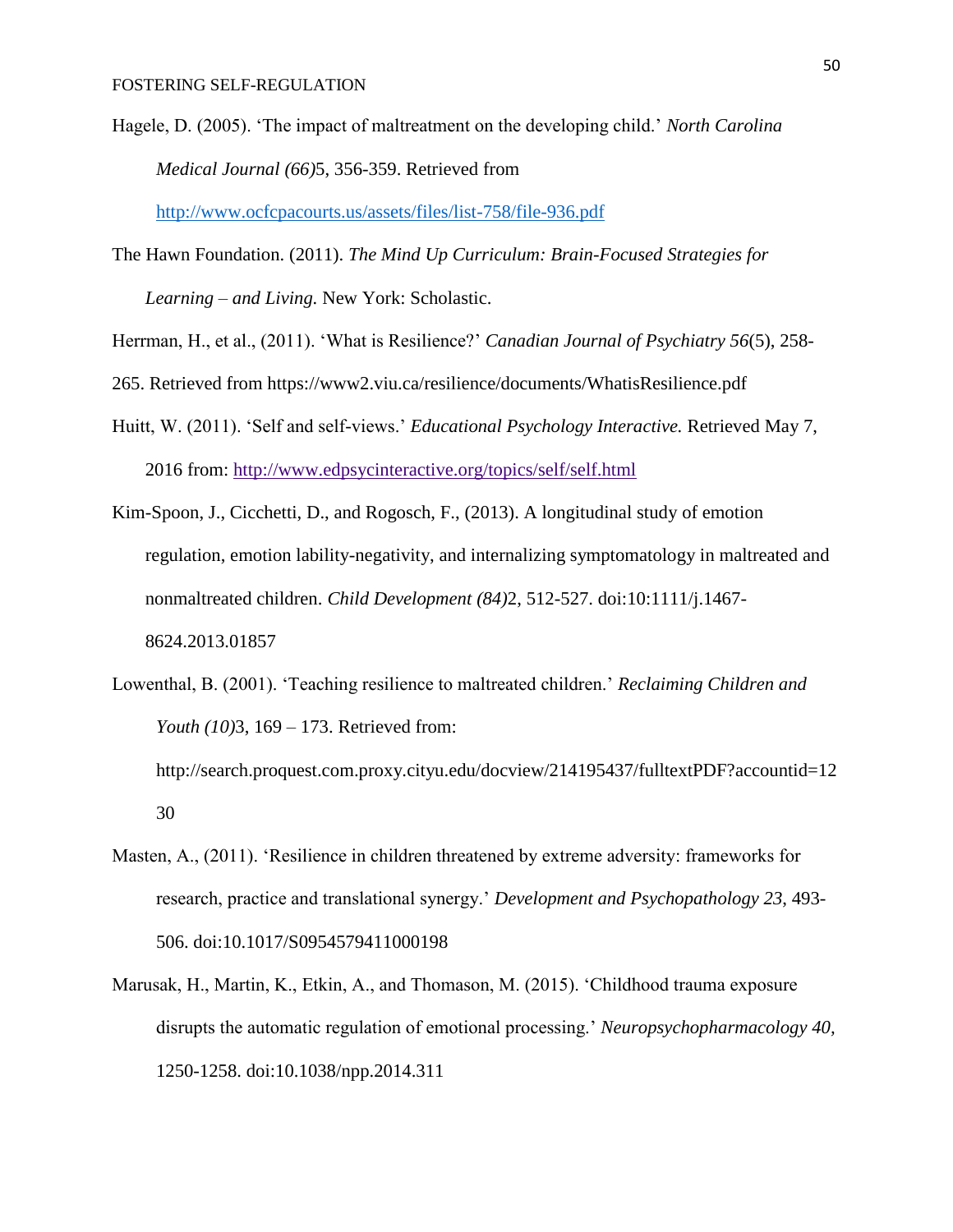- O'Neill, L., Guenette, F., and Kitchenham, A. (2010). 'Am I safe here and do you like me? Understanding complex trauma and attachment disruption in the classroom.' *British Journal of Special Education 37*(4), 197-173. doi:10.1111/j.1467-858.2010.0047.x
- Pearlman, L. and Courtois, C. (2005). 'Clinical applications of the attachment framework: Relational treatment of complex trauma.' *Journal of Traumatic Stress, 18*(5), 449-459. doi:10.1002/jts.20052
- Perry, B., Pollard, R., Blaicley, T., Baker, W., and Vigilante, D. (1995). 'Childhood trauma, the neurobiology of adaptation, and "use dependent" development of the brain: How "states" become "traits".' *Infant Mental Health Journal, 16*(4), 271-291. Retrieved from https://www.academia.edu/Download
- Perry, B., (2001). 'Maltreatment and the developing child.' Retrieved from <http://www.lfcc.on.ca/mccain/perry.pdf>
- Perry, B., (2013). 'Bonding and attachment in maltreated children: consequences of emotional neglect in childhood.' Retrieved from

<http://scholastic.com/professional/bruceperry/bonding.htm>

- Pine, D., et al. (2005). 'Attention bias to threat in maltreated children: implications for vulnerability to stress-related psychopathology.' *American Journal of Psychiatry 162,* 291-296. Retrieved from: http://search.proquest.com.proxy.cityu.edu/docview/220497259/fulltextPDF/A55ED790 C67547C7PQ/1?accountid=1230
- Purvis, K., Milton, H., Harlow, J., Purvis, S., and Cross, D. (2015). 'The importance of addressing complex trauma in schools: implementing trust-based relational intervention in an elementary school.' *Engage: The International Journal of Research and Practice on*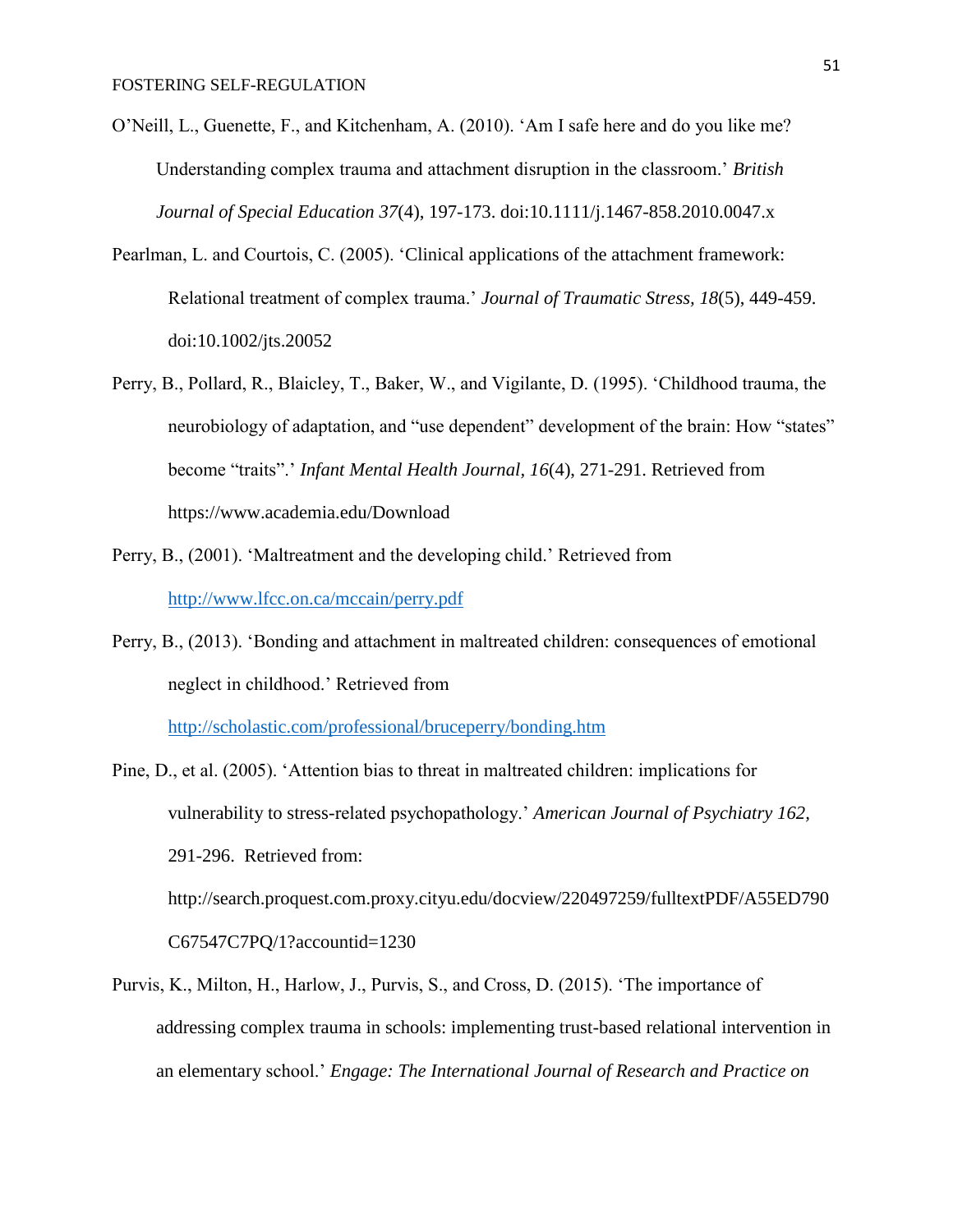*Student Engagement 1*(2), 40-48*.* Retrieved from

[http://www.dropoutprevention.org/engage/the-importance-of-addressing-complex-trauma](http://www.dropoutprevention.org/engage/the-importance-of-addressing-complex-trauma-in-schools-implementing-trust-based-relational-intervention-in-an-elementary-school-2/)[in-schools-implementing-trust-based-relational-intervention-in-an-elementary-school-2/](http://www.dropoutprevention.org/engage/the-importance-of-addressing-complex-trauma-in-schools-implementing-trust-based-relational-intervention-in-an-elementary-school-2/)

Rempel, K. (2012). 'Mindfulness for children and youth: a review of the literature with an argument for school based implementation.' *Canadian Journal of Counselling and Psychotherapy 46*(3), 201-220. Retrieved from:

http://search.proquest.com.proxy.cityu.edu/docview/1238559180/fulltextPDF/114029804F A84C3CPQ/1?accountid=1230

- Roozendaal, B., McEwen, B., and Chattarj, S. (2009). 'Stress, memory and the amygdala.' *Nature Reviews Neuroscience 10*, 423-433. doi:10.1038/nrn2651
- RTI Action Network (n.d.). *What is RTI?* Retrieved from: http://www.rtinetwork.org/learn/what/whatisrti
- Schore, J. and Schore, A. (2008). 'Modern attachment theory: The central role of affect regulation in development and treatment.' *Clinical Social Work Journal, 36*, 9-20. doi:10.1007/s10615-007-0111-7
- Schartz, C. et al. (2011). 'Helping children overcome trauma.' *Children's Mental Health Research Quarterly, 5*(3)*,* 1-16. Vancouver, BC: Children's Health Policy Centre, Faculty of Health Sciences, Simon Fraser University.

Shanker, S. (2013). *Calm, Alert, and Learning.* Toronto: Pearson.

Smithgall, C., Cusick, G. and Griffin, G. (2013), 'Responding to Students Affected by Trauma: Collaboration Across Public Systems.' *Family Court Review 51,* 401–408. doi:10.1111/fcre.12036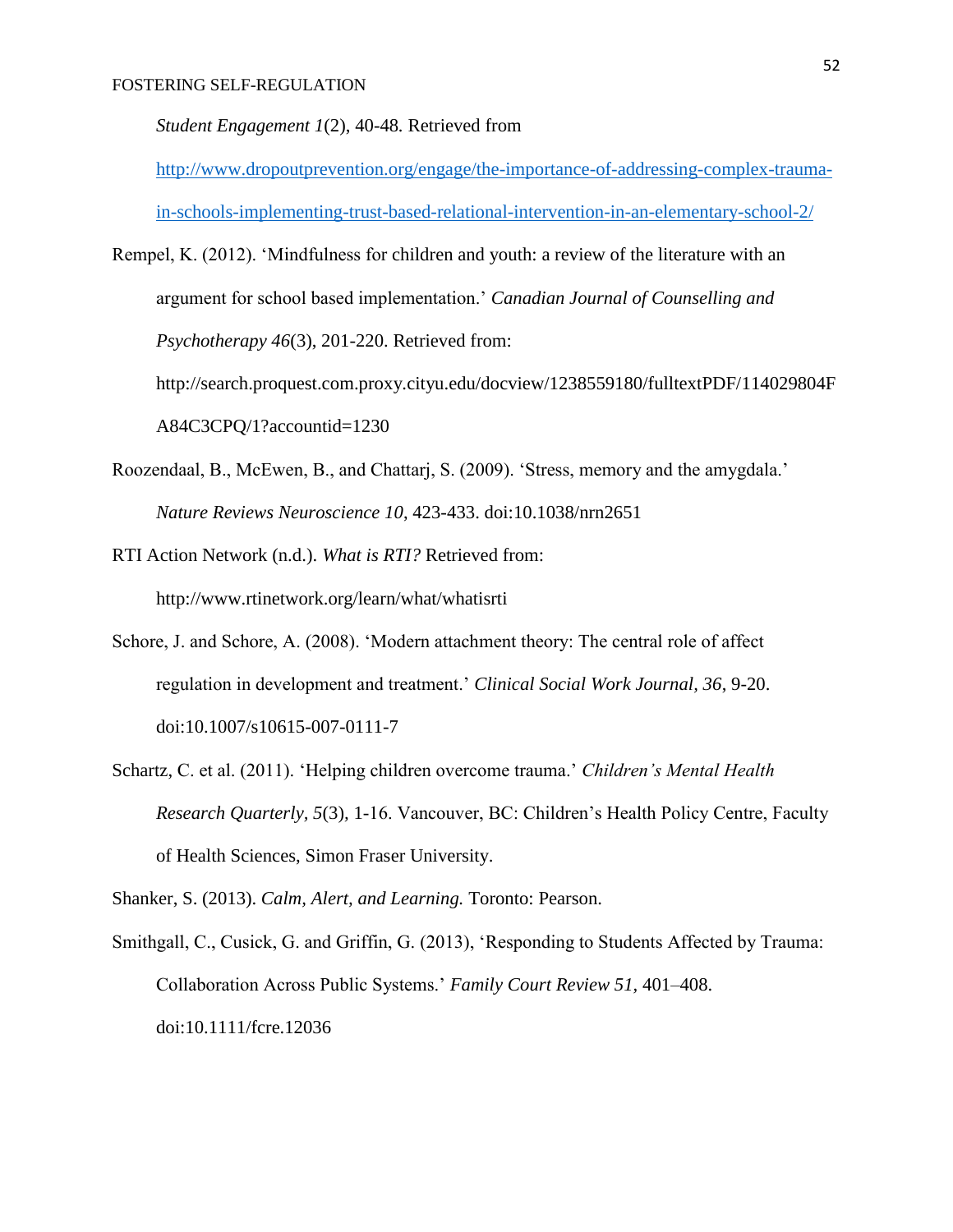- Swick, K., Knopf, H., Williams, R, and Fields, E. (2013). 'Family-school strategies for responding to the needs of children experiencing chronic stress.' *Early Childhood Education Journal 41*, 181-186. doi:10.1007/s10643-012-0546-5
- Szalavitz, M., and Perry, B. (2010). *Born for Love: Why Empathy is Essential – and Endangered*  (Kindle Reprint version)*.* Retrieved from Amazon.ca
- Tarullo, A., and Gunnar, M. (2006). 'Child maltreatment and the developing HPA axis.' *Hormones and Behaviour 50*, 632-639. doi:10.1016/j.yhbeh.2006.06.010
- Tishelman, A., Haney, P., Greenwald-O'Brien, J., and Blaustein, M. (2010). 'A framework for school-based psychological evaluations: utilizing a 'trauma lens.'' *Journal of Child and Adolescent Trauma 3* 279-302. doi:10.1080/19361521.2010.523062
- Thornley-Hall, G. (2015). 'Mindfulness education in the development of self-regulation in elementary aged children.' Retrieved from: [https://tspace.library.utoronto.ca/bitstream/1807/69734/3/Thornley-](https://tspace.library.utoronto.ca/bitstream/1807/69734/3/Thornley-Hall_Gillian_A_201506_MA_thesis.pdf)Hall Gillian A 201506 MA thesis.pdf.
- Van der Kolk, B. (2005). 'Developmental trauma disorder: toward a rational diagnosis for children with complex trauma histories.' *Psychiatric Annals 35*(5), 401 – 408. Retrieved from: [http://search.proquest.com.proxy.cityu.edu/docview/217061643?pq](http://search.proquest.com.proxy.cityu.edu/docview/217061643?pq-origsite=summon)[origsite=summon](http://search.proquest.com.proxy.cityu.edu/docview/217061643?pq-origsite=summon)
- Weare, K. (2013). 'Developing mindfulness with children and young people: a review of the evidence and policy context.' *Journal of Children's Services 8*(2), 141-153. doi:10.1108/JCS-12-2012-0014.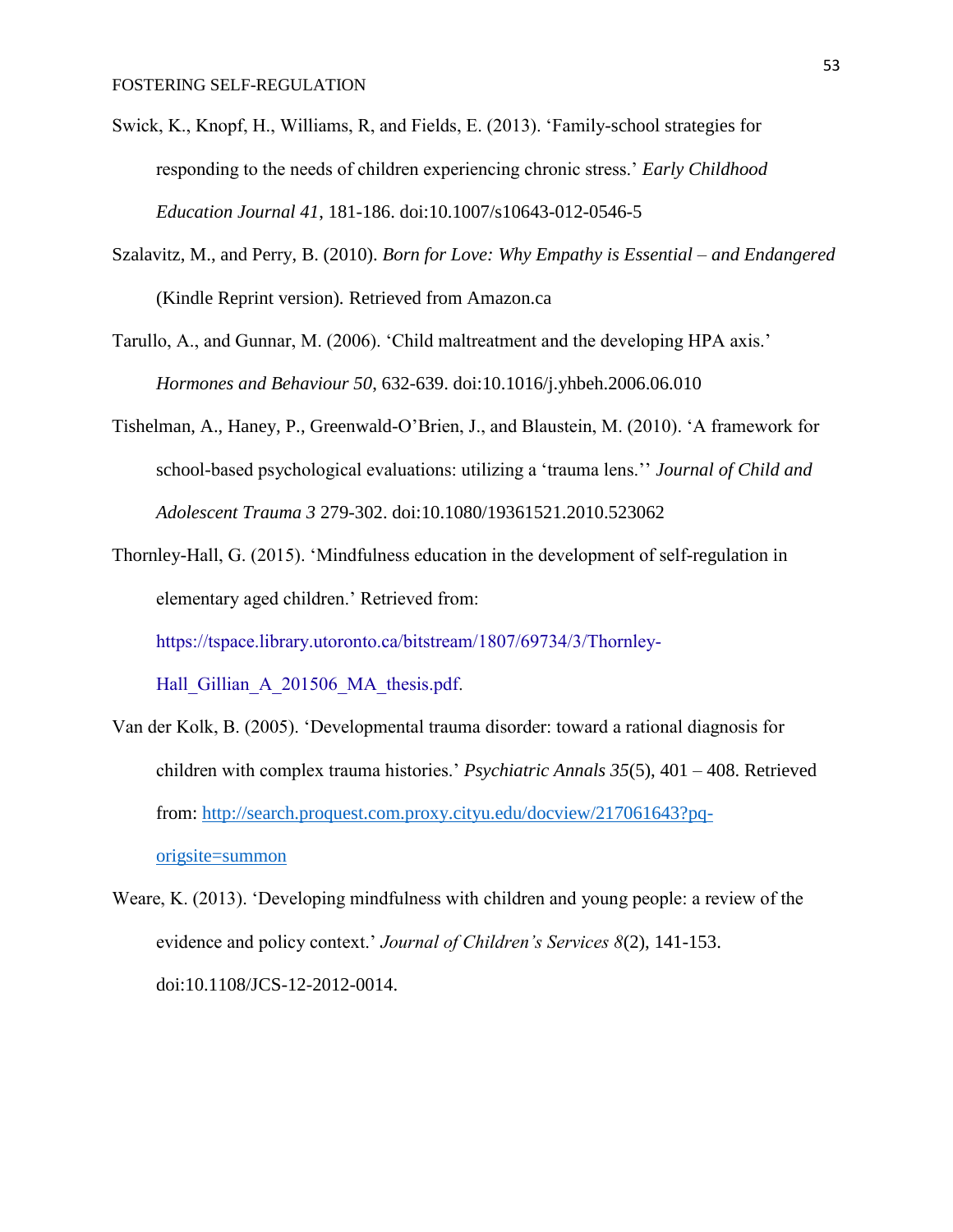Wright, T. (2014). 'Too scared to learn: Teaching young children who have experienced trauma.' *Young Children (69)*5*,* 88-93. Retrieved from

http://search.proquest.com.proxy.cityu.edu/docview/1621406595?pq-origsite=summon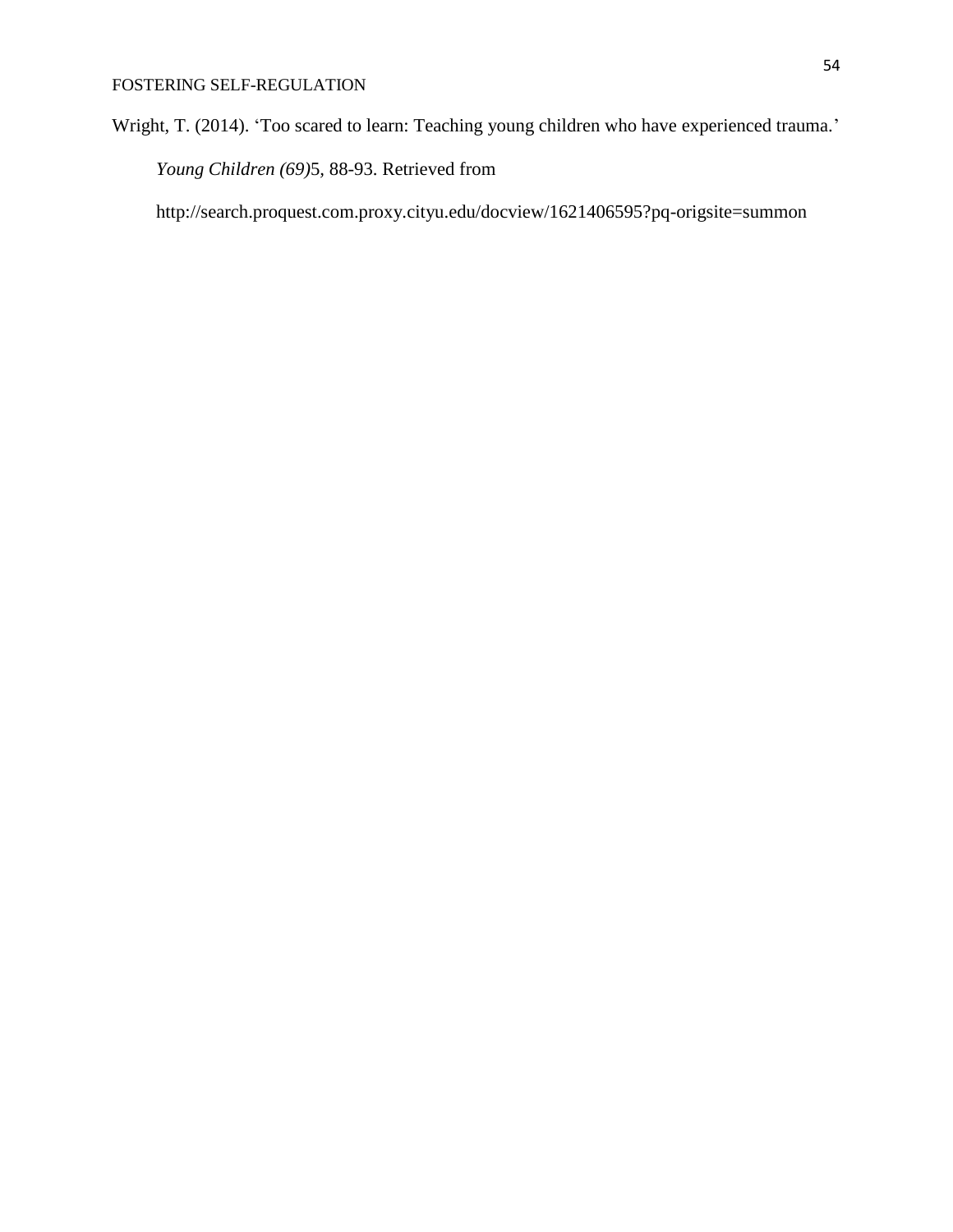## Appendix A

## Presentation Outline: Trauma in the Elementary Classroom

## Introduction

- 1. The Underlying Effects of Trauma The Neurobiology of Trauma:
	- a. The amygdala, the hippocampus, and the prefrontal cortex (PFC)
	- b. The logical brain, the emotional brain, and the survival brain
	- c. Trauma's effects on brain structure; reduced hippocampal and PFC volume
	- d. Other physical effects of trauma
- 2. Why Does He/she DO That? Trauma's Effects on Cognition, Social-Emotional Functioning and Behaviour (Self-regulation)
	- a. Cognition memory, executive functioning, directing attention, abstract vs. concrete thought, problem solving
	- b. Social Skills reading social cues, hostile attribution, social pragmatics
	- c. Emotions Regulating levels of arousal, awareness of internal states, motivation to complete tasks
	- d. Behaviours often seen in complexly traumatized children impulsivity, aggression, attention seeking behaviours etc.
- 3. Protective Factors
- 4. Social/Emotional Learning/Mindfulness
- 5. Strategies to Use in the Classroom
	- a. Congratulations, Teacher, you are likely already using many strategies, now here are some more!